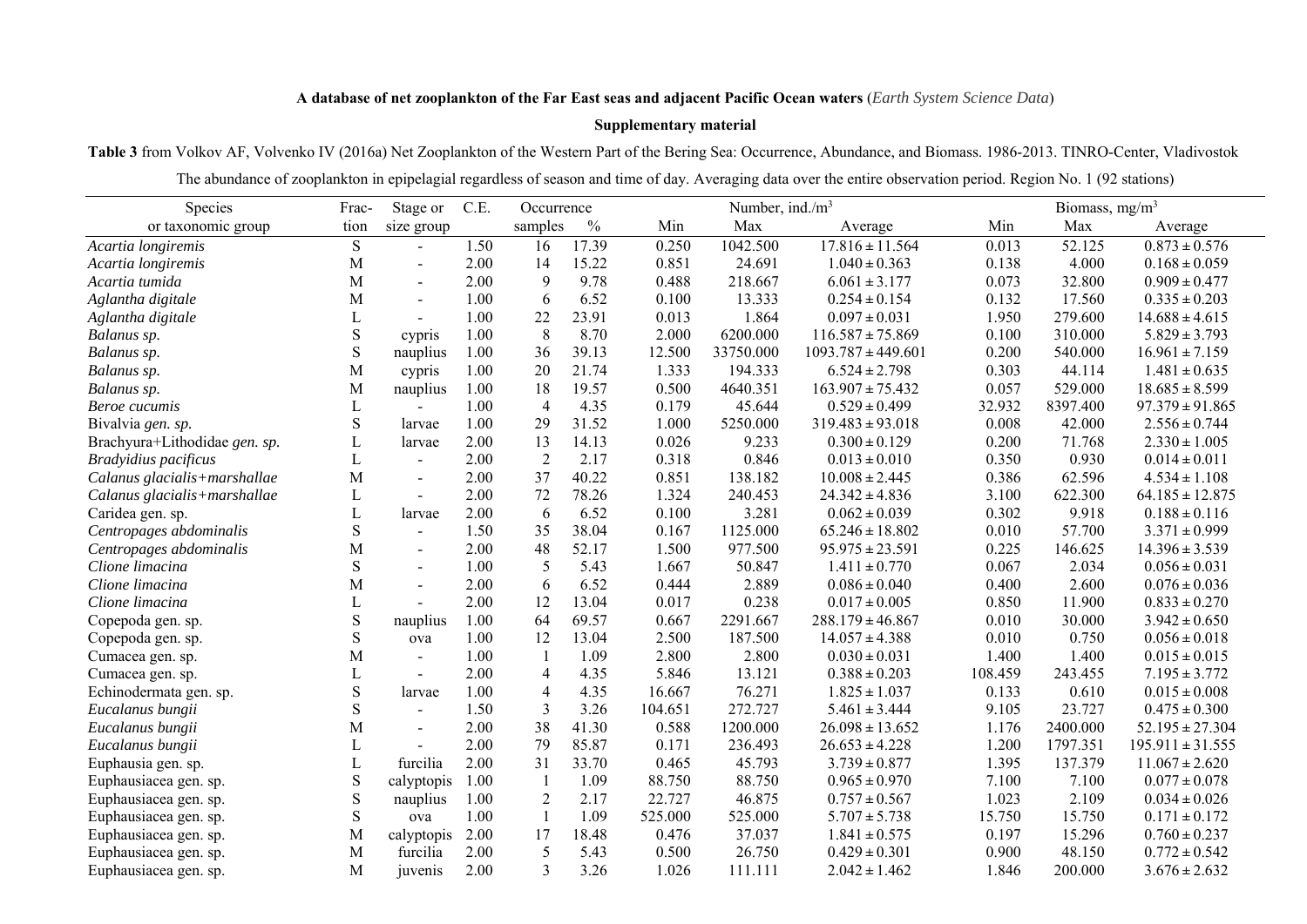| Eurytemora herdmani             | M            |                | 2.00 | $\mathbf{1}$            | 1.09  | 1.700   | 1.700     | $0.018 \pm 0.019$      | 0.097  | 0.097    | $0.001 \pm 0.001$    |
|---------------------------------|--------------|----------------|------|-------------------------|-------|---------|-----------|------------------------|--------|----------|----------------------|
| Evadne sp.                      | ${\bf S}$    | $\sim$         | 1.00 | $\mathbf{1}$            | 1.09  | 30.000  | 30.000    | $0.326 \pm 0.328$      | 0.900  | 0.900    | $0.010 \pm 0.010$    |
| Fritillaria sp.                 | $\mathbf S$  | $\sim$         | 1.00 | 13                      | 14.13 | 20.000  | 415.385   | $20.998 \pm 7.604$     | 0.392  | 7.062    | $0.381 \pm 0.136$    |
| Gammaridae gen. sp.             | M            | $\blacksquare$ | 1.50 | $\sqrt{2}$              | 2.17  | 1.333   | 2.800     | $0.045 \pm 0.034$      | 0.761  | 1.400    | $0.023 \pm 0.017$    |
| Gammaridae gen. sp.             | L            | $\blacksquare$ | 2.00 | 9                       | 9.78  | 0.035   | 4.782     | $0.144 \pm 0.072$      | 0.350  | 47.820   | $1.444 \pm 0.717$    |
| Globigerina sp.                 | $\mathbf S$  | $\blacksquare$ | 1.00 | $\mathbf{1}$            | 1.09  | 107.143 | 107.143   | $1.165 \pm 1.171$      | 0.857  | 0.857    | $0.009 \pm 0.009$    |
| Limacina helicina               | $\mathbf S$  | $\overline{a}$ | 1.00 | 13                      | 14.13 | 0.667   | 226.667   | $9.106 \pm 3.352$      | 0.010  | 3.400    | $0.137 \pm 0.050$    |
| Limacina helicina               | M            | $\sim$         | 1.00 | 14                      | 15.22 | 0.167   | 13.559    | $0.547 \pm 0.204$      | 0.080  | 6.468    | $0.261 \pm 0.097$    |
| Limacina helicina               | L            | $\overline{a}$ | 1.00 | 12                      | 13.04 | 0.160   | 4.302     | $0.192 \pm 0.072$      | 0.595  | 16.000   | $0.714 \pm 0.268$    |
| Metridia pacifica               | M            | $\blacksquare$ | 2.00 | 55                      | 59.78 | 0.920   | 1479.290  | $67.995 \pm 20.308$    | 0.622  | 1000.000 | $45.923 \pm 13.730$  |
| Metridia pacifica               | $\mathbf L$  |                | 2.00 | 44                      | 47.83 | 0.111   | 35.556    | $4.135 \pm 0.785$      | 0.100  | 32.000   | $3.675 \pm 0.704$    |
| Metridia sp.                    | ${\bf S}$    | copepodit      | 1.50 | 27                      | 29.35 | 27.500  | 1175.000  | $69.650 \pm 18.500$    | 1.100  | 47.000   | $2.749 \pm 0.736$    |
| Metridia sp.                    | M            | copepodit      | 2.00 | 36                      | 39.13 | 3.404   | 972.973   | $67.249 \pm 17.713$    | 1.021  | 291.892  | $20.175 \pm 5.314$   |
| Microcalanus pygmaeus           | ${\bf S}$    |                | 1.50 | 26                      | 28.26 | 20.270  | 340.000   | $30.268 \pm 7.262$     | 0.284  | 4.760    | $0.424 \pm 0.102$    |
| Microsetella sp.                | ${\bf S}$    | $\mathbf{r}$   | 1.50 | 21                      | 22.83 | 0.588   | 1541.176  | $30.049 \pm 17.046$    | 0.010  | 26.200   | $0.553 \pm 0.292$    |
| Mysida gen.sp.                  | M            | larvae         | 1.00 | $\sqrt{2}$              | 2.17  | 0.480   | 6.471     | $0.076 \pm 0.071$      | 0.082  | 1.100    | $0.013 \pm 0.012$    |
| Mysida gen.sp.                  | L            |                | 2.00 | 5                       | 5.43  | 0.433   | 28.698    | $0.341 \pm 0.314$      | 26.000 | 1721.900 | $20.446 \pm 18.822$  |
| Mysida gen.sp.                  | $\mathbf L$  | $<$ 10 mm      | 2.00 | $\overline{\mathbf{4}}$ | 4.35  | 0.317   | 1.026     | $0.028 \pm 0.015$      | 0.606  | 2.373    | $0.063 \pm 0.034$    |
| Neocalanus cristatus            | $\mathbf L$  | $\overline{a}$ | 2.00 | 48                      | 52.17 | 0.290   | 37.500    | $2.685 \pm 0.595$      | 2.900  | 300.000  | $23.837 \pm 4.947$   |
| Neocalanus plumchrus+flemingeri | M            | $\overline{a}$ | 2.00 | 9                       | 9.78  | 2.791   | 285.714   | $5.049 \pm 3.266$      | 1.086  | 100.000  | $1.768 \pm 1.143$    |
| Neocalanus plumchrus+flemingeri | $\mathbf L$  | $\overline{a}$ | 2.00 | 82                      | 89.13 | 0.600   | 294.400   | $29.250 \pm 4.968$     | 1.500  | 736.000  | $75.649 \pm 12.648$  |
| Neocalanus sp.                  | ${\bf S}$    | copepodit      | 1.50 | 13                      | 14.13 | 42.857  | 3243.243  | $71.035 \pm 44.027$    | 1.586  | 120.000  | $2.628 \pm 1.629$    |
| Neocalanus sp.                  | M            | copepodit      | 2.00 | 8                       | 8.70  | 1.333   | 34.884    | $0.984 \pm 0.507$      | 0.468  | 12.244   | $0.345 \pm 0.178$    |
| Oikopleura vanhoeffeni          | ${\bf S}$    |                | 1.00 | 14                      | 15.22 | 4.348   | 735.294   | $26.445 \pm 10.799$    | 0.148  | 25.000   | $0.899 \pm 0.367$    |
| Oikopleura vanhoeffeni          | M            | $\blacksquare$ | 1.00 | 49                      | 53.26 | 0.476   | 677.778   | $36.089 \pm 11.239$    | 0.041  | 61.000   | $3.231 \pm 1.011$    |
| Oikopleura vanhoeffeni          | L            | $\blacksquare$ | 2.00 | 44                      | 47.83 | 0.168   | 99.400    | $5.777 \pm 1.610$      | 0.336  | 198.800  | $11.555 \pm 3.220$   |
| Oithona similis                 | ${\bf S}$    | $\sim$         | 1.50 | 67                      | 72.83 | 14.286  | 21428.572 | $1531.171 \pm 322.351$ | 0.200  | 300.000  | $21.802 \pm 4.521$   |
| Ostracoda gen. sp.              | M            | $\mathbb{L}$   | 1.00 | $\overline{7}$          | 7.61  | 0.455   | 4.706     | $0.169 \pm 0.076$      | 0.190  | 1.962    | $0.071 \pm 0.032$    |
| Paguridae gen. sp.              | $\mathbf L$  | larvae         | 2.00 | 5                       | 5.43  | 0.143   | 1.083     | $0.031 \pm 0.017$      | 0.502  | 3.800    | $0.109 \pm 0.058$    |
| Paraeuchaeta elongata           | L            | $\sim$         | 2.00 | 3                       | 3.26  | 0.875   | 1.072     | $0.031 \pm 0.018$      | 3.673  | 4.502    | $0.129 \pm 0.074$    |
| Parasagitta elegans             | M            | $\blacksquare$ | 2.00 | 19                      | 20.65 | 0.455   | 52.000    | $2.320 \pm 0.875$      | 0.091  | 10.400   | $0.462 \pm 0.175$    |
| Parasagitta elegans             | $\mathbf L$  | $\blacksquare$ | 10.0 | 47                      | 51.09 | 0.173   | 149.167   | $9.971 \pm 2.349$      | 3.800  | 3126.235 | $215.837 \pm 50.394$ |
| Parasagitta elegans             | $\mathbf{L}$ | $< 10$ mm      | 2.00 | 11                      | 11.96 | 0.563   | 10.606    | $0.384 \pm 0.156$      | 0.450  | 7.424    | $0.293 \pm 0.113$    |
| Parasagitta elegans             | $\mathbf{L}$ | $10-20$ mm     | 5.00 | 41                      | 44.57 | 0.893   | 134.167   | $11.107 \pm 2.571$     | 4.651  | 698.742  | $59.545 \pm 13.690$  |
| Parasagitta elegans             | L            | 20-25 mm       | 10.0 | 23                      | 25.00 | 1.587   | 121.667   | $3.820 \pm 1.534$      | 27.119 | 1825.800 | $61.673 \pm 23.854$  |
| Parasagitta elegans             | $\mathbf L$  | 25-30 mm       | 10.0 | 10                      | 10.87 | 1.333   | 8.696     | $0.345 \pm 0.130$      | 37.120 | 260.652  | $10.858 \pm 4.040$   |
| Parasagitta elegans             | $\mathbf L$  | $>30$ mm       | 10.0 | $\overline{4}$          | 4.35  | 1.852   | 3.333     | $0.111 \pm 0.057$      | 87.389 | 181.939  | $5.680 \pm 2.942$    |
| Polychaeta gen. sp.             | ${\bf S}$    | larvae         | 1.00 | 38                      | 41.30 | 6.667   | 8375.000  | $878.127 \pm 193.489$  | 0.187  | 234.500  | $24.548 \pm 5.418$   |
| Polychaeta gen. sp.             | M            | larvae         | 1.00 | 15                      | 16.30 | 1.127   | 228.475   | $6.375 \pm 3.212$      | 1.005  | 203.800  | $5.686 \pm 2.865$    |
| Polychaeta gen. sp.             | L            | larvae         | 2.00 | 5                       | 5.43  | 0.060   | 5.067     | $0.069 \pm 0.056$      | 0.090  | 7.600    | $0.103 \pm 0.084$    |
| Primno macropa                  | $\mathbf{M}$ | $\blacksquare$ | 1.50 | $\mathbf{1}$            | 1.09  | 1.500   | 1.500     | $0.016 \pm 0.016$      | 1.500  | 1.500    | $0.016 \pm 0.016$    |
| Primno macropa                  | $\mathbf L$  | $\blacksquare$ | 3.00 | $\mathbf{1}$            | 1.09  | 0.765   | 0.765     | $0.008 \pm 0.008$      | 13.000 | 13.000   | $0.141 \pm 0.142$    |
| Pseudocalanus minutus           | M            | $\blacksquare$ | 2.00 | 84                      | 91.30 | 18.133  | 3711.667  | $407.100 \pm 67.928$   | 2.285  | 445.400  | $49.094 \pm 8.144$   |
| Pseudocalanus newmani           | S            |                | 1.50 | 14                      | 15.22 | 102.273 | 1880.000  | $99.603 \pm 34.758$    | 4.091  | 75.200   | $3.984 \pm 1.390$    |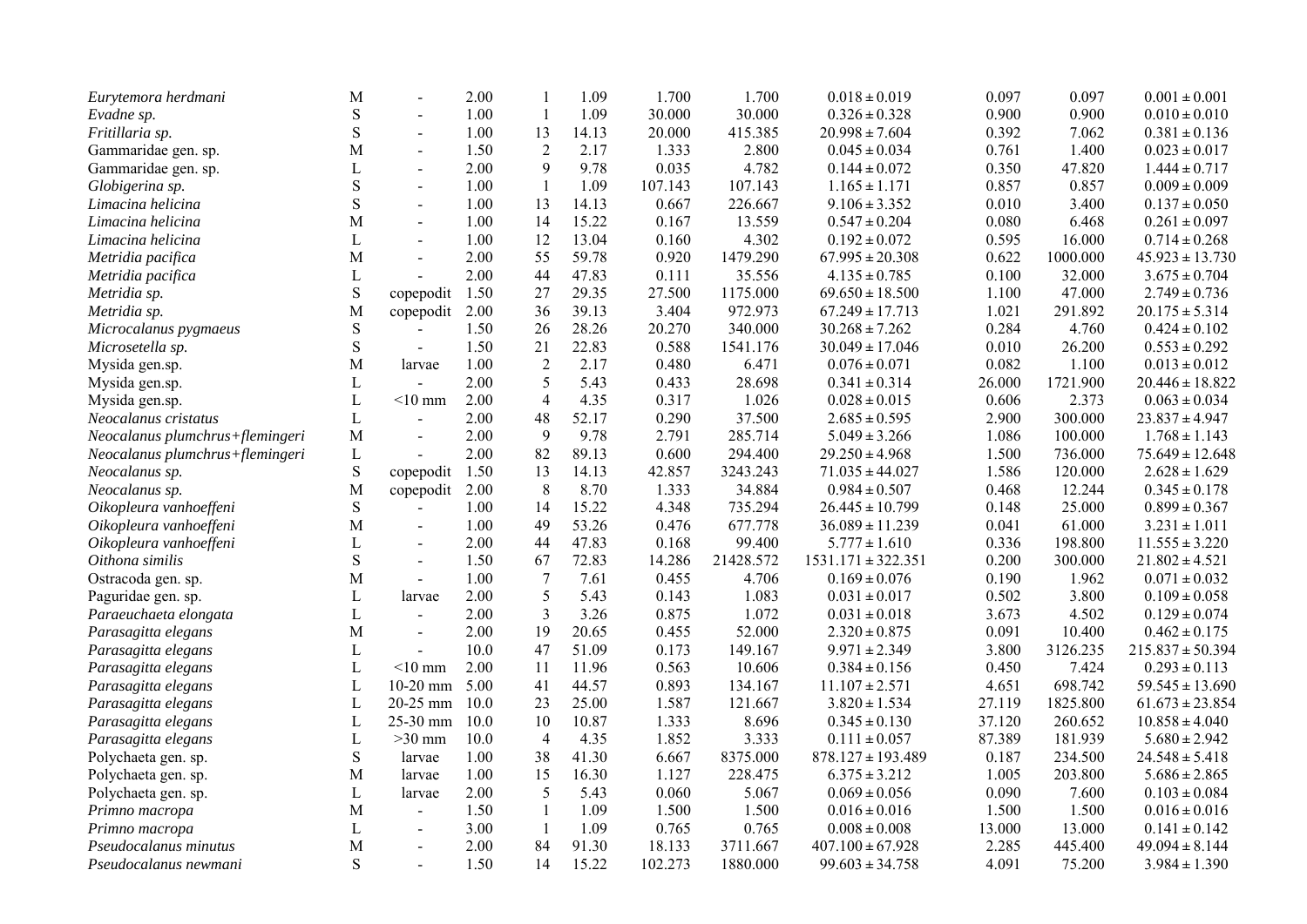| Pseudocalanus sp.                                       | S | $\overline{a}$           | 1.50 | 72                       | 78.26 | 27.778 | 10500.000 | $830.337 \pm 158.724$  | 1.111   | 420.000  | $33.213 \pm 6.349$     |
|---------------------------------------------------------|---|--------------------------|------|--------------------------|-------|--------|-----------|------------------------|---------|----------|------------------------|
| Pseudocalanus sp.                                       | M | $\overline{\phantom{0}}$ | 2.00 | 15                       | 16.30 | 27.179 | 565.833   | $26.255 \pm 8.514$     | 2.446   | 50.925   | $2.363 \pm 0.766$      |
| Racovitzanus antarcticus                                | M | $\overline{a}$           | 2.00 | -1                       | 1.09  | 1.127  | 1.127     | $0.012 \pm 0.012$      | 0.316   | 0.316    | $0.003 \pm 0.003$      |
| Scolecithricella minor                                  | S |                          | 1.50 | $\overline{4}$           | 4.35  | 0.667  | 12.500    | $0.169 \pm 0.138$      | 0.049   | 1.000    | $0.013 \pm 0.011$      |
| Scolecithricella minor                                  | M | $\overline{a}$           | 2.00 | 10                       | 10.87 | 0.851  | 10.000    | $0.401 \pm 0.149$      | 0.162   | 1.600    | $0.073 \pm 0.026$      |
| Themisto libellula                                      | L |                          | 5.00 | 7                        | 7.61  | 0.048  | 16.000    | $0.309 \pm 0.193$      | 3.600   | 1200.000 | $23.161 \pm 14.494$    |
| Themisto libellula                                      | L | $5-10$ mm                | 3.00 | 11                       | 11.96 | 0.455  | 1.837     | $0.103 \pm 0.033$      | 6.370   | 25.718   | $1.436 \pm 0.468$      |
| Themisto libellula                                      | L | 10-20 mm                 | 5.00 | 11                       | 11.96 | 0.758  | 22.500    | $0.521 \pm 0.266$      | 77.316  | 2064.533 | $50.356 \pm 24.774$    |
| Themisto pacifica                                       | S |                          | 1.00 | $\mathbf{1}$             | 1.09  | 5.000  | 5.000     | $0.054 \pm 0.055$      | 0.690   | 0.690    | $0.007 \pm 0.008$      |
| Themisto pacifica                                       | M | $\blacksquare$           | 2.00 | 6                        | 6.52  | 2.667  | 12.424    | $0.432 \pm 0.201$      | 1.760   | 8.200    | $0.285 \pm 0.133$      |
| Themisto pacifica                                       | L |                          | 3.00 | 11                       | 11.96 | 0.046  | 4.154     | $0.096 \pm 0.050$      | 0.600   | 54.000   | $1.237 \pm 0.650$      |
| Themisto pacifica                                       | L | $<$ 5 mm                 | 2.00 | 10                       | 10.87 | 0.234  | 1.533     | $0.057 \pm 0.022$      | 0.352   | 2.300    | $0.094 \pm 0.035$      |
| Themisto pacifica                                       | L | $5-7$ mm                 | 3.00 | 3                        | 3.26  | 0.441  | 0.769     | $0.018 \pm 0.011$      | 2.500   | 4.538    | $0.106 \pm 0.063$      |
| Themisto pacifica                                       | L | 7-10 mm                  | 3.00 | $\overline{2}$           | 2.17  | 0.289  | 2.167     | $0.027 \pm 0.024$      | 4.340   | 32.500   | $0.400 \pm 0.358$      |
| Thysanoessa inermis                                     | L |                          | 10.0 | 11                       | 11.96 | 0.102  | 4.838     | $0.221 \pm 0.087$      | 6.600   | 314.500  | $13.452 \pm 5.376$     |
| Thysanoessa inermis                                     | L | $<$ 10 mm                | 3.00 | $\overline{1}$           | 1.09  | 0.700  | 0.700     | $0.008 \pm 0.008$      | 2.100   | 2.100    | $0.023 \pm 0.023$      |
| Thysanoessa inermis                                     |   | $10-20$ mm               | 5.00 | 3                        | 3.26  | 2.326  | 3.676     | $0.092 \pm 0.054$      | 65.116  | 102.941  | $2.588 \pm 1.520$      |
| Thysanoessa inermis                                     | L | $20-25$ mm               | 10.0 |                          | 1.09  | 1.667  | 1.667     | $0.018 \pm 0.018$      | 133.360 | 133.360  | $1.450 \pm 1.458$      |
| Thysanoessa longipes                                    | L |                          | 5.00 | 3                        | 3.26  | 0.015  | 0.588     | $0.007 \pm 0.006$      | 1.300   | 47.564   | $0.603 \pm 0.524$      |
| Thysanoessa longipes                                    |   | $<$ 10 mm                | 3.00 | $\overline{\mathcal{A}}$ | 4.35  | 0.313  | 1.150     | $0.028 \pm 0.015$      | 1.406   | 4.600    | $0.114 \pm 0.062$      |
| Thysanoessa raschii                                     |   |                          | 10.0 | 19                       | 20.65 | 0.053  | 34.286    | $1.427 \pm 0.577$      | 3.700   | 2400.000 | $103.161 \pm 41.090$   |
| Thysanoessa raschii                                     | L | $<$ 10 mm                | 3.00 | 16                       | 17.39 | 0.313  | 36.786    | $1.372 \pm 0.544$      | 1.153   | 135.556  | $5.069 \pm 1.990$      |
| Thysanoessa raschii                                     | L | $10-20$ mm               | 5.00 | $\overline{\mathbf{1}}$  | 1.09  | 0.833  | 0.833     | $0.009 \pm 0.009$      | 20.825  | 20.825   | $0.226 \pm 0.228$      |
| Triconia borealis                                       | S | $\blacksquare$           | 1.50 | 36                       | 39.13 | 2.000  | 570.423   | $48.358 \pm 10.401$    | 0.066   | 18.824   | $1.562 \pm 0.336$      |
| Amphipods                                               |   |                          |      |                          |       |        |           | $1.831 \pm 0.403$      |         |          | $78.707 \pm 28.725$    |
| Copepods                                                |   |                          |      |                          |       |        |           | $3902.751 \pm 376.840$ |         |          | $630.994 \pm 49.587$   |
| Cladocerans                                             |   |                          |      |                          |       |        |           | $0.326 \pm 0.328$      |         |          | $0.010 \pm 0.010$      |
| Gelatinous (jellyfish. comb jellies. pelagic tunicates) |   |                          |      |                          |       |        |           | $90.190 \pm 17.425$    |         |          | $128.467 \pm 92.044$   |
| Pteropods                                               |   |                          |      |                          |       |        |           | $11.358 \pm 3.447$     |         |          | $2.076 \pm 0.398$      |
| Cumaceans                                               |   |                          |      |                          |       |        |           | $0.418 \pm 0.206$      |         |          | $7.211 \pm 3.772$      |
| Meroplankton (larvae of benthic animals)                |   |                          |      |                          |       |        |           | $2587.077 \pm 509.604$ |         |          | $78.492 \pm 13.384$    |
| Mysids                                                  |   |                          |      |                          |       |        |           | $0.444 \pm 0.322$      |         |          | $20.521 \pm 18.822$    |
| Protists                                                |   |                          |      |                          |       |        |           | $1.165 \pm 1.171$      |         |          | $0.009 \pm 0.009$      |
| Ostracods                                               |   |                          |      |                          |       |        |           | $0.169 \pm 0.076$      |         |          | $0.071 \pm 0.032$      |
| Chaetognaths                                            |   |                          |      |                          |       |        |           | $28.059 \pm 3.910$     |         |          | $354.348 \pm 57.628$   |
| Euphausiids                                             |   |                          |      |                          |       |        |           | $18.663 \pm 6.177$     |         |          | $143.245 \pm 41.715$   |
| Entire zooplankton                                      |   |                          |      |                          |       |        |           | $6642.451 \pm 634.094$ |         |          | $1444.150 \pm 131.776$ |

Note. Here and in following tables: C.E. - catch efficiency correction coefficient; Fraction "S" - small (fine). "M" - mean. "L" - large (coarse); Stage or size group "-" – not subdivided; the value 0.000 means <0.0005. Numbers for the regions as in Fig. 5.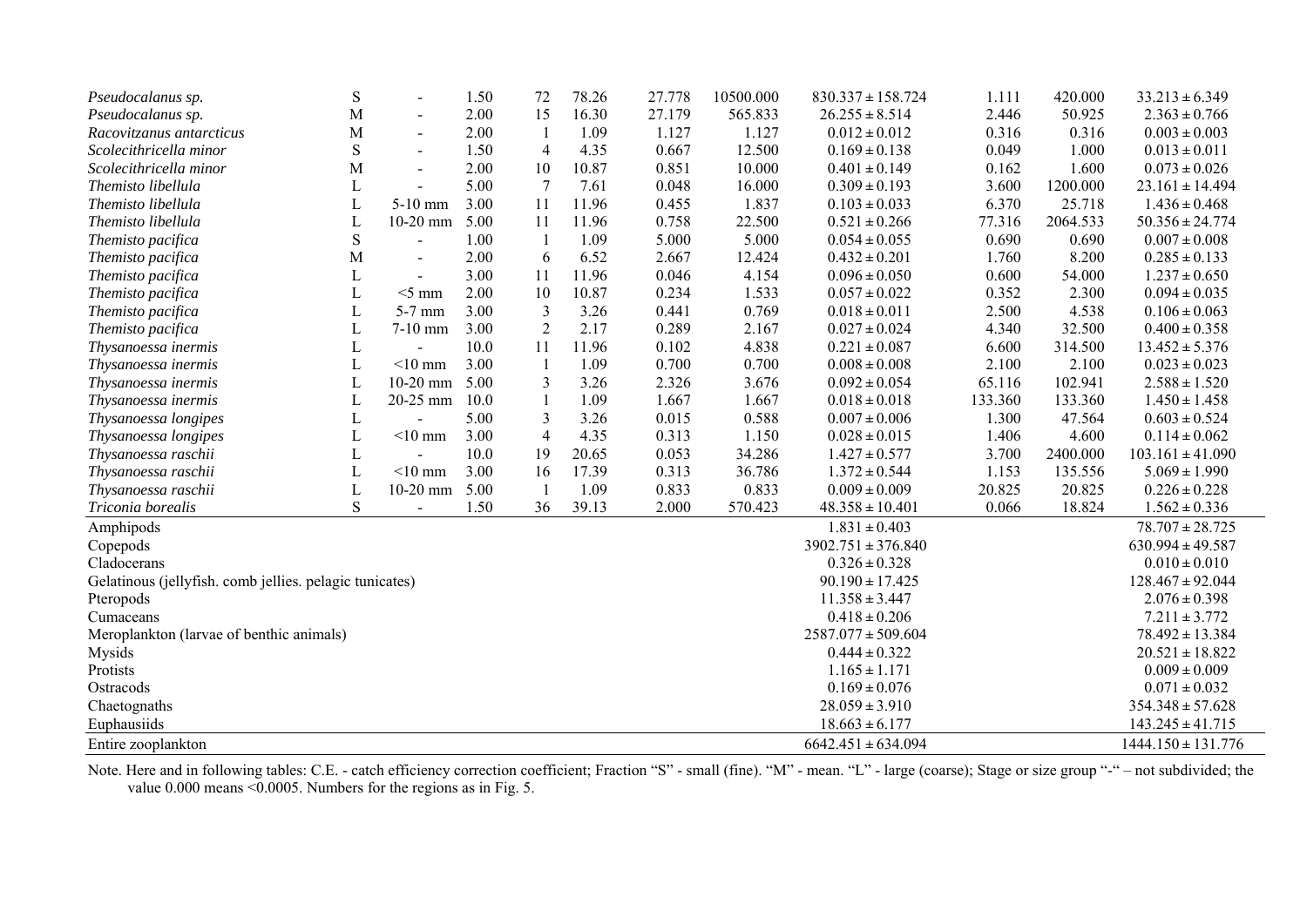| Species                       | Frac-       | Stage or       | C.E. | Occurrence     |               |        | Number. ind./ $m3$ |                       | Biomass. mg/m <sup>3</sup> |          |                      |
|-------------------------------|-------------|----------------|------|----------------|---------------|--------|--------------------|-----------------------|----------------------------|----------|----------------------|
| or taxonomic group            | tion        | size group     |      | samples        | $\frac{0}{0}$ | Min    | Max                | Average               | Min                        | Max      | Average              |
| Acartia longiremis            | $\mathbf S$ |                | 1.50 | 66             | 24.63         | 1.800  | 1600.000           | $16.307 \pm 6.197$    | 0.090                      | 80.000   | $0.805 \pm 0.310$    |
| Acartia longiremis            | M           | $\overline{a}$ | 2.00 | 35             | 13.06         | 0.556  | 607.407            | $3.598 \pm 2.310$     | 0.090                      | 98.400   | $0.583 \pm 0.374$    |
| Acartia tumida                | $\mathbf S$ |                | 1.50 | $\sqrt{2}$     | 0.75          | 65.000 | 290.000            | $1.325 \pm 1.110$     | 6.500                      | 29.000   | $0.132 \pm 0.111$    |
| Acartia tumida                | M           | $\sim$         | 2.00 | 16             | 5.97          | 0.952  | 14619.999          | $65.977 \pm 54.855$   | 0.143                      | 2193.000 | $9.897 \pm 8.228$    |
| Aglantha digitale             | M           | $\blacksquare$ | 1.00 | 13             | 4.85          | 0.060  | 12.301             | $0.188 \pm 0.075$     | 0.079                      | 16.200   | $0.248 \pm 0.099$    |
| Aglantha digitale             | L           | $\sim$         | 1.00 | 91             | 33.96         | 0.001  | 5.875              | $0.166 \pm 0.039$     | 0.150                      | 881.250  | $24.926 \pm 5.919$   |
| Balanus sp.                   | $\mathbf S$ | cypris         | 1.00 | 8              | 2.99          | 34.091 | 3474.000           | $39.299 \pm 17.073$   | 1.636                      | 173.700  | $1.965 \pm 0.854$    |
| Balanus sp.                   | $\mathbf S$ | nauplius       | 1.00 | 104            | 38.81         | 1.800  | 51406.250          | $628.756 \pm 237.846$ | 0.025                      | 822.500  | $9.823 \pm 3.798$    |
| Balanus sp.                   | M           | cypris         | 1.00 | 43             | 16.04         | 0.333  | 563.158            | $10.990 \pm 3.388$    | 0.076                      | 127.837  | $2.495 \pm 0.769$    |
| Balanus sp.                   | M           | nauplius       | 1.00 | 62             | 23.13         | 0.167  | 4657.895           | $53.133 \pm 23.069$   | 0.019                      | 531.000  | $6.057 \pm 2.630$    |
| Beroe cucumis                 | L           |                | 1.00 | 9              | 3.36          | 0.064  | 4.818              | $0.039 \pm 0.023$     | 11.774                     | 886.396  | $7.192 \pm 4.218$    |
| Bivalvia gen. sp.             | $\mathbf S$ | larvae         | 1.00 | 125            | 46.64         | 1.000  | 7499.999           | $256.113 \pm 49.598$  | 0.008                      | 60.000   | $2.049 \pm 0.397$    |
| Brachyura+Lithodidae gen. sp. | L           | larvae         | 2.00 | 87             | 32.46         | 0.027  | 90.600             | $2.291 \pm 0.570$     | 0.210                      | 704.234  | $17.814 \pm 4.431$   |
| Bradyidius pacificus          | $\mathbf S$ | $\blacksquare$ | 1.50 | 3              | 1.12          | 8.889  | 64.444             | $0.330 \pm 0.249$     | 0.800                      | 5.800    | $0.030 \pm 0.022$    |
| Bradyidius pacificus          | M           | $\sim$         | 2.00 | $\overline{7}$ | 2.61          | 1.000  | 5.600              | $0.063 \pm 0.028$     | 0.494                      | 2.800    | $0.031 \pm 0.014$    |
| Bradyidius pacificus          | L           | $\overline{a}$ | 2.00 | $\mathbf{1}$   | 0.37          | 0.264  | 0.264              | $0.001 \pm 0.001$     | 0.361                      | 0.361    | $0.001 \pm 0.001$    |
| Calanus glacialis+marshallae  | M           | $\sim$         | 2.00 | 100            | 37.31         | 0.357  | 52.632             | $3.741 \pm 0.499$     | 0.162                      | 23.842   | $1.697 \pm 0.226$    |
| Calanus glacialis+marshallae  | L           |                | 2.00 | 200            | 74.63         | 0.105  | 250.208            | $10.217 \pm 1.414$    | 0.286                      | 582.985  | $26.186 \pm 3.536$   |
| Candacia columbiae            | L           | $\overline{a}$ | 2.00 | $\overline{1}$ | 0.37          | 0.277  | 0.277              | $0.001 \pm 0.001$     | 0.858                      | 0.858    | $0.003 \pm 0.003$    |
| Caridea gen. sp.              | L           | larvae         | 2.00 | 27             | 10.07         | 0.100  | 7.019              | $0.196 \pm 0.048$     | 0.302                      | 21.218   | $0.580 \pm 0.142$    |
| Centropages abdominalis       | $\mathbf S$ | $\blacksquare$ | 1.50 | 116            | 43.28         | 0.167  | 7928.570           | $152.009 \pm 42.929$  | 0.010                      | 396.429  | $7.742 \pm 2.152$    |
| Centropages abdominalis       | M           | $\blacksquare$ | 2.00 | 133            | 49.63         | 0.067  | 4452.000           | $104.279 \pm 24.376$  | 0.010                      | 667.800  | $15.642 \pm 3.656$   |
| Clione limacina               | $\mathbf S$ | $\overline{a}$ | 1.00 | 9              | 3.36          | 1.667  | 61.224             | $0.851 \pm 0.337$     | 0.067                      | 2.449    | $0.034 \pm 0.013$    |
| Clione limacina               | M           | $\overline{a}$ | 2.00 | $\sqrt{6}$     | 2.24          | 0.071  | 7.444              | $0.051 \pm 0.031$     | 0.061                      | 6.700    | $0.046 \pm 0.027$    |
| Clione limacina               | L           |                | 2.00 | 35             | 13.06         | 0.000  | 0.517              | $0.022 \pm 0.005$     | 0.010                      | 25.862   | $1.071 \pm 0.228$    |
| Copepoda gen. sp.             | $\mathbf S$ | nauplius       | 1.00 | 212            | 79.10         | 6.300  | 5384.615           | $456.044 \pm 43.776$  | 0.082                      | 70.000   | $6.234 \pm 0.589$    |
| Copepoda gen. sp.             | S           | ova            | 1.00 | 22             | 8.21          | 30.000 | 7500.000           | $39.860 \pm 28.160$   | 0.120                      | 30.000   | $0.159 \pm 0.113$    |
| Cumacea gen. sp.              | M           | $\blacksquare$ | 1.00 | $\overline{4}$ | 1.49          | 1.000  | 13.151             | $0.079 \pm 0.053$     | 0.585                      | 7.693    | $0.046 \pm 0.031$    |
| Cumacea gen. sp.              | L           | $\blacksquare$ | 2.00 | 9              | 3.36          | 0.050  | 82.713             | $1.061 \pm 0.475$     | 0.928                      | 1534.657 | $19.686 \pm 8.817$   |
| Decapoda gen. sp.             | M           | larvae         | 2.00 | 3              | 1.12          | 0.526  | 2.500              | $0.015 \pm 0.010$     | 0.211                      | 1.000    | $0.006 \pm 0.004$    |
| Dimophyes arctica             | L           |                | 1.00 | $\overline{4}$ | 1.49          | 0.078  | 0.500              | $0.004 \pm 0.002$     | 0.700                      | 4.500    | $0.038 \pm 0.021$    |
| Echinodermata gen. sp.        | S           | larvae         | 1.00 | 18             | 6.72          | 7.000  | 7640.000           | $50.233 \pm 30.542$   | 0.056                      | 61.120   | $0.402 \pm 0.244$    |
| Epilabidocera amphitrites     |             | $\blacksquare$ | 2.00 | $\mathbf{1}$   | 0.37          | 0.050  | 0.050              | $0.000 \pm 0.000$     | 0.100                      | 0.100    | $0.000 \pm 0.000$    |
| Eucalanus bungii              | S           | $\sim$         | 1.50 | 16             | 5.97          | 17.143 | 278.571            | $5.958 \pm 1.881$     | 1.200                      | 19.500   | $0.449 \pm 0.138$    |
| Eucalanus bungii              | M           | $\sim$         | 2.00 | 130            | 48.51         | 0.005  | 495.000            | $14.438 \pm 2.872$    | 0.010                      | 990.000  | $28.875 \pm 5.744$   |
| Eucalanus bungii              | L           |                | 2.00 | 218            | 81.34         | 0.043  | 422.586            | $21.986 \pm 3.179$    | 0.300                      | 2958.100 | $157.495 \pm 22.553$ |
| Euphausia gen. sp.            | L           | furcilia       | 2.00 | 47             | 17.54         | 0.056  | 45.800             | $1.817 \pm 0.381$     | 0.168                      | 137.400  | $5.339 \pm 1.118$    |
| Euphausia pacifica            | L           |                | 10.0 |                | 0.37          | 0.129  | 0.129              | $0.000 \pm 0.000$     | 4.500                      | 4.500    | $0.017 \pm 0.017$    |

**Table 4** from Volkov AF. Volvenko IV (2016a) Net Zooplankton of the Western Part of the Bering Sea: Occurrence, Abundance, and Biomass. 1986-2013. TINRO-Center, Vladivostok

The abundance of zooplankton in epipelagial regardless of season and time of day. Averaging data over the entire observation period. Region No. 2 (268 stations)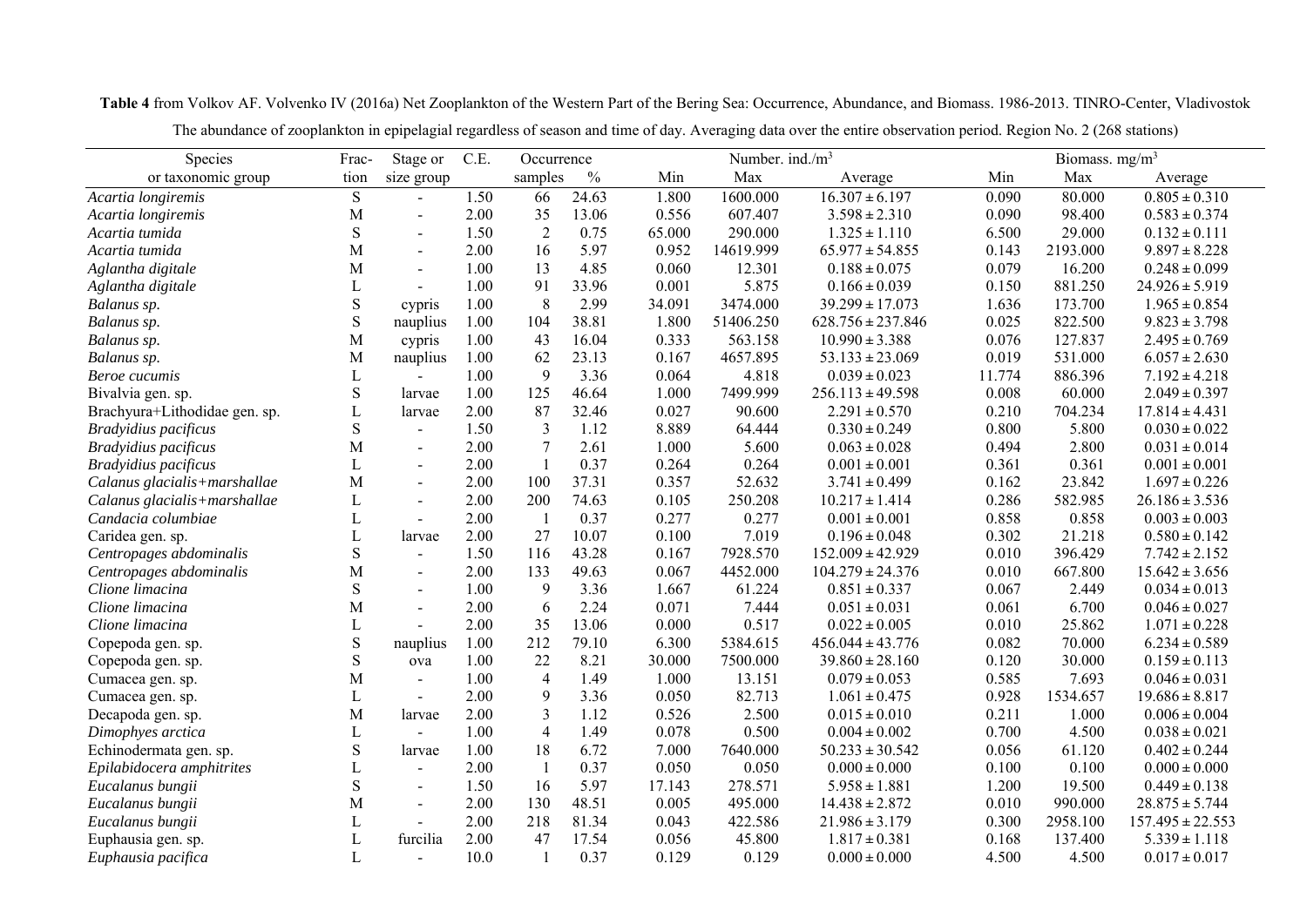| Euphausiacea gen. sp.           | $\mathbf S$  | calyptopis     | 1.00 | $\boldsymbol{7}$        | 2.61  | 14.375 | 1406.250  | $10.688 \pm 5.951$     | 1.150   | 112.500  | $0.855 \pm 0.476$   |
|---------------------------------|--------------|----------------|------|-------------------------|-------|--------|-----------|------------------------|---------|----------|---------------------|
| Euphausiacea gen. sp.           | ${\bf S}$    | nauplius       | 1.00 | 24                      | 8.96  | 1.250  | 512.500   | $12.307 \pm 3.786$     | 0.050   | 22.112   | $0.516 \pm 0.158$   |
| Euphausiacea gen. sp.           | $\mathbf S$  | ova            | 1.00 | 13                      | 4.85  | 2.667  | 226.667   | $3.592 \pm 1.354$      | 0.080   | 6.800    | $0.108 \pm 0.041$   |
| Euphausiacea gen. sp.           | M            | calyptopis     | 2.00 | 58                      | 21.64 | 0.020  | 213.333   | $5.673 \pm 1.586$      | 0.008   | 88.107   | $2.343 \pm 0.655$   |
| Euphausiacea gen. sp.           | M            | furcilia       | 2.00 | 12                      | 4.48  | 0.250  | 385.722   | $1.651 \pm 1.444$      | 0.450   | 694.300  | $2.971 \pm 2.600$   |
| Euphausiacea gen. sp.           | M            | juvenis        | 2.00 | 8                       | 2.99  | 1.765  | 78.431    | $0.803 \pm 0.379$      | 3.176   | 141.176  | $1.445 \pm 0.682$   |
| Eurytemora herdmani             | $\mathbf S$  | $\overline{a}$ | 1.50 | 10                      | 3.73  | 5.667  | 234.333   | $1.570 \pm 0.917$      | 0.136   | 5.624    | $0.038 \pm 0.022$   |
| Eurytemora herdmani             | M            | $\blacksquare$ | 2.00 | 10                      | 3.73  | 0.400  | 21.000    | $0.151 \pm 0.083$      | 0.023   | 1.197    | $0.009 \pm 0.005$   |
| Fritillaria sp.                 | $\mathbf S$  | $\overline{a}$ | 1.00 | 67                      | 25.00 | 0.769  | 7138.462  | $143.710 \pm 37.325$   | 0.013   | 121.354  | $2.513 \pm 0.638$   |
| Fritillaria sp.                 | M            | $\sim$         | 1.00 | $\overline{\mathbf{1}}$ | 0.37  | 25.000 | 25.000    | $0.093 \pm 0.093$      | 1.500   | 1.500    | $0.006 \pm 0.006$   |
| Gaetanus sp.                    | $\mathbf L$  |                | 2.00 | $\mathbf{1}$            | 0.37  | 0.460  | 0.460     | $0.002 \pm 0.002$      | 0.967   | 0.967    | $0.004 \pm 0.004$   |
| Gammaridae gen. sp.             | М            | $\sim$         | 1.50 | $\overline{1}$          | 0.37  | 0.800  | 0.800     | $0.003 \pm 0.003$      | 0.400   | 0.400    | $0.001 \pm 0.001$   |
| Gammaridae gen. sp.             | L            | $\blacksquare$ | 2.00 | 67                      | 25.00 | 0.024  | 93.900    | $4.231 \pm 0.830$      | 0.240   | 939.000  | $42.311 \pm 8.304$  |
| Gastropoda gen. sp.             | $\mathbf S$  | larvae         | 1.00 | $\overline{3}$          | 1.12  | 0.500  | 65.000    | $0.282 \pm 0.246$      | 0.018   | 2.275    | $0.010 \pm 0.009$   |
| Globigerina sp.                 | $\mathbf S$  | $\blacksquare$ | 1.00 | $\mathbf{1}$            | 0.37  | 25.862 | 25.862    | $0.097 \pm 0.097$      | 0.207   | 0.207    | $0.001 \pm 0.001$   |
| Hyperia galba                   | $\mathbf{L}$ | $\blacksquare$ | 3.00 | $\sqrt{2}$              | 0.75  | 0.417  | 0.833     | $0.005\pm0.003$        | 10.302  | 20.578   | $0.115 \pm 0.086$   |
| Limacina helicina               | $\mathbf S$  | $\overline{a}$ | 1.00 | 43                      | 16.04 | 13.333 | 2000.000  | $24.723 \pm 8.924$     | 0.200   | 30.000   | $0.371 \pm 0.134$   |
| Limacina helicina               | М            | $\blacksquare$ | 1.00 | 31                      | 11.57 | 0.056  | 36.364    | $0.737 \pm 0.233$      | 0.027   | 17.346   | $0.352 \pm 0.111$   |
| Limacina helicina               | $\mathbf L$  | $\overline{a}$ | 1.00 | 34                      | 12.69 | 0.040  | 3.012     | $0.072 \pm 0.018$      | 0.149   | 11.200   | $0.270 \pm 0.067$   |
| Metridia pacifica               | M            | $\overline{a}$ | 2.00 | 157                     | 58.58 | 0.149  | 1463.908  | $37.669 \pm 8.070$     | 0.101   | 989.602  | $25.444 \pm 5.456$  |
| Metridia pacifica               | $\mathbf L$  |                | 2.00 | 121                     | 45.15 | 0.222  | 503.333   | $7.917 \pm 2.261$      | 0.200   | 453.000  | $7.107 \pm 2.035$   |
| Metridia sp.                    | ${\bf S}$    | copepodit      | 1.50 | 89                      | 33.21 | 15.000 | 1405.000  | $66.433 \pm 10.581$    | 0.600   | 56.200   | $2.636 \pm 0.421$   |
| Metridia sp.                    | М            | copepodit      | 2.00 | 69                      | 25.75 | 0.333  | 1063.385  | $21.348 \pm 5.369$     | 0.100   | 319.016  | $6.404 \pm 1.611$   |
| Microcalanus pygmaeus           | ${\bf S}$    |                | 1.50 | 80                      | 29.85 | 1.000  | 620.000   | $30.459 \pm 4.633$     | 0.014   | 8.680    | $0.427 \pm 0.065$   |
| Microsetella sp.                | $\mathbf S$  | $\mathbf{r}$   | 1.50 | 54                      | 20.15 | 0.588  | 294.118   | $13.351 \pm 2.494$     | 0.010   | 5.000    | $0.249 \pm 0.044$   |
| Mysida gen.sp.                  | M            | larvae         | 1.00 | $\mathfrak{Z}$          | 1.12  | 0.300  | 104.706   | $0.403 \pm 0.392$      | 0.051   | 17.800   | $0.069 \pm 0.067$   |
| Mysida gen.sp.                  | L            |                | 2.00 | 25                      | 9.33  | 0.050  | 86.800    | $0.849 \pm 0.446$      | 3.000   | 5177.533 | $50.704 \pm 26.632$ |
| Mysida gen.sp.                  | $\mathbf L$  | $<$ 10 mm      | 2.00 | 16                      | 5.97  | 0.244  | 5.294     | $0.075 \pm 0.030$      | 0.564   | 12.251   | $0.177 \pm 0.070$   |
| Mysida gen.sp.                  | $\mathbf L$  | $10-20$ mm     | 2.00 | 10                      | 3.73  | 0.610  | 82.000    | $0.789 \pm 0.437$      | 11.675  | 1570.054 | $15.086 \pm 8.363$  |
| Mysida gen.sp.                  | $\mathbf L$  | 20-25 mm       | 2.00 | $\mathfrak{Z}$          | 1.12  | 2.041  | 52.000    | $0.222 \pm 0.195$      | 196.656 | 4260.000 | $18.555 \pm 16.048$ |
| Mysida gen.sp.                  | $\mathbf L$  | $>25$ mm       | 2.00 | $\mathbf{1}$            | 0.37  | 5.882  | 5.882     | $0.022 \pm 0.022$      | 716.694 | 716.694  | $2.674 \pm 2.679$   |
| Neocalanus cristatus            | $\mathbf L$  | $\blacksquare$ | 2.00 | 110                     | 41.04 | 0.150  | 52.725    | $2.213 \pm 0.354$      | 1.500   | 421.800  | $19.641 \pm 2.982$  |
| Neocalanus plumchrus+flemingeri | M            | $\blacksquare$ | 2.00 | 20                      | 7.46  | 0.857  | 269.714   | $2.917 \pm 1.192$      | 0.300   | 94.400   | $1.027 \pm 0.418$   |
| Neocalanus plumchrus+flemingeri | $\mathbf L$  |                | 2.00 | 201                     | 75.00 | 0.160  | 330.000   | $19.003 \pm 2.263$     | 0.400   | 825.000  | $48.800 \pm 5.707$  |
| Neocalanus sp.                  | ${\bf S}$    | copepodit      | 1.50 | 24                      | 8.96  | 9.868  | 187.500   | $5.785 \pm 1.474$      | 0.365   | 6.937    | $0.214 \pm 0.055$   |
| Neocalanus sp.                  | M            | copepodit      | 2.00 | 31                      | 11.57 | 0.417  | 61.370    | $0.650 \pm 0.256$      | 0.146   | 21.541   | $0.228 \pm 0.090$   |
| Oikopleura vanhoeffeni          | $\mathbf S$  |                | 1.00 | 42                      | 15.67 | 6.522  | 802.941   | $27.371 \pm 6.374$     | 0.222   | 27.300   | $0.931 \pm 0.217$   |
| Oikopleura vanhoeffeni          | M            | $\sim$         | 1.00 | 73                      | 27.24 | 0.294  | 786.667   | $28.235 \pm 5.824$     | 0.026   | 70.800   | $2.494 \pm 0.516$   |
| Oikopleura vanhoeffeni          | $\mathbf L$  | $\blacksquare$ | 2.00 | 94                      | 35.07 | 0.122  | 165.200   | $2.973 \pm 0.728$      | 0.244   | 330.400  | $5.946 \pm 1.457$   |
| Oithona similis                 | $\mathbf S$  | $\overline{a}$ | 1.50 | 226                     | 84.33 | 18.000 | 16457.143 | $1231.854 \pm 140.663$ | 0.260   | 230.400  | $17.549 \pm 1.975$  |
| Ostracoda gen. sp.              | М            | $\sim$         | 1.00 | 11                      | 4.10  | 0.250  | 12.414    | $0.112 \pm 0.054$      | 0.104   | 5.177    | $0.047 \pm 0.023$   |
| Ostracoda gen. sp.              | L            | $\sim$         | 1.00 | 5                       | 1.87  | 0.050  | 0.227     | $0.003 \pm 0.001$      | 0.074   | 0.334    | $0.004 \pm 0.002$   |
| Paguridae gen. sp.              | $\mathbf L$  | larvae         | 2.00 | 13                      | 4.85  | 0.043  | 21.994    | $0.155 \pm 0.089$      | 0.151   | 77.200   | $0.544 \pm 0.313$   |
| Paraeuchaeta elongata           | $\mathbf{L}$ | $\sim$         | 2.00 | $\tau$                  | 2.61  | 0.244  | 1.468     | $0.014 \pm 0.006$      | 1.024   | 6.166    | $0.059 \pm 0.027$   |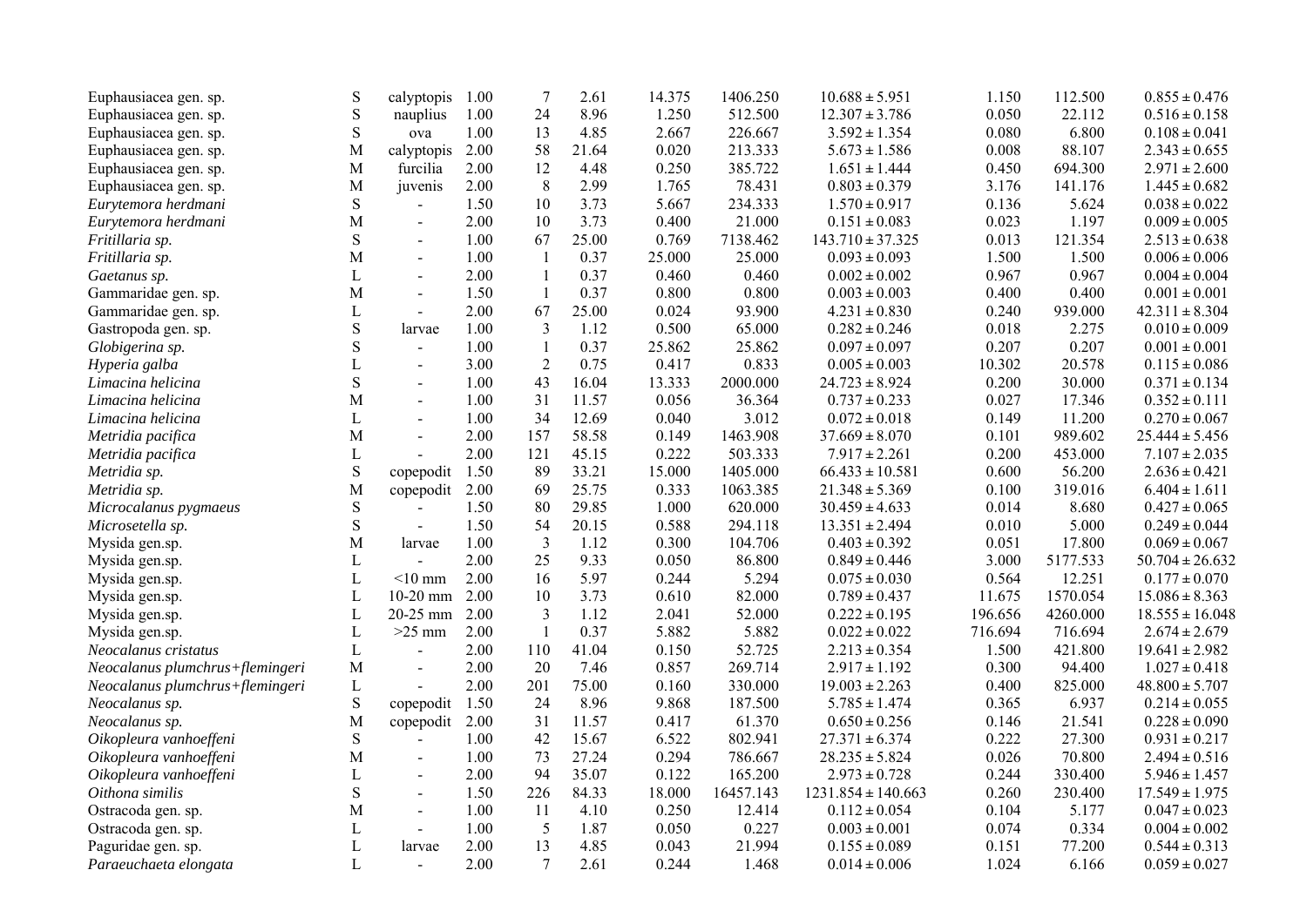| Parasagitta elegans      | S            |                | 1.00 | 6                        | 2.24  | 26.286 | 195.714   | $1.671 \pm 0.864$    | 1.840   | 13.700   | $0.117 \pm 0.060$    |
|--------------------------|--------------|----------------|------|--------------------------|-------|--------|-----------|----------------------|---------|----------|----------------------|
| Parasagitta elegans      | М            | $\sim$         | 2.00 | 93                       | 34.70 | 0.103  | 130.286   | $5.091 \pm 0.844$    | 0.019   | 26.057   | $0.985 \pm 0.164$    |
| Parasagitta elegans      | L            | $\overline{a}$ | 10.0 | 113                      | 42.16 | 0.018  | 150.909   | $8.604 \pm 1.371$    | 0.400   | 3320.000 | $186.460 \pm 29.794$ |
| Parasagitta elegans      | L            | $<$ 10 mm      | 2.00 | 56                       | 20.90 | 0.150  | 30.000    | $0.875 \pm 0.200$    | 0.120   | 24.000   | $0.717 \pm 0.165$    |
| Parasagitta elegans      | $\mathbf L$  | $10-20$ mm     | 5.00 | 140                      | 52.24 | 0.340  | 160.294   | $7.797 \pm 0.991$    | 1.771   | 834.811  | $40.463 \pm 5.144$   |
| Parasagitta elegans      | L            | 20-25 mm       | 10.0 | 100                      | 37.31 | 1.030  | 444.000   | $6.721 \pm 1.843$    | 17.439  | 7587.072 | $113.497 \pm 31.207$ |
| Parasagitta elegans      | L            | 25-30 mm       | 10.0 | 33                       | 12.31 | 1.220  | 66.667    | $1.123 \pm 0.341$    | 35.976  | 2299.211 | $36.836 \pm 11.272$  |
| Parasagitta elegans      | $\mathbf L$  | $>30$ mm       | 10.0 | $\overline{7}$           | 2.61  | 1.220  | 4.082     | $0.066 \pm 0.026$    | 57.951  | 187.755  | $3.353 \pm 1.324$    |
| Podon leuckartii         | ${\bf S}$    | $\overline{a}$ | 1.00 | 5                        | 1.87  | 38.889 | 683.333   | $4.830 \pm 2.905$    | 1.050   | 18.450   | $0.130 \pm 0.078$    |
| Podon sp.                | ${\bf S}$    | $\omega$       | 1.00 | $\,8\,$                  | 2.99  | 1.311  | 21.889    | $0.176 \pm 0.092$    | 0.035   | 0.591    | $0.005 \pm 0.002$    |
| Polychaeta gen. sp.      | $\mathbf S$  | larvae         | 1.00 | 125                      | 46.64 | 0.144  | 13985.294 | $523.621 \pm 89.347$ | 0.004   | 391.588  | $14.497 \pm 2.455$   |
| Polychaeta gen. sp.      | М            | larvae         | 1.00 | 74                       | 27.61 | 0.333  | 212.332   | $7.366 \pm 1.519$    | 0.297   | 189.400  | $6.571 \pm 1.355$    |
| Polychaeta gen. sp.      | L            | larvae         | 2.00 | $\overline{7}$           | 2.61  | 0.024  | 3.333     | $0.020 \pm 0.013$    | 0.036   | 5.000    | $0.030 \pm 0.019$    |
| Primno macropa           | $\mathbf L$  | $\overline{a}$ | 3.00 | $\mathbf{1}$             | 0.37  | 0.459  | 0.459     | $0.002 \pm 0.002$    | 7.800   | 7.800    | $0.029 \pm 0.029$    |
| Primno macropa           | $\mathbf L$  | $<$ 5 mm       | 2.00 | $\mathbf{2}$             | 0.75  | 0.200  | 0.314     | $0.002 \pm 0.001$    | 0.464   | 0.728    | $0.004 \pm 0.003$    |
| Primno macropa           | $\mathbf L$  | $5-7$ mm       | 3.00 | $\mathbf{1}$             | 0.37  | 0.733  | 0.733     | $0.003 \pm 0.003$    | 4.946   | 4.946    | $0.018 \pm 0.018$    |
| Primno macropa           | L            | $7-10$ mm      | 3.00 | $\mathbf{1}$             | 0.37  | 0.130  | 0.130     | $0.000\pm0.000$      | 2.571   | 2.571    | $0.010 \pm 0.010$    |
| Pseudocalanus minutus    | M            | $\blacksquare$ | 2.00 | 195                      | 72.76 | 0.833  | 3000.000  | $225.227 \pm 30.500$ | 0.100   | 360.000  | $27.334 \pm 3.676$   |
| Pseudocalanus newmani    | ${\bf S}$    | $\blacksquare$ | 1.50 | 101                      | 37.69 | 4.500  | 3066.667  | $138.939 \pm 18.409$ | 0.180   | 122.667  | $5.558 \pm 0.736$    |
| Pseudocalanus sp.        | ${\bf S}$    | $\sim$         | 1.50 | 139                      | 51.87 | 0.091  | 6000.000  | $454.385 \pm 59.987$ | 0.004   | 240.000  | $18.175 \pm 2.399$   |
| Pseudocalanus sp.        | M            |                | 2.00 | 96                       | 35.82 | 1.212  | 1238.333  | $63.517 \pm 9.963$   | 0.109   | 111.450  | $5.717 \pm 0.897$    |
| Racovitzanus antarcticus | M            | $\sim$         | 2.00 | $\overline{4}$           | 1.49  | 0.488  | 1.429     | $0.014 \pm 0.008$    | 0.137   | 0.400    | $0.004 \pm 0.002$    |
| Scolecithricella minor   | S            | $\blacksquare$ | 1.50 | $\mathbf{1}$             | 0.37  | 4.375  | 4.375     | $0.016 \pm 0.016$    | 0.350   | 0.350    | $0.001 \pm 0.001$    |
| Scolecithricella minor   | M            | $\overline{a}$ | 2.00 | 31                       | 11.57 | 0.250  | 22.340    | $0.449 \pm 0.115$    | 0.047   | 3.574    | $0.076 \pm 0.019$    |
| Themisto libellula       | L            |                | 5.00 | 16                       | 5.97  | 0.303  | 2.760     | $0.059 \pm 0.017$    | 22.580  | 207.000  | $4.386 \pm 1.289$    |
| Themisto libellula       | $\mathbf L$  | $5-10$ mm      | 3.00 | 16                       | 5.97  | 0.303  | 2.381     | $0.044 \pm 0.013$    | 4.242   | 33.334   | $0.609 \pm 0.182$    |
| Themisto libellula       | L            | $10-20$ mm     | 5.00 | 39                       | 14.55 | 0.610  | 50.000    | $0.928 \pm 0.266$    | 62.195  | 5100.000 | $94.370 \pm 27.080$  |
| Themisto libellula       | $\mathbf L$  | 20-30 mm       | 5.00 | $\overline{7}$           | 2.61  | 0.265  | 4.991     | $0.030 \pm 0.019$    | 79.500  | 1497.300 | $8.886 \pm 5.780$    |
| Themisto pacifica        | M            | $\blacksquare$ | 2.00 | 16                       | 5.97  | 0.556  | 8.767     | $0.217 \pm 0.066$    | 0.367   | 5.786    | $0.143 \pm 0.043$    |
| Themisto pacifica        | L            | $\overline{a}$ | 3.00 | 48                       | 17.91 | 0.046  | 40.923    | $0.328 \pm 0.165$    | 0.600   | 532.000  | $4.230 \pm 2.148$    |
| Themisto pacifica        | $\mathbf L$  | $<$ 5 mm       | 2.00 | 19                       | 7.09  | 0.093  | 1.739     | $0.034 \pm 0.010$    | 0.140   | 2.976    | $0.055 \pm 0.016$    |
| Themisto pacifica        | L            | $5-7$ mm       | 3.00 | 9                        | 3.36  | 0.341  | 1.875     | $0.027 \pm 0.011$    | 1.548   | 10.793   | $0.157 \pm 0.064$    |
| Themisto pacifica        | $\mathbf L$  | $7-10$ mm      | 3.00 | 14                       | 5.22  | 0.193  | 1.893     | $0.034 \pm 0.011$    | 2.900   | 28.400   | $0.497 \pm 0.164$    |
| Thysanoessa inermis      | $\mathbf L$  |                | 10.0 | 28                       | 10.45 | 0.006  | 20.000    | $0.249 \pm 0.098$    | 0.330   | 1100.000 | $14.126 \pm 5.435$   |
| Thysanoessa inermis      | L            | $<$ 10 mm      | 3.00 | 28                       | 10.45 | 0.033  | 92.967    | $2.242 \pm 0.669$    | 0.100   | 278.900  | $6.727 \pm 2.007$    |
| Thysanoessa inermis      | $\mathbf{L}$ | $10-20$ mm     | 5.00 | 28                       | 10.45 | 0.151  | 20.000    | $0.307 \pm 0.109$    | 4.228   | 560.000  | $8.609 \pm 3.051$    |
| Thysanoessa inermis      | $\mathbf L$  | 20-25 mm       | 10.0 | 6                        | 2.24  | 1.250  | 4.054     | $0.055\pm0.024$      | 101.563 | 292.703  | $4.157 \pm 1.851$    |
| Thysanoessa longipes     | L            | $\blacksquare$ | 5.00 | $\overline{7}$           | 2.61  | 0.001  | 0.995     | $0.009 \pm 0.005$    | 0.081   | 84.600   | $0.722 \pm 0.426$    |
| Thysanoessa longipes     | $\mathbf L$  | $<$ 10 mm      | 3.00 | $\overline{7}$           | 2.61  | 0.285  | 0.896     | $0.014 \pm 0.006$    | 1.140   | 3.582    | $0.058 \pm 0.023$    |
| Thysanoessa longipes     | L            | $10-20$ mm     | 5.00 | $\overline{\mathcal{A}}$ | 1.49  | 0.482  | 1.958     | $0.019 \pm 0.011$    | 12.222  | 49.647   | $0.478 \pm 0.271$    |
| Thysanoessa longipes     | L            | 20-25 mm       | 10.0 | 5                        | 1.87  | 1.282  | 13.486    | $0.102 \pm 0.058$    | 91.538  | 1024.918 | $7.758 \pm 4.433$    |
| Thysanoessa longipes     | L            | $>25$ mm       | 10.0 | $\sqrt{2}$               | 0.75  | 0.476  | 2.597     | $0.011 \pm 0.010$    | 66.667  | 349.787  | $1.554 \pm 1.330$    |
| Thysanoessa raschii      | L            |                | 10.0 | 53                       | 19.78 | 0.014  | 102.353   | $1.293 \pm 0.462$    | 1.000   | 8188.235 | $97.619 \pm 35.813$  |
| Thysanoessa raschii      | $\mathbf{L}$ | $<$ 10 mm      | 3.00 | 67                       | 25.00 | 0.029  | 168.387   | $3.898 \pm 1.113$    | 0.100   | 620.506  | $14.688 \pm 4.249$   |
|                          |              |                |      |                          |       |        |           |                      |         |          |                      |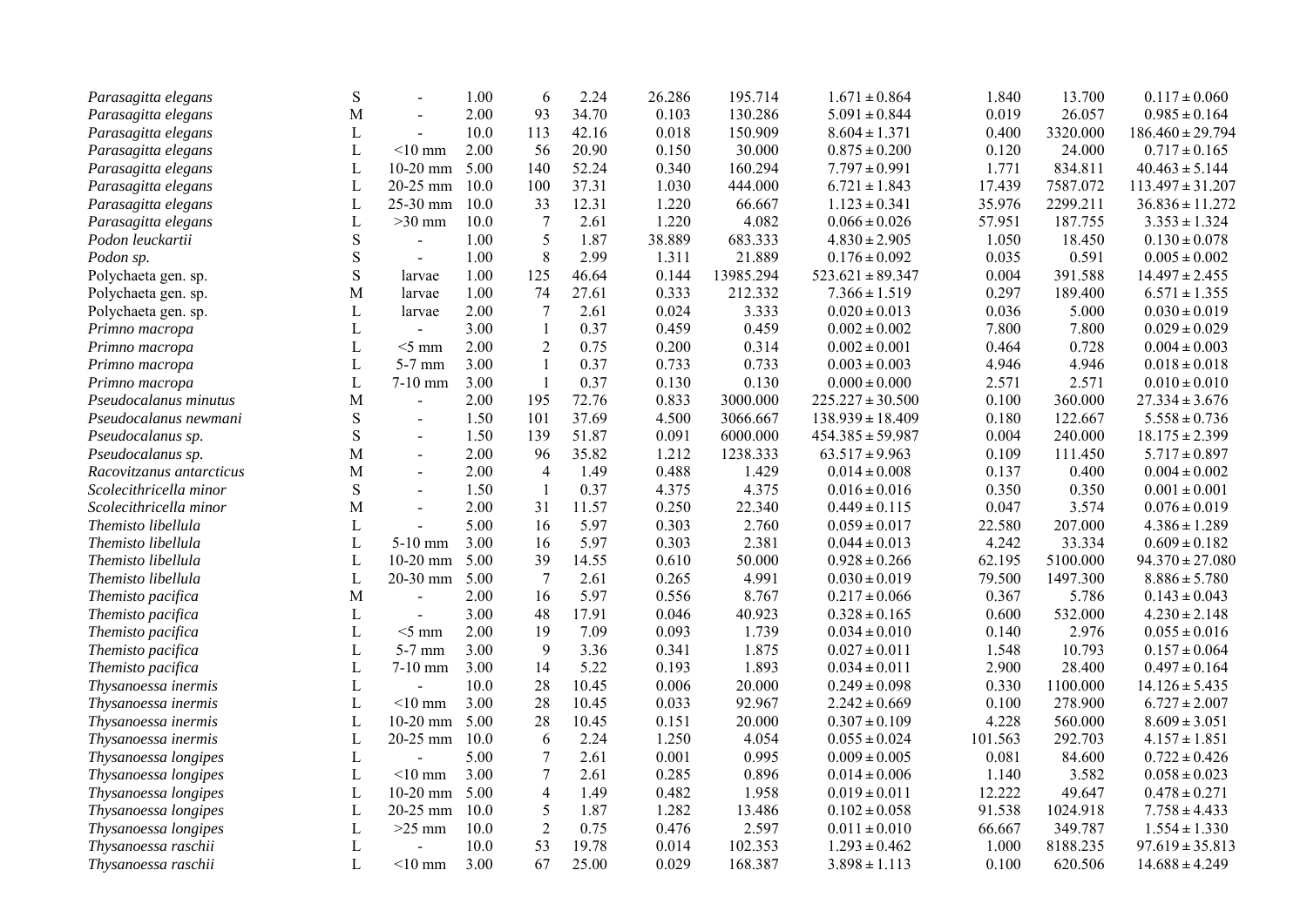| Thysanoessa raschii                                     |   | $10-20$ mm      | 5.00 | 14  | 5.22  | 0.676 | 25.641  | $0.233 \pm 0.116$      | 18.243 | 641.025 | $5.848 \pm 2.893$     |
|---------------------------------------------------------|---|-----------------|------|-----|-------|-------|---------|------------------------|--------|---------|-----------------------|
| Thysanoessa raschii                                     |   | $20-25$ mm      | 10.0 | 10  | 3.73  | 1.370 | 7.686   | $0.112 \pm 0.043$      | 94.479 | 591.803 | $8.271 \pm 3.262$     |
| Tomopteris sp.                                          |   |                 | 2.00 |     | 0.37  | 0.392 | 0.392   | $0.001 \pm 0.001$      | 3.922  | 3.922   | $0.015 \pm 0.015$     |
| Tomopteris sp.                                          |   | $20 \text{ mm}$ | 2.00 |     | 0.37  | 0.392 | 0.392   | $0.001 \pm 0.001$      | 8.467  | 8.467   | $0.032 \pm 0.032$     |
| Tortanus discaudatus                                    | Μ |                 | 2.00 |     | 0.37  | 0.333 | 0.333   | $0.001 \pm 0.001$      | 0.057  | 0.057   | $0.000 \pm 0.000$     |
| Triconia borealis                                       | S |                 | 1.50 | 101 | 37.69 | 0.200 | 656.250 | $36.489 \pm 5.858$     | 0.007  | 21.656  | $1.177 \pm 0.189$     |
| Amphipods                                               |   |                 |      |     |       |       |         | $5.946 \pm 0.891$      |        |         | $155.822 \pm 29.018$  |
| Copepods                                                |   |                 |      |     |       |       |         | $3256.505 \pm 182.374$ |        |         | $443.841 \pm 27.265$  |
| Cladocerans                                             |   |                 |      |     |       |       |         | $5.006 \pm 2.907$      |        |         | $0.135 \pm 0.078$     |
| Gelatinous (jellyfish. comb jellies. pelagic tunicates) |   |                 |      |     |       |       |         | $202.780 \pm 38.318$   |        |         | $44.293 \pm 7.462$    |
| Pteropods                                               |   |                 |      |     |       |       |         | $26.457 \pm 8.934$     |        |         | $2.143 \pm 0.296$     |
| Cumaceans                                               |   |                 |      |     |       |       |         | $1.140 \pm 0.478$      |        |         | $19.733 \pm 8.817$    |
| Meroplankton (larvae of benthic animals)                |   |                 |      |     |       |       |         | $1572.471 \pm 262.268$ |        |         | $62.842 \pm 7.106$    |
| Mysids                                                  |   |                 |      |     |       |       |         | $2.360 \pm 0.764$      |        |         | $87.265 \pm 32.310$   |
| Protozoa                                                |   |                 |      |     |       |       |         | $0.097 \pm 0.097$      |        |         | $0.001 \pm 0.001$     |
| Other groups                                            |   |                 |      |     |       |       |         | $0.003 \pm 0.002$      |        |         | $0.046 \pm 0.035$     |
| Ostracods                                               |   |                 |      |     |       |       |         | $0.115 \pm 0.054$      |        |         | $0.051 \pm 0.023$     |
| Chaetognaths                                            |   |                 |      |     |       |       |         | $31.948 \pm 2.806$     |        |         | $382.428 \pm 44.910$  |
| Euphausiids                                             |   |                 |      |     |       |       |         | $45.076 \pm 7.643$     |        |         | $184.210 \pm 37.373$  |
| Entire zooplankton                                      |   |                 |      |     |       |       |         | $5149.904 \pm 321.977$ |        |         | $1382.808 \pm 78.912$ |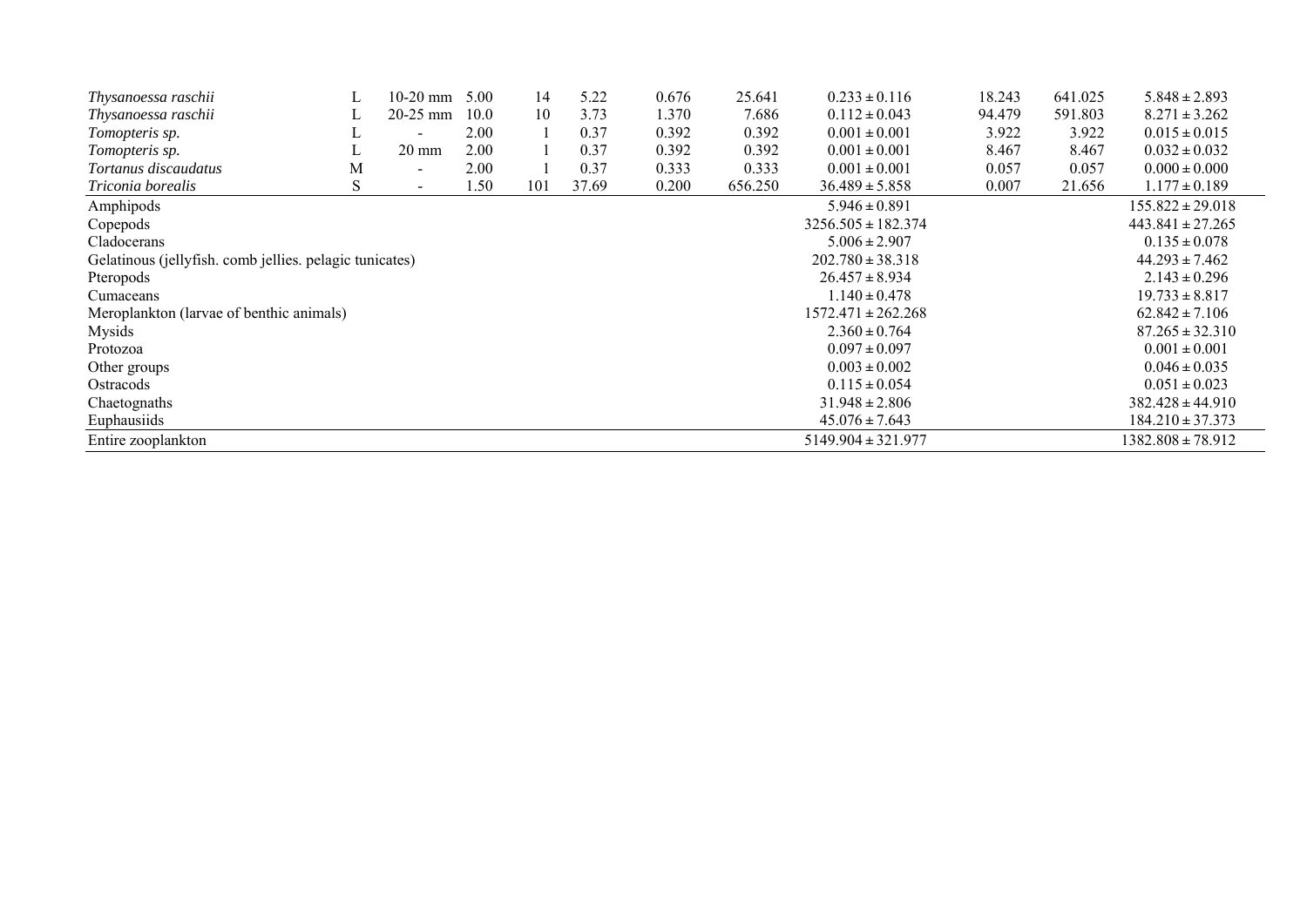| Species                       | Frac-        | Stage or       | C.E. | Occurrence     |               |        | Number. ind./m <sup>3</sup> |                       |       | Biomass. mg/m <sup>3</sup> |                      |  |
|-------------------------------|--------------|----------------|------|----------------|---------------|--------|-----------------------------|-----------------------|-------|----------------------------|----------------------|--|
| or taxonomic group            | tion         | size group     |      | samples        | $\frac{0}{0}$ | Min    | Max                         | Average               | Min   | Max                        | Average              |  |
| Acartia clausi                | M            | $\blacksquare$ | 1.50 |                | 0.30          | 0.500  | 0.500                       | $0.002 \pm 0.002$     | 0.030 | 0.030                      | $0.000 \pm 0.000$    |  |
| Acartia longiremis            | $\mathbf S$  | $\overline{a}$ | 1.50 | 72             | 21.95         | 0.250  | 900.000                     | $11.178 \pm 3.297$    | 0.013 | 45.000                     | $0.535 \pm 0.159$    |  |
| Acartia longiremis            | М            | $\blacksquare$ | 2.00 | 28             | 8.54          | 0.440  | 67.901                      | $0.915 \pm 0.353$     | 0.071 | 11.000                     | $0.148 \pm 0.057$    |  |
| Acartia tumida                | ${\bf S}$    | $\overline{a}$ | 1.50 | -1             | 0.30          | 0.100  | 0.100                       | $0.000 \pm 0.000$     | 0.010 | 0.010                      | $0.000 \pm 0.000$    |  |
| Acartia tumida                | М            | $\blacksquare$ | 2.00 | 8              | 2.44          | 1.928  | 6586.667                    | $20.295 \pm 20.112$   | 0.289 | 988.000                    | $3.044 \pm 3.017$    |  |
| Aetideus pacificus            | М            | $\overline{a}$ | 2.00 | $\overline{2}$ | 0.61          | 0.317  | 0.909                       | $0.004 \pm 0.003$     | 0.133 | 0.382                      | $0.002 \pm 0.001$    |  |
| Aglantha digitale             | М            | $\overline{a}$ | 1.00 | 16             | 4.88          | 0.250  | 10.989                      | $0.115 \pm 0.049$     | 0.329 | 14.473                     | $0.151 \pm 0.064$    |  |
| Aglantha digitale             | L            | $\overline{a}$ | 1.00 | 129            | 39.33         | 0.003  | 4.368                       | $0.103 \pm 0.021$     | 0.450 | 655.172                    | $15.460 \pm 3.108$   |  |
| Balanus sp.                   | $\mathbf S$  | cypris         | 1.00 | 6              | 1.83          | 36.000 | 1538.000                    | $8.896 \pm 5.281$     | 1.800 | 76.900                     | $0.445 \pm 0.264$    |  |
| Balanus sp.                   | $\mathbf S$  | nauplius       | 1.00 | 32             | 9.76          | 17.647 | 22312.500                   | $130.681 \pm 78.120$  | 0.247 | 357.000                    | $2.079 \pm 1.250$    |  |
| Balanus sp.                   | M            | cypris         | 1.00 | 8              | 2.44          | 2.373  | 35.088                      | $0.221 \pm 0.118$     | 0.539 | 7.965                      | $0.050 \pm 0.027$    |  |
| Balanus sp.                   | M            | nauplius       | 1.00 | 20             | 6.10          | 0.467  | 592.105                     | $4.931 \pm 2.412$     | 0.053 | 67.500                     | $0.562 \pm 0.275$    |  |
| Beroe cucumis                 | L            |                | 1.00 | $\overline{4}$ | 1.22          | 0.042  | 0.210                       | $0.001 \pm 0.001$     | 7.727 | 38.635                     | $0.241 \pm 0.139$    |  |
| Bivalvia gen. sp.             | ${\bf S}$    | larvae         | 1.00 | 101            | 30.79         | 1.000  | 58736.844                   | $334.045 \pm 191.909$ | 0.008 | 469.895                    | $2.609 \pm 1.516$    |  |
| Brachyura+Lithodidae gen. sp. | L            | larvae         | 2.00 | 77             | 23.48         | 0.027  | 61.875                      | $0.748 \pm 0.225$     | 0.210 | 480.954                    | $5.816 \pm 1.746$    |  |
| Bradyidius pacificus          | $\mathbf S$  | $\overline{a}$ | 1.50 | $\mathbf{1}$   | 0.30          | 10.000 | 10.000                      | $0.030 \pm 0.031$     | 0.900 | 0.900                      | $0.003 \pm 0.003$    |  |
| Bradyidius pacificus          | M            | $\blacksquare$ | 2.00 | 5              | 1.52          | 0.100  | 10.204                      | $0.055 \pm 0.034$     | 0.050 | 5.041                      | $0.027 \pm 0.017$    |  |
| Bradyidius pacificus          | L            | $\blacksquare$ | 2.00 | $\mathbf{1}$   | 0.30          | 0.132  | 0.132                       | $0.000 \pm 0.000$     | 0.180 | 0.180                      | $0.001 \pm 0.001$    |  |
| Calanus glacialis+marshallae  | М            | $\blacksquare$ | 2.00 | 215            | 65.55         | 0.244  | 1641.060                    | $63.787 \pm 8.891$    | 0.111 | 743.400                    | $28.927 \pm 4.027$   |  |
| Calanus glacialis+marshallae  | L            | $\overline{a}$ | 2.00 | 290            | 88.41         | 0.125  | 990.842                     | $55.376 \pm 5.801$    | 0.350 | 2695.090                   | $144.323 \pm 15.075$ |  |
| Calanus pacificus             | M            | $\overline{a}$ | 2.00 | $\overline{1}$ | 0.30          | 0.600  | 0.600                       | $0.002 \pm 0.002$     | 0.300 | 0.300                      | $0.001 \pm 0.001$    |  |
| Caridea gen. sp.              | L            | larvae         | 2.00 | 26             | 7.93          | 0.012  | 4.029                       | $0.061 \pm 0.019$     | 0.036 | 12.180                     | $0.183 \pm 0.059$    |  |
| Centropages abdominalis       | S            |                | 1.50 | 69             | 21.04         | 0.167  | 1350.000                    | $20.717 \pm 5.656$    | 0.010 | 81.000                     | $1.098 \pm 0.314$    |  |
| Centropages abdominalis       | М            | $\overline{a}$ | 2.00 | 86             | 26.22         | 0.440  | 1266.667                    | $21.073 \pm 5.484$    | 0.066 | 190.000                    | $3.161 \pm 0.823$    |  |
| Chiridius sp.                 | L            | $\blacksquare$ | 2.00 | 6              | 1.83          | 0.625  | 9.756                       | $0.051 \pm 0.031$     | 1.500 | 23.415                     | $0.122 \pm 0.076$    |  |
| Clione limacina               | S            |                | 1.00 | 35             | 10.67         | 0.167  | 138.889                     | $2.291 \pm 0.559$     | 0.007 | 5.556                      | $0.092 \pm 0.022$    |  |
| Clione limacina               | М            | $\overline{a}$ | 2.00 | 46             | 14.02         | 0.111  | 7.356                       | $0.196 \pm 0.038$     | 0.100 | 6.363                      | $0.170 \pm 0.033$    |  |
| Clione limacina               | L            | $\overline{a}$ | 2.00 | 89             | 27.13         | 0.004  | 6.457                       | $0.068 \pm 0.023$     | 0.200 | 322.850                    | $3.379 \pm 1.126$    |  |
| Copepoda gen. sp.             | ${\bf S}$    |                | 1.50 | 5              | 1.52          | 46.875 | 81.522                      | $1.061 \pm 0.482$     | 2.344 | 4.076                      | $0.053 \pm 0.024$    |  |
| Copepoda gen. sp.             | $\mathbf S$  | nauplius       | 1.00 | 246            | 75.00         | 0.667  | 1813.333                    | $212.836 \pm 18.737$  | 0.010 | 27.200                     | $2.900 \pm 0.252$    |  |
| Copepoda gen. sp.             | S            | ova            | 1.00 | 21             | 6.40          | 12.500 | 450.000                     | $6.352 \pm 2.175$     | 0.050 | 1.800                      | $0.025 \pm 0.009$    |  |
| Cumacea gen. sp.              | М            | $\blacksquare$ | 1.00 | 12             | 3.66          | 0.500  | 9.091                       | $0.131 \pm 0.049$     | 0.292 | 5.318                      | $0.077 \pm 0.029$    |  |
| Cumacea gen. sp.              | L            |                | 2.00 | 18             | 5.49          | 0.020  | 80.969                      | $0.514 \pm 0.284$     | 0.371 | 1502.293                   | $9.542 \pm 5.263$    |  |
| Dimophyes arctica             | $\mathbf{L}$ | $\overline{a}$ | 1.00 | 15             | 4.57          | 0.033  | 0.733                       | $0.010 \pm 0.003$     | 0.300 | 6.600                      | $0.086 \pm 0.029$    |  |
| Echinodermata gen. sp.        | $\mathbf S$  | larvae         | 1.00 | 31             | 9.45          | 0.667  | 226.667                     | $2.799 \pm 0.962$     | 0.005 | 1.813                      | $0.022 \pm 0.008$    |  |
| Echinodermata gen. sp.        | M            | larvae         | 1.00 | $\overline{2}$ | 0.61          | 2.778  | 3.000                       | $0.018 \pm 0.012$     | 0.500 | 0.540                      | $0.003 \pm 0.002$    |  |
| Epilabidocera amphitrites     | L            | $\blacksquare$ | 2.00 | $\mathbf{1}$   | 0.30          | 0.208  | 0.208                       | $0.001 \pm 0.001$     | 0.417 | 0.417                      | $0.001 \pm 0.001$    |  |
| Eucalanus bungii              | S            |                | 1.50 | 13             | 3.96          | 2.857  | 614.286                     | $5.058 \pm 2.274$     | 0.200 | 43.000                     | $0.406 \pm 0.172$    |  |
| Eucalanus bungii              | M            |                | 2.00 | 177            | 53.96         | 0.170  | 400.000                     | $29.141 \pm 3.511$    | 0.341 | 800.000                    | $58.283 \pm 7.022$   |  |
|                               |              |                |      |                |               |        |                             |                       |       |                            |                      |  |

**Table 5** from Volkov AF. Volvenko IV (2016a) Net Zooplankton of the Western Part of the Bering Sea: Occurrence, Abundance, and Biomass. 1986-2013. TINRO-Center. Vladivostok

The abundance of zooplankton in epipelagial regardless of season and time of day. Averaging data over the entire observation period. Region No. 3 (328 stations)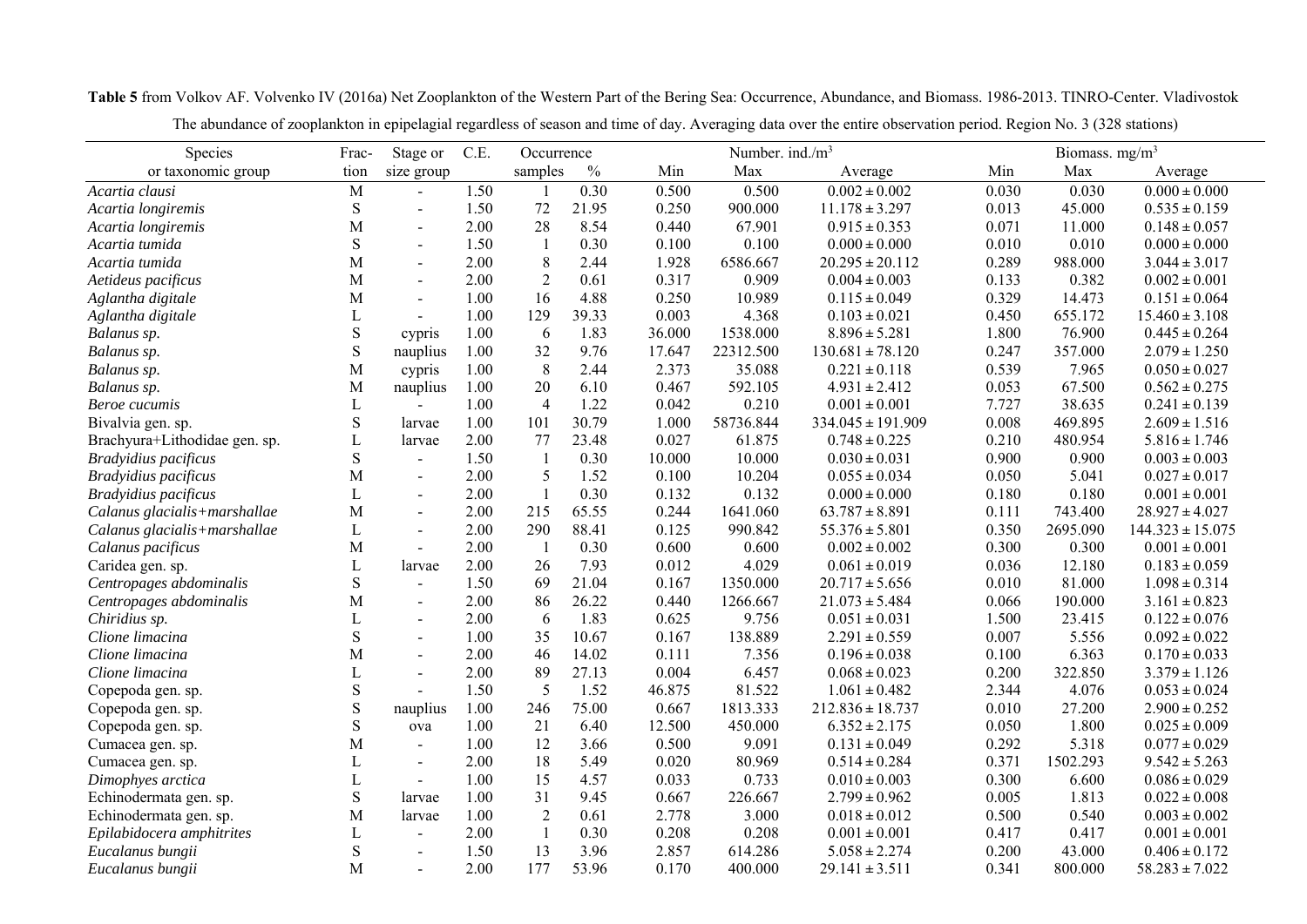| Eucalanus bungii                | L            |                | 2.00 | 266            | 81.10 | 0.014  | 424.873   | $18.592 \pm 2.358$    | 0.100   | 3229.035 | $135.112 \pm 17.508$ |
|---------------------------------|--------------|----------------|------|----------------|-------|--------|-----------|-----------------------|---------|----------|----------------------|
| Euphausia gen. sp.              | L            | furcilia       | 2.00 | 70             | 21.34 | 0.031  | 34.945    | $1.088 \pm 0.214$     | 0.093   | 104.835  | $3.180 \pm 0.627$    |
| Euphausia pacifica              | $\mathbf L$  |                | 10.0 | $\mathbf{1}$   | 0.30  | 4.000  | 4.000     | $0.012 \pm 0.012$     | 140.000 | 140.000  | $0.427 \pm 0.427$    |
| Euphausiacea gen. sp.           | ${\bf S}$    | calyptopis     | 1.00 | $\mathfrak{S}$ | 1.52  | 14.747 | 121.250   | $1.070 \pm 0.550$     | 1.180   | 9.700    | $0.086 \pm 0.044$    |
| Euphausiacea gen. sp.           | $\mathbf S$  | nauplius       | 1.00 | 15             | 4.57  | 6.750  | 720.000   | $6.751 \pm 2.884$     | 0.270   | 28.800   | $0.273 \pm 0.116$    |
| Euphausiacea gen. sp.           | ${\bf S}$    | ova            | 1.00 | 5              | 1.52  | 0.667  | 2343.333  | $7.646 \pm 7.168$     | 0.020   | 70.300   | $0.229 \pm 0.215$    |
| Euphausiacea gen. sp.           | M            | calyptopis     | 2.00 | 44             | 13.41 | 0.029  | 54.479    | $0.869 \pm 0.249$     | 0.012   | 22.500   | $0.359 \pm 0.103$    |
| Euphausiacea gen. sp.           | $\mathbf M$  | furcilia       | 2.00 | 18             | 5.49  | 0.030  | 5.250     | $0.067 \pm 0.026$     | 0.054   | 9.450    | $0.121 \pm 0.046$    |
| Euphausiacea gen. sp.           | M            | juvenis        | 2.00 | 19             | 5.79  | 2.059  | 166.667   | $3.390 \pm 1.040$     | 3.706   | 300.000  | $6.102 \pm 1.872$    |
| Eurytemora herdmani             | $\mathbf S$  |                | 1.50 | $\mathbf{1}$   | 0.30  | 17.241 | 17.241    | $0.053\pm0.053$       | 0.414   | 0.414    | $0.001 \pm 0.001$    |
| Eurytemora herdmani             | M            | $\blacksquare$ | 2.00 | $\mathbf{1}$   | 0.30  | 0.100  | 0.100     | $0.000 \pm 0.000$     | 0.006   | 0.006    | $0.000 \pm 0.000$    |
| Fritillaria sp.                 | ${\bf S}$    | $\blacksquare$ | 1.00 | 41             | 12.50 | 0.769  | 576.923   | $13.541 \pm 2.943$    | 0.013   | 9.808    | $0.235 \pm 0.050$    |
| Gaetanus simplex                | L            | $\blacksquare$ | 2.00 | $\mathbf{1}$   | 0.30  | 0.604  | 0.604     | $0.002 \pm 0.002$     | 1.389   | 1.389    | $0.004 \pm 0.004$    |
| Gaetanus sp.                    | L            |                | 2.00 | $\mathbf{1}$   | 0.30  | 0.183  | 0.183     | $0.001 \pm 0.001$     | 0.421   | 0.421    | $0.001 \pm 0.001$    |
| Gaidius variabilis              | M            | $\overline{a}$ | 2.00 | $\mathbf{1}$   | 0.30  | 0.732  | 0.732     | $0.002 \pm 0.002$     | 0.779   | 0.779    | $0.002 \pm 0.002$    |
| Gammaridae gen. sp.             | M            | $\blacksquare$ | 1.50 | $\mathfrak{Z}$ | 0.91  | 0.200  | 3.400     | $0.016 \pm 0.011$     | 0.100   | 1.700    | $0.008 \pm 0.006$    |
| Gammaridae gen. sp.             | $\mathbf L$  | $\overline{a}$ | 2.00 | 56             | 17.07 | 0.012  | 75.406    | $0.676 \pm 0.265$     | 0.120   | 754.060  | $6.755 \pm 2.651$    |
| Globigerina sp.                 | $\mathbf S$  | $\blacksquare$ | 1.00 | 31             | 9.45  | 6.250  | 800.000   | $10.558 \pm 3.186$    | 0.050   | 6.400    | $0.084 \pm 0.025$    |
| Hyperia galba                   | L            | $\blacksquare$ | 3.00 | -1             | 0.30  | 0.038  | 0.038     | $0.000 \pm 0.000$     | 0.939   | 0.939    | $0.003 \pm 0.003$    |
| Hyperia medusarum               | $\Gamma$     | $\overline{a}$ | 3.00 | $\mathfrak{Z}$ | 0.91  | 0.008  | 0.838     | $0.003 \pm 0.003$     | 0.300   | 33.500   | $0.105 \pm 0.102$    |
| Limacina helicina               | $\mathbf S$  |                | 1.00 | 135            | 41.16 | 0.667  | 16933.332 | $279.655 \pm 74.138$  | 0.010   | 254.000  | $4.195 \pm 1.112$    |
| Limacina helicina               | М            | $\blacksquare$ | 1.00 | 110            | 33.54 | 0.056  | 1758.000  | $22.124 \pm 7.048$    | 0.027   | 838.566  | $10.551 \pm 3.362$   |
| Limacina helicina               | L            | $\sim$         | 1.00 | 71             | 21.65 | 0.060  | 32.160    | $0.590 \pm 0.161$     | 0.223   | 119.603  | $2.193 \pm 0.599$    |
| Metridia pacifica               | M            | $\sim$         | 2.00 | 232            | 70.73 | 0.115  | 783.284   | $51.684 \pm 5.859$    | 0.078   | 529.500  | $34.927 \pm 3.961$   |
| Metridia pacifica               | L            |                | 2.00 | 187            | 57.01 | 0.216  | 505.556   | $9.737 \pm 1.990$     | 0.188   | 455.000  | $8.781 \pm 1.796$    |
| Metridia sp.                    | $\mathbf S$  | copepodit      | 1.50 | 180            | 54.88 | 0.250  | 3455.056  | $133.104 \pm 16.480$  | 0.010   | 134.747  | $5.233 \pm 0.645$    |
| Metridia sp.                    | M            | copepodit      | 2.00 | 79             | 24.09 | 0.734  | 1018.537  | $35.497 \pm 6.540$    | 0.220   | 305.561  | $10.649 \pm 1.962$   |
| Microcalanus pygmaeus           | ${\bf S}$    |                | 1.50 | 199            | 60.67 | 1.000  | 1790.000  | $94.931 \pm 10.832$   | 0.014   | 25.060   | $1.329 \pm 0.152$    |
| Microsetella sp.                | ${\bf S}$    | $\blacksquare$ | 1.50 | 81             | 24.70 | 0.588  | 270.588   | $11.836 \pm 1.860$    | 0.010   | 4.600    | $0.216 \pm 0.033$    |
| Mysida gen.sp.                  | M            | larvae         | 1.00 | 5              | 1.52  | 0.480  | 17.647    | $0.067 \pm 0.054$     | 0.082   | 3.000    | $0.011 \pm 0.009$    |
| Mysida gen.sp.                  | $\mathbf L$  | $\overline{a}$ | 2.00 | 6              | 1.83  | 0.294  | 3.895     | $0.019 \pm 0.012$     | 17.544  | 233.700  | $1.163 \pm 0.746$    |
| Mysida gen.sp.                  | $\mathbf L$  | $<$ 10 mm      | 2.00 | 9              | 2.74  | 0.230  | 0.941     | $0.010 \pm 0.004$     | 0.532   | 2.178    | $0.024 \pm 0.009$    |
| Neocalanus cristatus            | $\mathbf{M}$ |                | 2.00 | $\mathbf{1}$   | 0.30  | 10.500 | 10.500    | $0.032 \pm 0.032$     | 4.200   | 4.200    | $0.013 \pm 0.013$    |
| Neocalanus cristatus            | $\mathbf L$  |                | 2.00 | 160            | 48.78 | 0.010  | 99.210    | $3.353 \pm 0.508$     | 0.100   | 992.100  | $30.115 \pm 4.680$   |
| Neocalanus plumchrus+flemingeri | M            | $\sim$         | 2.00 | 51             | 15.55 | 1.143  | 236.000   | $5.289 \pm 1.134$     | 0.400   | 82.600   | $1.870 \pm 0.400$    |
| Neocalanus plumchrus+flemingeri | L            |                | 2.00 | 277            | 84.45 | 0.120  | 513.840   | $28.815 \pm 3.278$    | 0.300   | 1284.600 | $73.490 \pm 8.228$   |
| Neocalanus sp.                  | $\mathbf S$  | copepodit      | 1.50 | 51             | 15.55 | 8.427  | 975.000   | $15.402 \pm 3.943$    | 0.312   | 36.075   | $0.575 \pm 0.147$    |
| Neocalanus sp.                  | M            | copepodit      | 2.00 | 48             | 14.63 | 0.217  | 80.000    | $1.121 \pm 0.317$     | 0.076   | 28.080   | $0.393 \pm 0.111$    |
| Oikopleura vanhoeffeni          | $\mathbf S$  |                | 1.00 | 22             | 6.71  | 0.217  | 156.522   | $1.982 \pm 0.660$     | 0.007   | 5.322    | $0.067 \pm 0.022$    |
| Oikopleura vanhoeffeni          | M            | $\blacksquare$ | 1.00 | 51             | 15.55 | 0.412  | 392.000   | $10.813 \pm 2.633$    | 0.036   | 34.104   | $0.943 \pm 0.229$    |
| Oikopleura vanhoeffeni          | L            | $\blacksquare$ | 2.00 | 67             | 20.43 | 0.078  | 33.333    | $0.803 \pm 0.181$     | 0.156   | 66.666   | $1.607 \pm 0.362$    |
| Oithona similis                 | ${\bf S}$    | $\sim$         | 1.50 | 300            | 91.46 | 14.286 | 8792.857  | $1911.194 \pm 93.696$ | 0.200   | 123.100  | $27.374 \pm 1.328$   |
| Ostracoda gen. sp.              | $\mathbf S$  | $\overline{a}$ | 1.00 | - 1            | 0.30  | 18.000 | 18.000    | $0.055 \pm 0.055$     | 1.746   | 1.746    | $0.005 \pm 0.005$    |
| Ostracoda gen. sp.              | M            |                | 1.00 | 10             | 3.05  | 0.111  | 6.242     |                       |         | 2.603    |                      |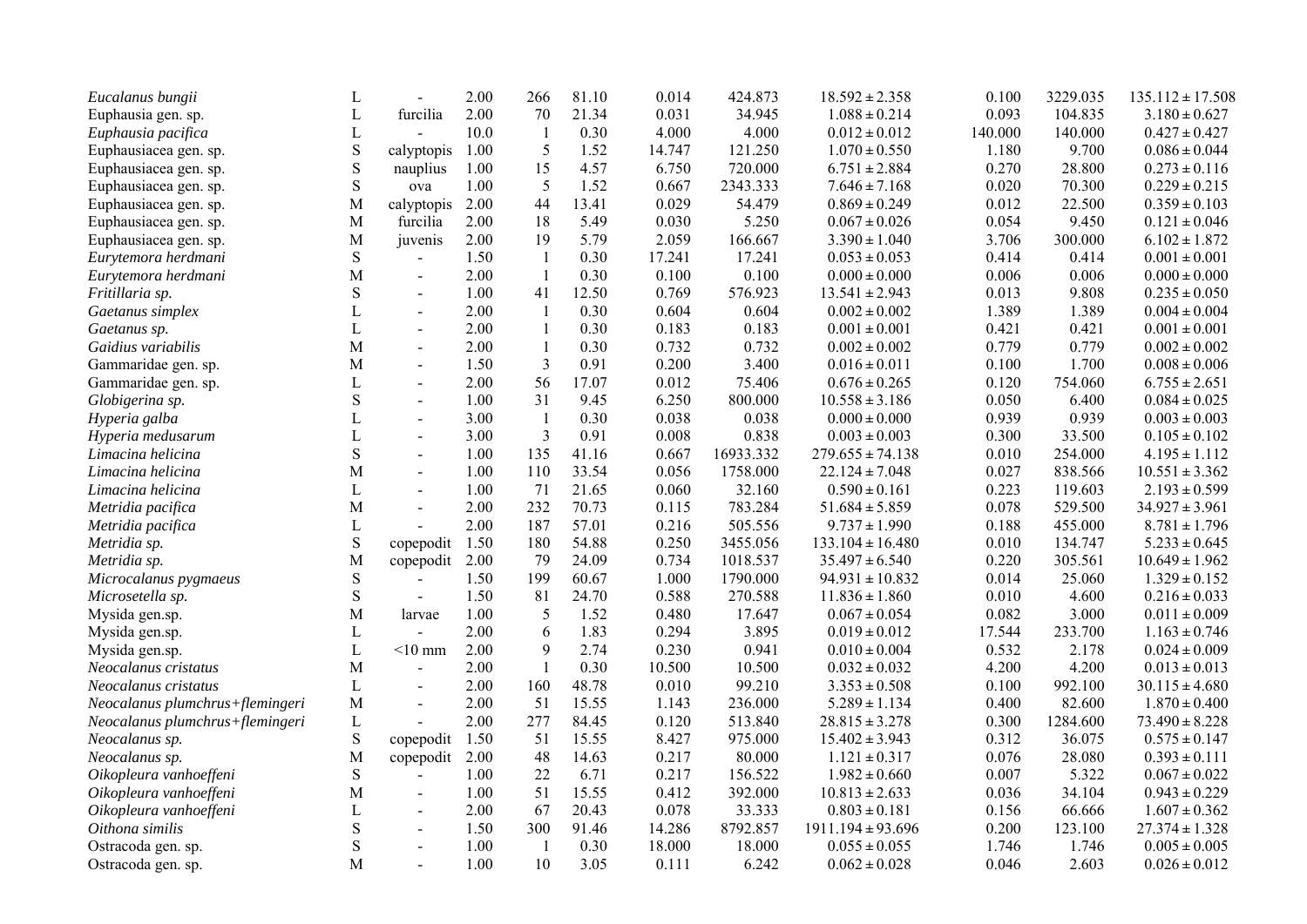| Ostracoda gen. sp.       | L            |                | 1.00 | 16             | 4.88  | 0.045  | 0.339     | $0.008 \pm 0.002$    | 0.066  | 0.500    | $0.012 \pm 0.003$    |
|--------------------------|--------------|----------------|------|----------------|-------|--------|-----------|----------------------|--------|----------|----------------------|
| Paguridae gen. sp.       | L            | larvae         | 2.00 | 36             | 10.98 | 0.028  | 28.490    | $0.247 \pm 0.116$    | 0.100  | 100.000  | $0.866 \pm 0.406$    |
| Paraeuchaeta elongata    | $\mathbf L$  | $\blacksquare$ | 2.00 | 9              | 2.74  | 0.133  | 0.702     | $0.008 \pm 0.003$    | 0.559  | 2.947    | $0.032 \pm 0.013$    |
| Parasagitta elegans      | ${\bf S}$    | $\blacksquare$ | 1.00 | 11             | 3.35  | 9.184  | 122.857   | $1.340 \pm 0.553$    | 0.643  | 8.600    | $0.094 \pm 0.039$    |
| Parasagitta elegans      | M            | $\blacksquare$ | 2.00 | 129            | 39.33 | 0.258  | 245.000   | $7.958\pm1.364$      | 0.046  | 49.000   | $1.545 \pm 0.268$    |
| Parasagitta elegans      | L            | $\overline{a}$ | 10.0 | 189            | 57.62 | 0.073  | 87.273    | $11.065 \pm 0.925$   | 1.600  | 1920.000 | $239.874 \pm 20.075$ |
| Parasagitta elegans      | L            | $<$ 10 mm      | 2.00 | 78             | 23.78 | 0.075  | 31.000    | $1.116 \pm 0.200$    | 0.060  | 24.800   | $0.897 \pm 0.162$    |
| Parasagitta elegans      | $\mathbf{L}$ | $10-20$ mm     | 5.00 | 177            | 53.96 | 0.180  | 71.094    | $7.692 \pm 0.653$    | 0.900  | 370.256  | $39.592 \pm 3.370$   |
| Parasagitta elegans      | $\mathbf{L}$ | 20-25 mm       | 10.0 | 118            | 35.98 | 0.759  | 85.920    | $3.069 \pm 0.414$    | 13.893 | 1606.700 | $51.124 \pm 7.154$   |
| Parasagitta elegans      | $\mathbf{L}$ | 25-30 mm       | 10.0 | 32             | 9.76  | 0.755  | 10.390    | $0.341 \pm 0.070$    | 25.000 | 363.299  | $11.259 \pm 2.394$   |
| Parasagitta elegans      | $\mathbf L$  | $>30$ mm       | 10.0 | 11             | 3.35  | 0.833  | 4.301     | $0.065 \pm 0.022$    | 43.667 | 223.656  | $3.339 \pm 1.159$    |
| Pareuchaeta sp.          | M            | copepodit      | 2.00 | $\mathbf{1}$   | 0.30  | 17.544 | 17.544    | $0.053 \pm 0.054$    | 12.912 | 12.912   | $0.039 \pm 0.039$    |
| Podon leuckartii         | ${\bf S}$    |                | 1.00 | $\overline{2}$ | 0.61  | 27.778 | 94.444    | $0.373 \pm 0.300$    | 0.750  | 2.550    | $0.010 \pm 0.008$    |
| Polychaeta gen. sp.      | $\mathbf S$  | larvae         | 1.00 | 58             | 17.68 | 0.067  | 7837.500  | $157.453 \pm 39.576$ | 0.002  | 219.450  | $4.255 \pm 1.072$    |
| Polychaeta gen. sp.      | M            | larvae         | 1.00 | 28             | 8.54  | 0.333  | 26.947    | $0.645 \pm 0.169$    | 0.297  | 24.037   | $0.575 \pm 0.151$    |
| Polychaeta gen. sp.      | L            | larvae         | 2.00 | $\overline{7}$ | 2.13  | 0.040  | 0.720     | $0.006 \pm 0.003$    | 0.060  | 1.080    | $0.010 \pm 0.004$    |
| Primno macropa           | $\mathbf L$  | $\overline{a}$ | 3.00 | $\mathbf{1}$   | 0.30  | 2.059  | 2.059     | $0.006 \pm 0.006$    | 34.257 | 34.257   | $0.104 \pm 0.105$    |
| Primno macropa           | $\mathbf L$  | $<$ 5 mm       | 2.00 | $\mathbf{1}$   | 0.30  | 0.784  | 0.784     | $0.002 \pm 0.002$    | 1.725  | 1.725    | $0.005 \pm 0.005$    |
| Primno macropa           | $\mathbf L$  | 5-7 mm         | 3.00 | $\mathbf{1}$   | 0.30  | 0.294  | 0.294     | $0.001 \pm 0.001$    | 1.985  | 1.985    | $0.006 \pm 0.006$    |
| Primno macropa           | L            | $>10$ mm       | 3.00 | $\mathbf{1}$   | 0.30  | 0.980  | 0.980     | $0.003 \pm 0.003$    | 39.333 | 39.333   | $0.120 \pm 0.120$    |
| Pseudocalanus minutus    | M            | $\blacksquare$ | 2.00 | 204            | 62.20 | 1.400  | 1895.833  | $114.609 \pm 13.716$ | 0.176  | 227.500  | $13.912 \pm 1.664$   |
| Pseudocalanus newmani    | ${\bf S}$    | $\mathbf{r}$   | 1.50 | 109            | 33.23 | 4.444  | 1976.087  | $132.165 \pm 16.600$ | 0.178  | 79.043   | $5.287 \pm 0.664$    |
| Pseudocalanus sp.        | $\mathbf S$  | $\sim$         | 1.50 | 204            | 62.20 | 3.333  | 16421.053 | $507.324 \pm 65.868$ | 0.133  | 656.842  | $20.293 \pm 2.635$   |
| Pseudocalanus sp.        | M            | $\overline{a}$ | 2.00 | 118            | 35.98 | 1.667  | 937.500   | $39.143 \pm 5.195$   | 0.150  | 84.375   | $3.523 \pm 0.468$    |
| Racovitzanus antarcticus | M            | $\overline{a}$ | 2.00 | $\overline{7}$ | 2.13  | 0.467  | 17.544    | $0.067 \pm 0.054$    | 0.137  | 4.912    | $0.019 \pm 0.015$    |
| Radiolaria gen. sp.      | $\mathbf S$  | $\blacksquare$ | 1.00 | $\mathbf{1}$   | 0.30  | 37.190 | 37.190    | $0.113 \pm 0.114$    | 0.372  | 0.372    | $0.001 \pm 0.001$    |
| Scolecithricella minor   | ${\bf S}$    | $\overline{a}$ | 1.50 | 13             | 3.96  | 0.125  | 41.005    | $0.502 \pm 0.198$    | 0.010  | 3.280    | $0.040 \pm 0.016$    |
| Scolecithricella minor   | M            | $\overline{a}$ | 2.00 | 70             | 21.34 | 0.063  | 135.417   | $2.299 \pm 0.710$    | 0.010  | 21.667   | $0.375 \pm 0.114$    |
| Themisto libellula       | L            |                | 5.00 | 48             | 14.63 | 0.020  | 6.771     | $0.171\pm0.040$      | 1.500  | 504.515  | $12.794 \pm 3.024$   |
| Themisto libellula       | L            | 5-10 mm        | 3.00 | 60             | 18.29 | 0.183  | 6.771     | $0.196 \pm 0.037$    | 2.569  | 94.792   | $2.748 \pm 0.523$    |
| Themisto libellula       | L            | $10-20$ mm     | 5.00 | 31             | 9.45  | 0.459  | 17.500    | $0.321 \pm 0.091$    | 46.818 | 1785.000 | $32.555 \pm 9.307$   |
| Themisto libellula       | $\mathbf{L}$ | 20-30 mm       | 5.00 | 9              | 2.74  | 0.151  | 3.520     | $0.025 \pm 0.012$    | 45.300 | 1056.000 | $7.564 \pm 3.744$    |
| Themisto pacifica        | S            |                | 1.00 | 16             | 4.88  | 1.000  | 41.304    | $0.507 \pm 0.190$    | 0.138  | 5.700    | $0.070 \pm 0.026$    |
| Themisto pacifica        | M            | $\overline{a}$ | 2.00 | 59             | 17.99 | 0.040  | 58.030    | $1.020 \pm 0.253$    | 0.026  | 38.300   | $0.673 \pm 0.167$    |
| Themisto pacifica        | L            | $\blacksquare$ | 3.00 | 138            | 42.07 | 0.015  | 7.985     | $0.537 \pm 0.066$    | 0.200  | 103.800  | $6.825 \pm 0.841$    |
| Themisto pacifica        | $\mathbf{L}$ | $<$ 5 mm       | 2.00 | 107            | 32.62 | 0.136  | 11.067    | $0.345 \pm 0.052$    | 0.226  | 16.600   | $0.551 \pm 0.082$    |
| Themisto pacifica        | $\mathbf L$  | 5-7 mm         | 3.00 | 18             | 5.49  | 0.275  | 4.945     | $0.083\pm0.026$      | 1.624  | 29.176   | $0.501 \pm 0.157$    |
| Themisto pacifica        | L            | $7-10$ mm      | 3.00 | 12             | 3.66  | 0.060  | 1.630     | $0.019 \pm 0.007$    | 0.900  | 23.478   | $0.278 \pm 0.105$    |
| Themisto pacifica        | $\mathbf L$  | $>10$ mm       | 3.00 | $\mathbf{1}$   | 0.30  | 0.455  | 0.455     | $0.001 \pm 0.001$    | 13.509 | 13.509   | $0.041 \pm 0.041$    |
| Thysanoessa inermis      | $\mathbf L$  |                | 10.0 | 74             | 22.56 | 0.006  | 70.862    | $0.843 \pm 0.271$    | 0.330  | 4606.000 | $53.921 \pm 17.567$  |
| Thysanoessa inermis      | $\mathbf L$  | $<$ 10 mm      | 3.00 | 28             | 8.54  | 0.027  | 36.390    | $0.536 \pm 0.187$    | 0.080  | 109.170  | $1.609 \pm 0.560$    |
| Thysanoessa inermis      | $\mathbf L$  | $10-20$ mm     | 5.00 | 20             | 6.10  | 0.131  | 10.784    | $0.103 \pm 0.041$    | 3.668  | 301.952  | $2.813 \pm 1.127$    |
| Thysanoessa inermis      | L            | 20-25 mm       | 10.0 | 5              | 1.52  | 0.980  | 12.222    | $0.073 \pm 0.043$    | 75.176 | 977.760  | $5.829 \pm 3.407$    |
| Thysanoessa inspinata    | $\mathbf{L}$ | $\overline{a}$ | 5.00 | 8              | 2.44  | 0.042  | 1.300     | $0.011 \pm 0.005$    | 1.406  | 43.500   | $0.358 \pm 0.165$    |
|                          |              |                |      |                |       |        |           |                      |        |          |                      |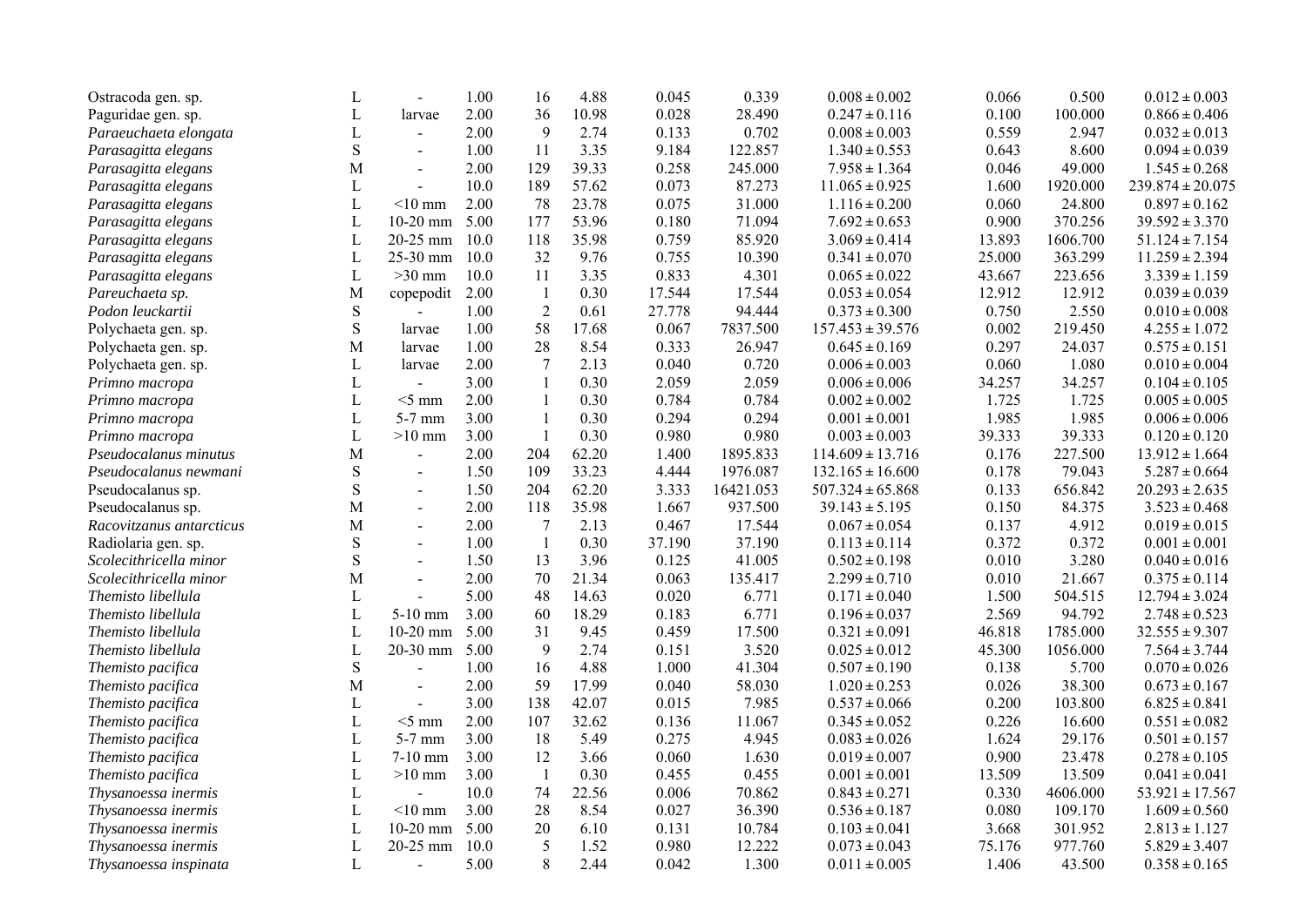| Thysanoessa longipes                                    | L |            | 5.00 | 34  | 10.37 | 0.005 | 1.875    | $0.041 \pm 0.011$      | 0.400   | 159.400  | $3.342 \pm 0.879$     |
|---------------------------------------------------------|---|------------|------|-----|-------|-------|----------|------------------------|---------|----------|-----------------------|
| Thysanoessa longipes                                    | L | $<$ 10 mm  | 3.00 | 38  | 11.59 | 0.150 | 9.375    | $0.117 \pm 0.037$      | 0.600   | 37.500   | $0.469 \pm 0.147$     |
| Thysanoessa longipes                                    | L | $10-20$ mm | 5.00 | 11  | 3.35  | 0.102 | 3.333    | $0.032 \pm 0.013$      | 2.586   | 84.512   | $0.805 \pm 0.333$     |
| Thysanoessa longipes                                    | L | 20-25 mm   | 10.0 |     | 0.30  | 4.197 | 4.197    | $0.013 \pm 0.013$      | 318.980 | 318.980  | $0.972 \pm 0.974$     |
| Thysanoessa longipes                                    |   | $>25$ mm   | 10.0 |     | 0.30  | 0.758 | 0.758    | $0.002 \pm 0.002$      | 106.122 | 106.122  | $0.324 \pm 0.324$     |
| Thysanoessa raschii                                     | ┺ |            | 10.0 | 97  | 29.57 | 0.006 | 48.686   | $1.136 \pm 0.258$      | 0.400   | 3408.000 | $85.867 \pm 19.303$   |
| Thysanoessa raschii                                     |   | $<$ 10 mm  | 3.00 | 81  | 24.70 | 0.040 | 43.171   | $0.949 \pm 0.216$      | 0.140   | 151.100  | $3.465 \pm 0.782$     |
| Thysanoessa raschii                                     |   | $10-20$ mm | 5.00 | 32  | 9.76  | 0.407 | 12.727   | $0.206 \pm 0.057$      | 10.175  | 318.175  | $5.258 \pm 1.437$     |
| Thysanoessa raschii                                     |   | $20-25$ mm | 10.0 | 30  | 9.15  | 0.860 | 9.836    | $0.229 \pm 0.052$      | 66.239  | 640.082  | $16.330 \pm 3.612$    |
| Tomopteris sp.                                          | ┶ |            | 2.00 |     | 0.30  | 0.186 | 0.186    | $0.001 \pm 0.001$      | 1.860   | 1.860    | $0.006 \pm 0.006$     |
| Triconia borealis                                       | S |            | 1.50 | 148 | 45.12 | 0.200 | 1222.222 | $51.930 \pm 7.939$     | 0.007   | 36.667   | $1.629 \pm 0.242$     |
| Amphipods                                               |   |            |      |     |       |       |          | $3.933 \pm 0.436$      |         |          | $71.709 \pm 10.858$   |
| Copepods                                                |   |            |      |     |       |       |          | $3616.679 \pm 123.055$ |         |          | $618.297 \pm 27.102$  |
| Cladocerans                                             |   |            |      |     |       |       |          | $0.373 \pm 0.300$      |         |          | $0.010 \pm 0.008$     |
| Gelatinous (jellyfish. comb jellies. pelagic tunicates) |   |            |      |     |       |       |          | $27.368 \pm 4.008$     |         |          | $18.789 \pm 3.142$    |
| Pteropods                                               |   |            |      |     |       |       |          | $304.924 \pm 74.475$   |         |          | $20.579 \pm 3.764$    |
| Cumaceans                                               |   |            |      |     |       |       |          | $0.645 \pm 0.288$      |         |          | $9.619 \pm 5.264$     |
| Meroplankton (larvae of benthic animals)                |   |            |      |     |       |       |          | $640.752 \pm 211.028$  |         |          | $17.475 \pm 2.897$    |
| Mysids                                                  |   |            |      |     |       |       |          | $0.097 \pm 0.056$      |         |          | $1.198 \pm 0.746$     |
| Protozoa                                                |   |            |      |     |       |       |          | $10.671 \pm 3.188$     |         |          | $0.086 \pm 0.026$     |
| Other groups                                            |   |            |      |     |       |       |          | $0.001 \pm 0.001$      |         |          | $0.006 \pm 0.006$     |
| Ostracods                                               |   |            |      |     |       |       |          | $0.125 \pm 0.062$      |         |          | $0.044 \pm 0.013$     |
| Chaetognaths                                            |   |            |      |     |       |       |          | $32.645 \pm 1.915$     |         |          | $347.722 \pm 21.742$  |
| Euphausiids                                             |   |            |      |     |       |       |          | $25.183 \pm 7.838$     |         |          | $192.140 \pm 26.763$  |
| Entire zooplankton                                      |   |            |      |     |       |       |          | $4663.396 \pm 255.565$ |         |          | $1297.674 \pm 45.849$ |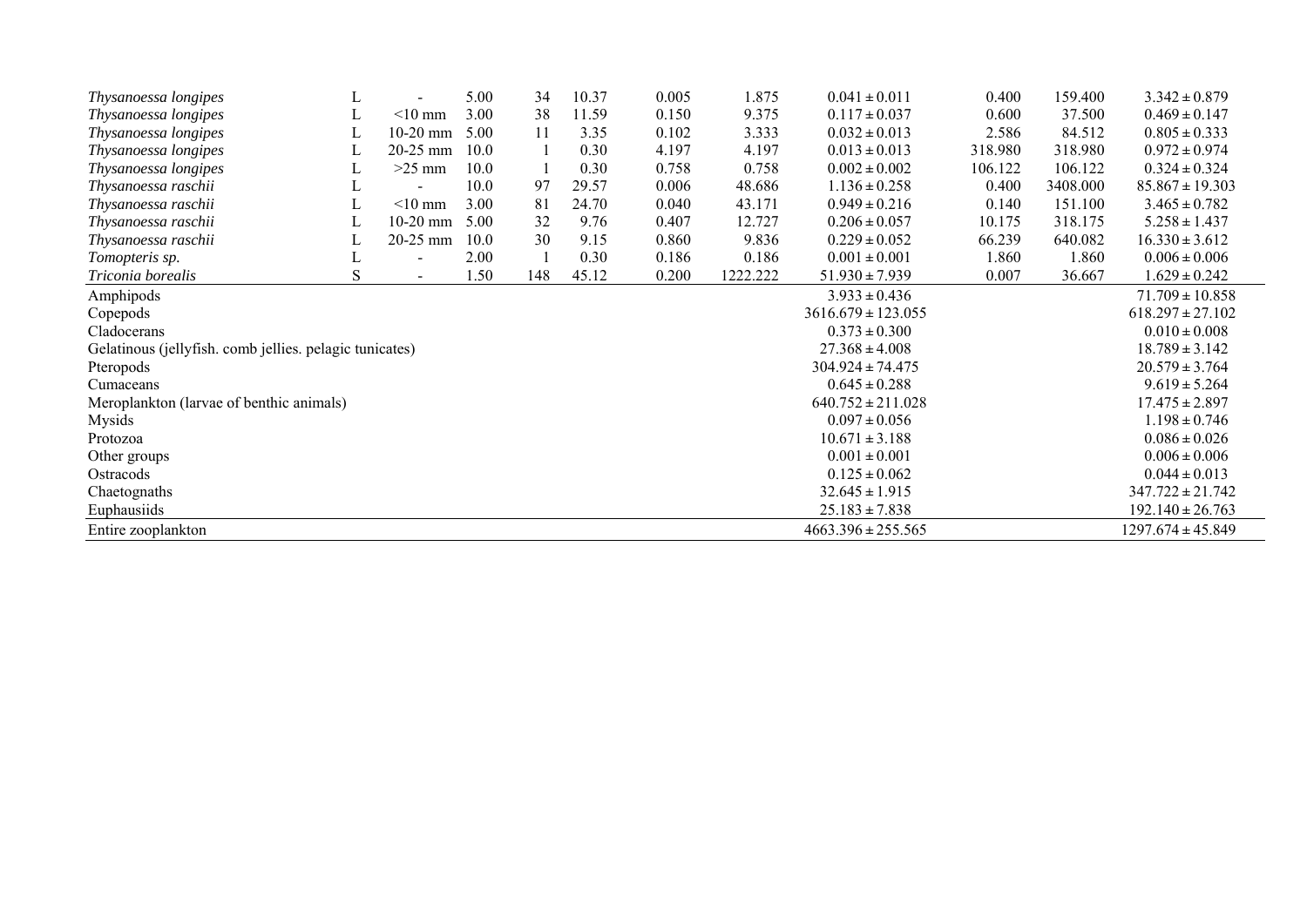Species Frac- Stage or C.E. Occurrence Number. ind./m<sup>3</sup> Biomass. mg/m<sup>3</sup> or taxonomic group tion size group samples % Min Max Average Min Max Average *Acartia longiremis* S - 1.50 60 31.41 0.250 621.951 23.490 **<sup>±</sup>** 5.187 0.013 31.098 1.137 **<sup>±</sup>** 0.253 *Acartia longiremis* M - 2.00 17 8.90 0.400 5.000 0.183 **<sup>±</sup>** 0.052 0.065 0.810 0.030 **<sup>±</sup>** 0.008 *Aglantha digitale* M - 1.00 15 7.85 0.100 50.000 0.632 **<sup>±</sup>** 0.298 0.132 65.850 0.832 **<sup>±</sup>** 0.392 *Aglantha digitale* L - 1.00 71 37.17 0.001 4.691 0.097 **<sup>±</sup>** 0.028 0.100 703.704 14.651 **<sup>±</sup>** 4.131 *Balanus sp.* S cypris 1.00 1 0.52 776.000 776.000 4.063 **<sup>±</sup>** 4.074 38.800 38.800 0.203 **<sup>±</sup>** 0.204 *Balanus sp.* S nauplius 1.00 13 6.81 17.241 150.000 3.687 **<sup>±</sup>** 1.227 0.241 2.400 0.056 **<sup>±</sup>** 0.019 *Balanus sp.* M cypris 1.00 2 1.05 0.952 15.873 0.088 **<sup>±</sup>** 0.083 0.216 3.603 0.020 **<sup>±</sup>** 0.019 *Balanus sp.* M nauplius 1.00 16 8.38 0.233 84.211 1.131 **<sup>±</sup>** 0.577 0.027 9.600 0.129 **<sup>±</sup>** 0.066 *Beroe cucumis* $\mathcal{S}$  and  $\mathcal{L}$  - 1.00 3 1.57 0.051 0.130 0.001 **<sup>±</sup>** 0.001 9.383 23.917 0.246 **<sup>±</sup>** 0.152 Bivalvia gen. sp. S larvae 1.00 63 32.98 1.000 3750.000 146.594 **<sup>±</sup>** 30.291 0.008 30.000 1.173 **<sup>±</sup>** 0.242 Brachyura+Lithodidae gen. sp. L larvae 2.00 52 27.23 0.013 15.181 0.342 **<sup>±</sup>** 0.108 0.100 118.000 2.655 **<sup>±</sup>** 0.843 *Calanus glacialis+marshallae* M - 2.00 163 85.34 0.182 2412.583 94.004 **<sup>±</sup>** 17.385 0.082 1092.900 42.635 **<sup>±</sup>** 7.875 *Calanus glacialis+marshallae* L - 2.00 177 92.67 0.331 433.321 64.231 **<sup>±</sup>** 5.965 0.900 1213.300 168.591 **<sup>±</sup>** 15.890 *Calanus pacificus* M - 2.00 1 0.52 0.200 0.200 0.001 **<sup>±</sup>** 0.001 0.100 0.100 0.001 **<sup>±</sup>** 0.001 Caridea gen. sp. L larvae 2.00 15 7.85 0.014 2.000 0.031 **<sup>±</sup>** 0.013 0.042 6.046 0.093 **<sup>±</sup>** 0.039 *Centropages abdominalis* S - 1.50 33 17.28 1.667 562.500 11.599 **<sup>±</sup>** 3.683 0.100 28.125 0.590 **<sup>±</sup>** 0.185 *Centropages abdominalis* M - 2.00 45 23.56 0.500 2909.500 17.438 **<sup>±</sup>** 15.270 0.075 436.425 2.616 **<sup>±</sup>** 2.291 *Chiridius sp.* L - 2.00 4 2.09 0.649 6.098 0.043 **<sup>±</sup>** 0.033 1.558 14.634 0.104 **<sup>±</sup>** 0.078 *Clione limacina*a S - 1.00 15 7.85 0.167 49.180 1.822 **<sup>±</sup>** 0.530 0.007 1.967 0.073 **<sup>±</sup>** 0.021 *Clione limacina*a M - 2.00 25 13.09 0.111 8.000 0.255 **<sup>±</sup>** 0.071 0.100 6.920 0.221 **<sup>±</sup>** 0.061 *Clione limacina* $\alpha$  is a set of  $\alpha$  is a set of  $\alpha$  is a set of  $\alpha$  is a set of  $\alpha$  is a set of  $\alpha$  is a set of  $\alpha$  is a set of  $\alpha$  is a set of  $\alpha$  is a set of  $\alpha$  is a set of  $\alpha$  is a set of  $\alpha$  is a set of  $\alpha$  is a set of - 2.00 51 26.70 0.000 0.649 0.036 **<sup>±</sup>** 0.007 0.010 32.468 1.786 **<sup>±</sup>** 0.337 Copepoda gen. sp. S - 1.50 2 1.05 53.571 119.318 0.905 **<sup>±</sup>** 0.685 2.679 5.966 0.045 **<sup>±</sup>** 0.034 Copepoda gen. sp. S nauplius 1.00 128 67.02 0.667 2922.078 263.467 **<sup>±</sup>** 31.759 0.010 37.987 3.566 **<sup>±</sup>** 0.426 Copepoda gen. sp. S ova 1.00 15 7.85 2.500 625.000 8.537 **<sup>±</sup>** 3.721 0.010 2.500 0.034 **<sup>±</sup>** 0.015 Cumacea gen. sp. M - 1.00 2 1.05 0.976 1.905 0.015 **<sup>±</sup>** 0.011 0.571 1.114 0.009 **<sup>±</sup>** 0.007 Cumacea gen. sp. L - 2.00 7 3.66 0.060 78.223 1.093 **<sup>±</sup>** 0.532 1.113 1451.356 20.279 **<sup>±</sup>** 9.879 *Dimophyes arctica* L - 1.00 1 0.52 0.067 0.067 0.000 **<sup>±</sup>** 0.000 0.600 0.600 0.003 **<sup>±</sup>** 0.003 Echinodermata gen. sp. S larvae 1.00 8 4.19 2.000 52.941 0.984 **<sup>±</sup>** 0.403 0.016 0.424 0.008 **<sup>±</sup>** 0.003 Echinodermata gen. sp. M larvae 1.00 1 0.52 1.111 1.111 0.006 ± 0.006 0.200 0.200 0.001 ± 0.001 *Eucalanus bungii* S - 1.50 8 4.19 27.108 642.857 6.567 **<sup>±</sup>** 3.719 2.358 55.929 0.567 **<sup>±</sup>** 0.323 *Eucalanus bungii* M - 2.00 72 37.70 0.200 506.600 19.393 **<sup>±</sup>** 4.671 0.400 1013.200 38.786 **<sup>±</sup>** 9.342 *Eucalanus bungii* L - 2.00 116 60.73 0.014 262.882 10.916 **<sup>±</sup>** 1.973 0.100 1997.904 79.765 **<sup>±</sup>** 14.625 Euphausia gen. sp. L furcilia 2.00 47 24.61 0.035 64.900 2.084 **<sup>±</sup>** 0.527 0.105 194.700 6.064 **<sup>±</sup>** 1.546 *Euphausia pacifica* L - 10.0 1 0.52 0.200 0.200 0.001 **<sup>±</sup>** 0.001 7.000 7.000 0.037 **<sup>±</sup>** 0.037 Euphausiacea gen. sp. S calyptopis 1.00 1 0.52 50.000 50.000 0.262 **<sup>±</sup>** 0.262 4.000 4.000 0.021 **<sup>±</sup>** 0.021 Euphausiacea gen. sp. S nauplius 1.00 6 3.14 13.393 500.000 4.652 **<sup>±</sup>** 2.924 0.536 20.000 0.189 **<sup>±</sup>** 0.118 Euphausiacea gen. sp. M calyptopis 2.00 31 16.23 0.247 110.169 1.612 **<sup>±</sup>** 0.648 0.102 45.500 0.666 **<sup>±</sup>** 0.268 Euphausiacea gen. sp. M furcilia 2.00 8 4.19 0.125 2.404 0.061 **<sup>±</sup>** 0.025 0.225 4.327 0.110 **<sup>±</sup>** 0.046 Euphausiacea gen. sp. M juvenis 2.00 8 4.19 12.500 107.143 1.977 **<sup>±</sup>** 0.852 22.500 192.857 3.559 **<sup>±</sup>** 1.534

**Table 6** from Volkov AF. Volvenko IV (2016a) Net Zooplankton of the Western Part of the Bering Sea: Occurrence, Abundance, and Biomass. 1986-2013. TINRO-Center, Vladivostok

The abundance of zooplankton in epipelagial regardless of season and time of day. Averaging data over the entire observation period. Region No. 4 (191 stations)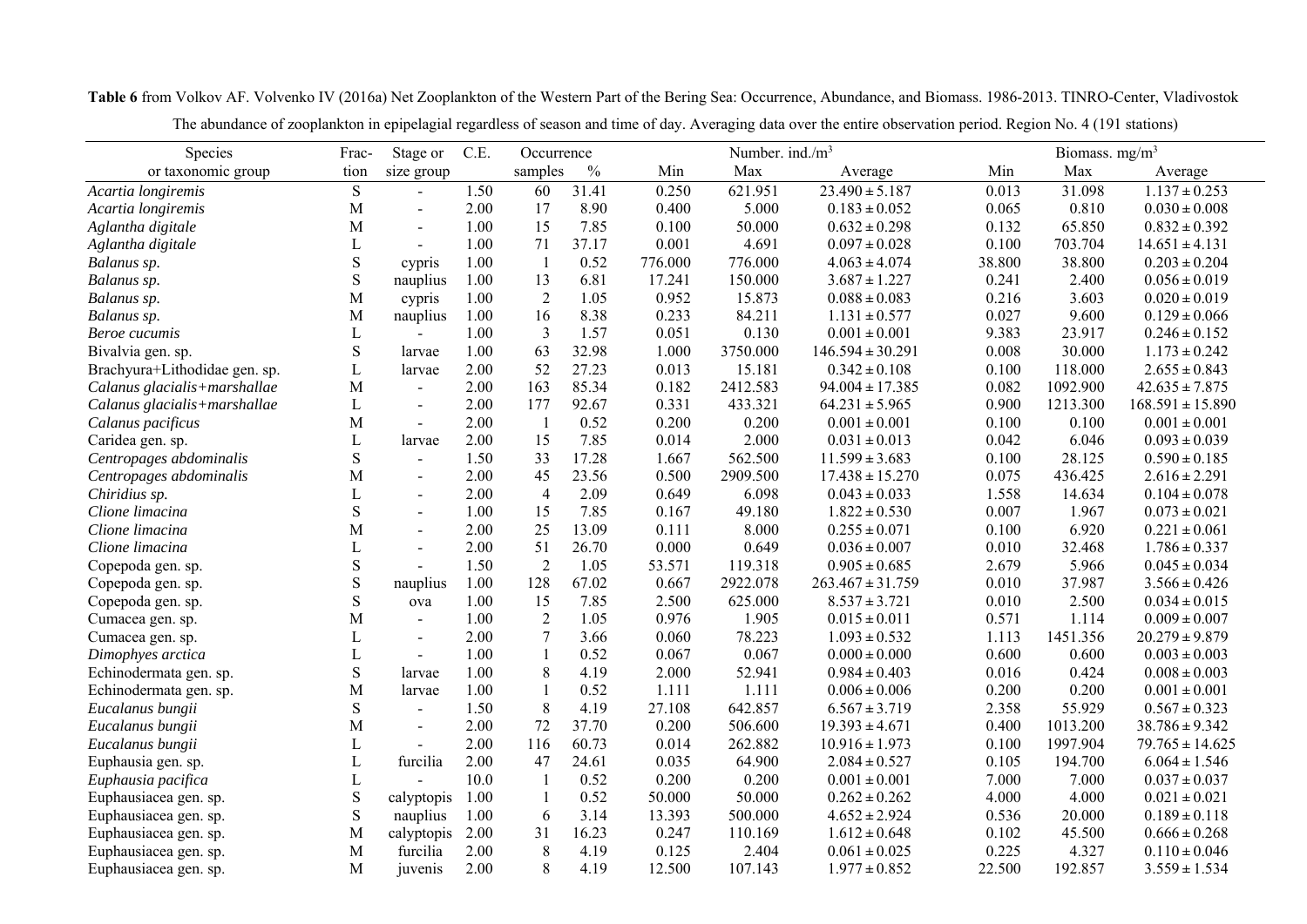| Eurytemora herdmani             | M            |                | 2.00 | $\overline{1}$ | 0.52  | 1.600  | 1.600     | $0.008 \pm 0.008$      | 0.091  | 0.091    | $0.000 \pm 0.000$    |
|---------------------------------|--------------|----------------|------|----------------|-------|--------|-----------|------------------------|--------|----------|----------------------|
| Fritillaria sp.                 | ${\bf S}$    | $\sim$         | 1.00 | 26             | 13.61 | 0.769  | 428.571   | $12.972 \pm 3.305$     | 0.013  | 7.286    | $0.231 \pm 0.057$    |
| Fritillaria sp.                 | М            | $\blacksquare$ | 1.00 | $\mathbf{1}$   | 0.52  | 3.333  | 3.333     | $0.017 \pm 0.017$      | 0.200  | 0.200    | $0.001 \pm 0.001$    |
| Gammaridae gen. sp.             | M            |                | 1.50 | $\mathfrak{Z}$ | 1.57  | 0.440  | 0.920     | $0.012 \pm 0.007$      | 0.251  | 0.460    | $0.006 \pm 0.004$    |
| Gammaridae gen. sp.             | L            | $\blacksquare$ | 2.00 | 23             | 12.04 | 0.018  | 1.906     | $0.046 \pm 0.013$      | 0.180  | 19.060   | $0.456 \pm 0.131$    |
| Globigerina sp.                 | ${\bf S}$    | $\blacksquare$ | 1.00 | 3              | 1.57  | 18.293 | 1987.500  | $20.907 \pm 14.715$    | 0.146  | 15.900   | $0.167 \pm 0.118$    |
| Heterorhabdus tanneri           | $\mathbf{L}$ |                | 2.00 | $\mathbf{1}$   | 0.52  | 0.080  | 0.080     | $0.000 \pm 0.000$      | 0.312  | 0.312    | $0.002 \pm 0.002$    |
| Limacina helicina               | $\mathbf S$  | $\sim$         | 1.00 | 63             | 32.98 | 6.667  | 1333.333  | $41.052 \pm 9.815$     | 0.100  | 20.000   | $0.616 \pm 0.147$    |
| Limacina helicina               | М            | $\blacksquare$ | 1.00 | 45             | 23.56 | 0.056  | 50.633    | $2.228\pm0.538$        | 0.027  | 24.152   | $1.063 \pm 0.257$    |
| Limacina helicina               | L            | $\overline{a}$ | 1.00 | 30             | 15.71 | 0.002  | 44.367    | $0.424 \pm 0.254$      | 0.007  | 165.000  | $1.576 \pm 0.944$    |
| Metridia pacifica               | M            |                | 2.00 | 104            | 54.45 | 0.011  | 500.000   | $27.232 \pm 4.847$     | 0.007  | 338.000  | $18.401 \pm 3.277$   |
| Metridia pacifica               | L            | $\blacksquare$ | 2.00 | 64             | 33.51 | 0.222  | 53.111    | $3.568 \pm 0.627$      | 0.200  | 47.800   | $3.191 \pm 0.563$    |
| Metridia sp.                    | ${\bf S}$    | copepodit      | 1.50 | 90             | 47.12 | 2.500  | 2500.000  | $135.366 \pm 20.422$   | 0.100  | 100.000  | $5.337 \pm 0.811$    |
| Metridia sp.                    | M            | copepodit      | 2.00 | 48             | 25.13 | 0.440  | 773.500   | $27.260 \pm 6.987$     | 0.132  | 232.050  | $8.178 \pm 2.096$    |
| Microcalanus pygmaeus           | ${\bf S}$    |                | 1.50 | 66             | 34.55 | 7.143  | 640.000   | $35.650 \pm 6.636$     | 0.100  | 8.960    | $0.499 \pm 0.093$    |
| Microsetella sp.                | ${\bf S}$    | $\blacksquare$ | 1.50 | 22             | 11.52 | 11.765 | 311.765   | $4.888 \pm 1.790$      | 0.200  | 5.300    | $0.092 \pm 0.031$    |
| Mysida gen.sp.                  | M            | larvae         | 1.00 | 3              | 1.57  | 0.064  | 0.356     | $0.003 \pm 0.002$      | 0.011  | 0.061    | $0.000 \pm 0.000$    |
| Mysida gen.sp.                  | L            | $\overline{a}$ | 2.00 | 6              | 3.14  | 0.233  | 0.667     | $0.012 \pm 0.005$      | 13.872 | 39.766   | $0.723 \pm 0.326$    |
| Mysida gen.sp.                  | $\mathbf L$  | $<$ 10 mm      | 2.00 | 5              | 2.62  | 0.233  | 0.635     | $0.009 \pm 0.004$      | 0.538  | 1.469    | $0.020 \pm 0.010$    |
| Mysida gen.sp.                  | $\mathbf L$  | $10-20$ mm     | 2.00 | $\mathbf{1}$   | 0.52  | 0.667  | 0.667     | $0.003 \pm 0.003$      | 12.765 | 12.765   | $0.067 \pm 0.067$    |
| Neocalanus cristatus            | $\mathbf L$  | $\overline{a}$ | 2.00 | 58             | 30.37 | 0.010  | 66.375    | $1.667 \pm 0.469$      | 0.100  | 531.000  | $15.426 \pm 4.187$   |
| Neocalanus plumchrus+flemingeri | $\mathbf M$  | $\blacksquare$ | 2.00 | 28             | 14.66 | 0.286  | 337.662   | $8.156 \pm 2.689$      | 0.100  | 118.182  | $2.900 \pm 0.947$    |
| Neocalanus plumchrus+flemingeri | L            |                | 2.00 | 136            | 71.20 | 0.004  | 476.000   | $21.971 \pm 3.556$     | 0.010  | 1190.000 | $56.647 \pm 8.994$   |
| Neocalanus sp.                  | ${\bf S}$    | copepodit      | 1.50 | 42             | 21.99 | 9.494  | 589.286   | $21.843 \pm 5.205$     | 0.351  | 21.804   | $0.819 \pm 0.196$    |
| Neocalanus sp.                  | M            | copepodit      | 2.00 | 28             | 14.66 | 0.513  | 61.765    | $1.310 \pm 0.416$      | 0.180  | 21.679   | $0.460 \pm 0.146$    |
| Oikopleura vanhoeffeni          | ${\bf S}$    |                | 1.00 | 5              | 2.62  | 2.174  | 58.824    | $0.713 \pm 0.415$      | 0.074  | 2.000    | $0.024 \pm 0.014$    |
| Oikopleura vanhoeffeni          | M            |                | 1.00 | 32             | 16.75 | 0.976  | 170.000   | $5.607 \pm 1.699$      | 0.085  | 15.300   | $0.502 \pm 0.153$    |
| Oikopleura vanhoeffeni          | L            | $\blacksquare$ | 2.00 | 54             | 28.27 | 0.100  | 45.400    | $1.800 \pm 0.454$      | 0.200  | 90.800   | $3.601 \pm 0.908$    |
| Oithona similis                 | $\mathbf S$  | $\blacksquare$ | 1.50 | 172            | 90.05 | 7.143  | 15000.000 | $1664.306 \pm 136.098$ | 0.100  | 210.000  | $23.879 \pm 1.916$   |
| Ostracoda gen. sp.              | M            | $\blacksquare$ | 1.00 | $\mathbf{1}$   | 0.52  | 2.462  | 2.462     | $0.013 \pm 0.013$      | 1.026  | 1.026    | $0.005 \pm 0.005$    |
| Paguridae gen. sp.              | $\mathbf L$  | larvae         | 2.00 | $\,8\,$        | 4.19  | 0.057  | 0.741     | $0.011 \pm 0.005$      | 0.200  | 2.600    | $0.040 \pm 0.019$    |
| Parasagitta elegans             | ${\bf S}$    | $\blacksquare$ | 1.00 | $\mathfrak{Z}$ | 1.57  | 5.714  | 211.429   | $1.601 \pm 1.201$      | 0.400  | 14.800   | $0.112 \pm 0.084$    |
| Parasagitta elegans             | M            | $\blacksquare$ | 2.00 | 74             | 38.74 | 0.494  | 223.889   | $12.197 \pm 2.395$     | 0.099  | 40.300   | $2.277 \pm 0.438$    |
| Parasagitta elegans             | L            | $\overline{a}$ | 10.0 | 108            | 56.54 | 0.014  | 126.514   | $15.545 \pm 1.766$     | 0.300  | 2783.300 | $336.796 \pm 38.428$ |
| Parasagitta elegans             | $\mathbf L$  | $<$ 10 mm      | 2.00 | 46             | 24.08 | 0.224  | 30.625    | $1.490 \pm 0.328$      | 0.179  | 24.500   | $1.195 \pm 0.263$    |
| Parasagitta elegans             | $\mathbf L$  | $10-20$ mm     | 5.00 | 100            | 52.36 | 0.794  | 53.460    | $7.211 \pm 0.796$      | 4.135  | 273.350  | $37.210 \pm 4.101$   |
| Parasagitta elegans             | $\mathbf L$  | 20-25 mm       | 10.0 | 85             | 44.50 | 0.971  | 91.150    | $7.234 \pm 1.137$      | 13.346 | 1704.500 | $122.449 \pm 19.950$ |
| Parasagitta elegans             | $\mathbf L$  | 25-30 mm       | 10.0 | 24             | 12.57 | 1.142  | 16.667    | $0.659 \pm 0.173$      | 34.241 | 491.667  | $20.881 \pm 5.436$   |
| Parasagitta elegans             | $\mathbf L$  | $>30$ mm       | 10.0 | $\overline{4}$ | 2.09  | 1.205  | 2.353     | $0.032 \pm 0.017$      | 57.012 | 125.000  | $1.591 \pm 0.846$    |
| Polychaeta gen. sp.             | ${\bf S}$    | larvae         | 1.00 | 60             | 31.41 | 3.333  | 6169.355  | $223.755 \pm 60.767$   | 0.093  | 172.742  | $6.104 \pm 1.673$    |
| Polychaeta gen. sp.             | M            | larvae         | 1.00 | 18             | 9.42  | 0.440  | 91.333    | $2.116 \pm 0.844$      | 0.392  | 81.469   | $1.887 \pm 0.753$    |
| Polychaeta gen. sp.             | L            | larvae         | 2.00 | $\overline{2}$ | 1.05  | 0.002  | 1.120     | $0.006 \pm 0.006$      | 0.003  | 1.680    | $0.009 \pm 0.009$    |
| Primno macropa                  | M            | $\blacksquare$ | 1.50 | 1              | 0.52  | 0.270  | 0.270     | $0.001 \pm 0.001$      | 0.270  | 0.270    | $0.001 \pm 0.001$    |
| Primno macropa                  | $\mathbf{L}$ | $\blacksquare$ | 3.00 | $\overline{2}$ | 1.05  | 0.176  | 4.000     | $0.022 \pm 0.021$      | 3.000  | 66.556   | $0.364 \pm 0.350$    |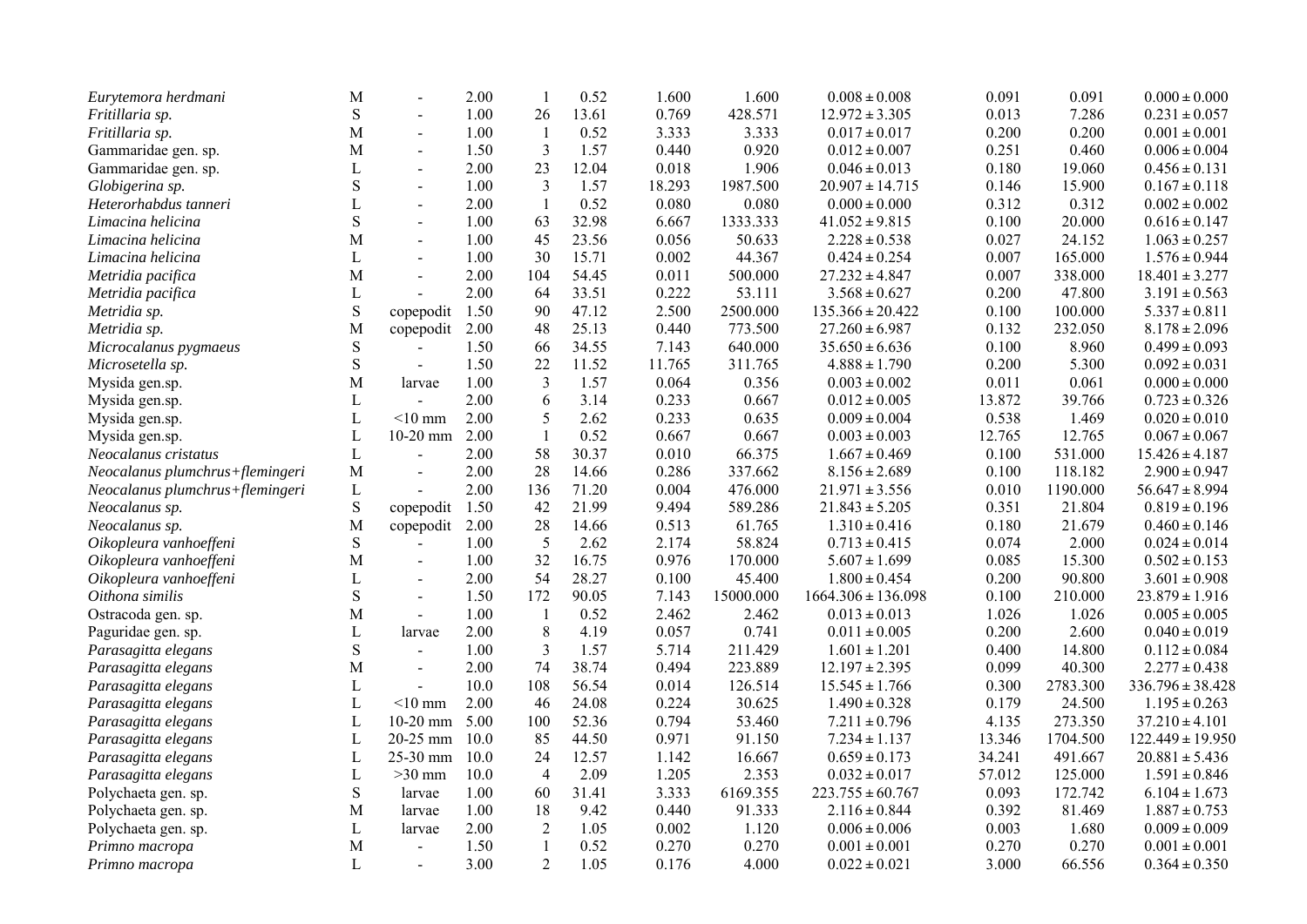| 0.52<br>2.667<br>L<br>$>10~\mathrm{mm}$<br>3.00<br>2.667<br>$0.014 \pm 0.014$<br>106.987<br>106.987<br>$0.560 \pm 0.562$<br>Primno macropa<br>$\overline{1}$<br>0.833<br>M<br>2.00<br>129<br>67.54<br>6380.833<br>0.100<br>765.700<br>$15.290 \pm 4.309$<br>Pseudocalanus minutus<br>$125.968 \pm 35.819$<br>$\overline{\phantom{a}}$<br>${\bf S}$<br>1.50<br>67<br>35.08<br>34.444<br>2555.556<br>1.378<br>102.222<br>Pseudocalanus newmani<br>$123.804 \pm 21.191$<br>$4.952 \pm 0.848$<br>$\overline{a}$<br>S<br>62.83<br>11.111<br>4380.682<br>175.227<br>1.50<br>120<br>$490.232 \pm 57.428$<br>0.444<br>$19.609 \pm 2.297$<br>Pseudocalanus sp.<br>$\blacksquare$<br>M<br>35.08<br>2.00<br>67<br>0.833<br>1261.667<br>$47.956 \pm 9.948$<br>0.075<br>113.550<br>$4.316 \pm 0.895$<br>Pseudocalanus sp.<br>$\blacksquare$<br>${\bf S}$<br>Scolecithricella minor<br>1.50<br>9<br>4.71<br>6.331<br>58.036<br>$1.318 \pm 0.504$<br>0.506<br>4.643<br>$0.103 \pm 0.040$<br>$\sim$<br>M<br>2.00<br>26<br>13.61<br>0.920<br>168.445<br>$2.502 \pm 1.027$<br>26.951<br>Scolecithricella minor<br>0.175<br>$0.404 \pm 0.164$<br>$\blacksquare$<br>M<br>2.00<br>0.52<br>0.270<br>0.270<br>$0.001 \pm 0.001$<br>0.081<br>0.081<br>Scolecithricella ovata<br>$0.000 \pm 0.000$<br>$\overline{\phantom{0}}$<br>$\sim$<br>55<br>28.80<br>0.028<br>12.987<br>Themisto libellula<br>L<br>5.00<br>$0.473 \pm 0.103$<br>2.100<br>967.701<br>$35.356 \pm 7.671$<br>$\mathbf{L}$<br>37<br>0.100<br>Themisto libellula<br>$5-10$ mm<br>3.00<br>19.37<br>5.357<br>$0.219 \pm 0.050$<br>1.400<br>75.000<br>$3.051 \pm 0.695$<br>L<br>$10-20$ mm<br>5.00<br>37<br>19.37<br>0.549<br>12.651<br>55.998<br>1290.402<br>Themisto libellula<br>$0.525 \pm 0.124$<br>$53.394 \pm 12.630$<br>5.00<br>5.76<br>0.214<br>9.823<br>2946.900<br>Themisto libellula<br>L<br>$20-30$ mm<br>11<br>$0.154 \pm 0.066$<br>64.200<br>$46.247 \pm 19.884$<br>${\bf S}$<br>5<br>2.62<br>2.000<br>22.464<br>0.276<br>1.00<br>$0.188 \pm 0.124$<br>3.100<br>$0.026 \pm 0.017$<br>Themisto pacifica<br>$\overline{a}$<br>30<br>M<br>2.00<br>15.71<br>0.200<br>17.121<br>$0.491 \pm 0.143$<br>0.132<br>11.300<br>$0.324 \pm 0.094$<br>Themisto pacifica<br>$\sim$<br>3.00<br>61<br>31.94<br>0.008<br>5.000<br>Themisto pacifica<br>L<br>$0.399 \pm 0.063$<br>0.100<br>61.195<br>$5.053 \pm 0.790$<br>$\overline{a}$<br>$\mathbf{L}$<br>2.00<br>37<br>19.37<br>0.163<br>2.632<br>0.244<br>4.211<br>Themisto pacifica<br>$<$ 5 mm<br>$0.174 \pm 0.035$<br>$0.281 \pm 0.056$<br>L<br>5-7 mm<br>3.00<br>18<br>9.42<br>0.326<br>4.500<br>$0.106 \pm 0.032$<br>2.082<br>26.550<br>$0.620 \pm 0.188$<br>Themisto pacifica<br>$\mathbf L$<br>9<br>3.00<br>4.71<br>0.027<br>0.400<br>21.360<br>Themisto pacifica<br>$7-10$ mm<br>1.500<br>$0.023 \pm 0.011$<br>$0.336 \pm 0.155$<br>39<br>0.031<br>$\mathbf L$<br>10.0<br>20.42<br>$0.636 \pm 0.230$<br>2.000<br>2174.900<br>33.460<br>$40.316 \pm 14.905$<br>Thysanoessa inermis<br>$<$ 10 mm<br>3.00<br>5.24<br>0.700<br>L<br>10<br>28.000<br>$0.384 \pm 0.174$<br>2.100<br>84.000<br>$1.151 \pm 0.522$<br>Thysanoessa inermis<br>$\mathbf L$<br>9<br>0.029<br>$10-20$ mm<br>5.00<br>4.71<br>4.000<br>$0.068 \pm 0.030$<br>0.812<br>112.000<br>Thysanoessa inermis<br>$1.931 \pm 0.841$<br>1.220<br>L<br>20-25 mm<br>10.0<br>0.52<br>1.220<br>88.049<br>88.049<br>Thysanoessa inermis<br>$0.006 \pm 0.006$<br>$0.461 \pm 0.462$<br>1<br>$\mathbf L$<br>6<br>3.14<br>0.144<br>1.509<br>5.00<br>$0.023 \pm 0.011$<br>4.820<br>50.500<br>$0.767 \pm 0.378$<br>Thysanoessa inspinata<br>$\overline{a}$<br>$\mathbf L$<br>17<br>8.90<br>0.009<br>5.00<br>1.948<br>$0.042 \pm 0.017$<br>0.800<br>157.516<br>$3.438 \pm 1.363$<br>Thysanoessa longipes<br>$\overline{a}$<br>21<br>L<br>3.00<br>10.99<br>0.175<br>3.778<br>$0.088 \pm 0.027$<br>0.700<br>15.112<br>Thysanoessa longipes<br>$<$ 10 mm<br>$0.351 \pm 0.109$<br>$\mathbf L$<br>5.00<br>6<br>3.14<br>0.549<br>1.948<br>49.395<br>$10-20$ mm<br>$0.027 \pm 0.013$<br>14.098<br>$0.677 \pm 0.319$<br>Thysanoessa longipes<br>$\mathbf L$<br>20-25 mm<br>10.0<br>0.52<br>2.448<br>2.448<br>186.071<br>$0.013 \pm 0.013$<br>186.071<br>$0.974 \pm 0.977$<br>Thysanoessa longipes<br>29.84<br>0.009<br>74.390<br>10.0<br>57<br>0.600<br>5951.220<br>$100.572 \pm 34.807$<br>Thysanoessa raschii<br>L<br>$1.292 \pm 0.437$<br>$\mathbf{L}$<br>$<$ 10 mm<br>3.00<br>53<br>27.75<br>0.043<br>64.634<br>238.177<br>Thysanoessa raschii<br>$1.092 \pm 0.376$<br>0.150<br>$3.978 \pm 1.382$<br>$\mathbf L$<br>$10-20$ mm<br>5.00<br>15<br>7.85<br>0.485<br>16.049<br>401.235<br>Thysanoessa raschii<br>$0.206 \pm 0.098$<br>12.125<br>$5.299 \pm 2.492$<br>$\mathbf L$<br>10.0<br>6.81<br>1.087<br>20-25 mm<br>13<br>9.756<br>73.043<br>704.390<br>$10.295 \pm 4.198$<br>Thysanoessa raschii<br>$0.141 \pm 0.058$<br>$\mathbf L$<br>2.00<br>$\overline{1}$<br>0.52<br>0.125<br>0.125<br>$0.001 \pm 0.001$<br>1.040<br>1.040<br>$0.005 \pm 0.005$<br>Tomopteris sp.<br>$\overline{a}$<br>S<br>75<br>39.27<br>2.000<br>815.625<br>1.50<br>$39.941 \pm 7.347$<br>0.066<br>24.469<br>$1.255 \pm 0.224$<br>Triconia borealis<br>$\blacksquare$<br>Amphipods<br>$2.854 \pm 0.275$<br>$146.216 \pm 24.807$<br>Copepods<br>$3305.721 \pm 161.137$<br>$520.228 \pm 27.675$<br>Gelatinous (jellyfish. comb jellies. pelagic tunicates)<br>$21.841 \pm 3.779$<br>$20.091 \pm 4.253$<br>Pteropods<br>$45.817 \pm 9.847$<br>$5.335 \pm 1.047$<br>Cumaceans<br>$1.108 \pm 0.533$<br>$20.287 \pm 9.879$<br>$12.378 \pm 2.045$<br>Meroplankton (larvae of benthic animals)<br>$382.813 \pm 68.040$<br>Mysids<br>$0.027 \pm 0.008$<br>$0.810 \pm 0.333$<br>Protozoa<br>$20.907 \pm 14.715$<br>$0.167 \pm 0.118$ | Primno macropa                    | L | $7-10$ mm | 3.00 |  | 0.52 | 1.333 | 1.333 | $0.007 \pm 0.007$ | 26.400 | 26.400 | $0.138 \pm 0.139$ |
|----------------------------------------------------------------------------------------------------------------------------------------------------------------------------------------------------------------------------------------------------------------------------------------------------------------------------------------------------------------------------------------------------------------------------------------------------------------------------------------------------------------------------------------------------------------------------------------------------------------------------------------------------------------------------------------------------------------------------------------------------------------------------------------------------------------------------------------------------------------------------------------------------------------------------------------------------------------------------------------------------------------------------------------------------------------------------------------------------------------------------------------------------------------------------------------------------------------------------------------------------------------------------------------------------------------------------------------------------------------------------------------------------------------------------------------------------------------------------------------------------------------------------------------------------------------------------------------------------------------------------------------------------------------------------------------------------------------------------------------------------------------------------------------------------------------------------------------------------------------------------------------------------------------------------------------------------------------------------------------------------------------------------------------------------------------------------------------------------------------------------------------------------------------------------------------------------------------------------------------------------------------------------------------------------------------------------------------------------------------------------------------------------------------------------------------------------------------------------------------------------------------------------------------------------------------------------------------------------------------------------------------------------------------------------------------------------------------------------------------------------------------------------------------------------------------------------------------------------------------------------------------------------------------------------------------------------------------------------------------------------------------------------------------------------------------------------------------------------------------------------------------------------------------------------------------------------------------------------------------------------------------------------------------------------------------------------------------------------------------------------------------------------------------------------------------------------------------------------------------------------------------------------------------------------------------------------------------------------------------------------------------------------------------------------------------------------------------------------------------------------------------------------------------------------------------------------------------------------------------------------------------------------------------------------------------------------------------------------------------------------------------------------------------------------------------------------------------------------------------------------------------------------------------------------------------------------------------------------------------------------------------------------------------------------------------------------------------------------------------------------------------------------------------------------------------------------------------------------------------------------------------------------------------------------------------------------------------------------------------------------------------------------------------------------------------------------------------------------------------------------------------------------------------------------------------------------------------------------------------------------------------------------------------------------------------------------------------------------------------------------------------------------------------------------------------------------------------------------------------------------------------------------------------------------------------------------------------------------------------------------------------------------------------------------------------------------------------------------------------------------------------------------------------------------------------------------------------------------------------------------------------------------------------------------------------------------------------------------------------------------------------------------------------------------------------------------------------------------------------|-----------------------------------|---|-----------|------|--|------|-------|-------|-------------------|--------|--------|-------------------|
|                                                                                                                                                                                                                                                                                                                                                                                                                                                                                                                                                                                                                                                                                                                                                                                                                                                                                                                                                                                                                                                                                                                                                                                                                                                                                                                                                                                                                                                                                                                                                                                                                                                                                                                                                                                                                                                                                                                                                                                                                                                                                                                                                                                                                                                                                                                                                                                                                                                                                                                                                                                                                                                                                                                                                                                                                                                                                                                                                                                                                                                                                                                                                                                                                                                                                                                                                                                                                                                                                                                                                                                                                                                                                                                                                                                                                                                                                                                                                                                                                                                                                                                                                                                                                                                                                                                                                                                                                                                                                                                                                                                                                                                                                                                                                                                                                                                                                                                                                                                                                                                                                                                                                                                                                                                                                                                                                                                                                                                                                                                                                                                                                                                                                                                                        |                                   |   |           |      |  |      |       |       |                   |        |        |                   |
|                                                                                                                                                                                                                                                                                                                                                                                                                                                                                                                                                                                                                                                                                                                                                                                                                                                                                                                                                                                                                                                                                                                                                                                                                                                                                                                                                                                                                                                                                                                                                                                                                                                                                                                                                                                                                                                                                                                                                                                                                                                                                                                                                                                                                                                                                                                                                                                                                                                                                                                                                                                                                                                                                                                                                                                                                                                                                                                                                                                                                                                                                                                                                                                                                                                                                                                                                                                                                                                                                                                                                                                                                                                                                                                                                                                                                                                                                                                                                                                                                                                                                                                                                                                                                                                                                                                                                                                                                                                                                                                                                                                                                                                                                                                                                                                                                                                                                                                                                                                                                                                                                                                                                                                                                                                                                                                                                                                                                                                                                                                                                                                                                                                                                                                                        |                                   |   |           |      |  |      |       |       |                   |        |        |                   |
|                                                                                                                                                                                                                                                                                                                                                                                                                                                                                                                                                                                                                                                                                                                                                                                                                                                                                                                                                                                                                                                                                                                                                                                                                                                                                                                                                                                                                                                                                                                                                                                                                                                                                                                                                                                                                                                                                                                                                                                                                                                                                                                                                                                                                                                                                                                                                                                                                                                                                                                                                                                                                                                                                                                                                                                                                                                                                                                                                                                                                                                                                                                                                                                                                                                                                                                                                                                                                                                                                                                                                                                                                                                                                                                                                                                                                                                                                                                                                                                                                                                                                                                                                                                                                                                                                                                                                                                                                                                                                                                                                                                                                                                                                                                                                                                                                                                                                                                                                                                                                                                                                                                                                                                                                                                                                                                                                                                                                                                                                                                                                                                                                                                                                                                                        |                                   |   |           |      |  |      |       |       |                   |        |        |                   |
|                                                                                                                                                                                                                                                                                                                                                                                                                                                                                                                                                                                                                                                                                                                                                                                                                                                                                                                                                                                                                                                                                                                                                                                                                                                                                                                                                                                                                                                                                                                                                                                                                                                                                                                                                                                                                                                                                                                                                                                                                                                                                                                                                                                                                                                                                                                                                                                                                                                                                                                                                                                                                                                                                                                                                                                                                                                                                                                                                                                                                                                                                                                                                                                                                                                                                                                                                                                                                                                                                                                                                                                                                                                                                                                                                                                                                                                                                                                                                                                                                                                                                                                                                                                                                                                                                                                                                                                                                                                                                                                                                                                                                                                                                                                                                                                                                                                                                                                                                                                                                                                                                                                                                                                                                                                                                                                                                                                                                                                                                                                                                                                                                                                                                                                                        |                                   |   |           |      |  |      |       |       |                   |        |        |                   |
|                                                                                                                                                                                                                                                                                                                                                                                                                                                                                                                                                                                                                                                                                                                                                                                                                                                                                                                                                                                                                                                                                                                                                                                                                                                                                                                                                                                                                                                                                                                                                                                                                                                                                                                                                                                                                                                                                                                                                                                                                                                                                                                                                                                                                                                                                                                                                                                                                                                                                                                                                                                                                                                                                                                                                                                                                                                                                                                                                                                                                                                                                                                                                                                                                                                                                                                                                                                                                                                                                                                                                                                                                                                                                                                                                                                                                                                                                                                                                                                                                                                                                                                                                                                                                                                                                                                                                                                                                                                                                                                                                                                                                                                                                                                                                                                                                                                                                                                                                                                                                                                                                                                                                                                                                                                                                                                                                                                                                                                                                                                                                                                                                                                                                                                                        |                                   |   |           |      |  |      |       |       |                   |        |        |                   |
|                                                                                                                                                                                                                                                                                                                                                                                                                                                                                                                                                                                                                                                                                                                                                                                                                                                                                                                                                                                                                                                                                                                                                                                                                                                                                                                                                                                                                                                                                                                                                                                                                                                                                                                                                                                                                                                                                                                                                                                                                                                                                                                                                                                                                                                                                                                                                                                                                                                                                                                                                                                                                                                                                                                                                                                                                                                                                                                                                                                                                                                                                                                                                                                                                                                                                                                                                                                                                                                                                                                                                                                                                                                                                                                                                                                                                                                                                                                                                                                                                                                                                                                                                                                                                                                                                                                                                                                                                                                                                                                                                                                                                                                                                                                                                                                                                                                                                                                                                                                                                                                                                                                                                                                                                                                                                                                                                                                                                                                                                                                                                                                                                                                                                                                                        |                                   |   |           |      |  |      |       |       |                   |        |        |                   |
|                                                                                                                                                                                                                                                                                                                                                                                                                                                                                                                                                                                                                                                                                                                                                                                                                                                                                                                                                                                                                                                                                                                                                                                                                                                                                                                                                                                                                                                                                                                                                                                                                                                                                                                                                                                                                                                                                                                                                                                                                                                                                                                                                                                                                                                                                                                                                                                                                                                                                                                                                                                                                                                                                                                                                                                                                                                                                                                                                                                                                                                                                                                                                                                                                                                                                                                                                                                                                                                                                                                                                                                                                                                                                                                                                                                                                                                                                                                                                                                                                                                                                                                                                                                                                                                                                                                                                                                                                                                                                                                                                                                                                                                                                                                                                                                                                                                                                                                                                                                                                                                                                                                                                                                                                                                                                                                                                                                                                                                                                                                                                                                                                                                                                                                                        |                                   |   |           |      |  |      |       |       |                   |        |        |                   |
|                                                                                                                                                                                                                                                                                                                                                                                                                                                                                                                                                                                                                                                                                                                                                                                                                                                                                                                                                                                                                                                                                                                                                                                                                                                                                                                                                                                                                                                                                                                                                                                                                                                                                                                                                                                                                                                                                                                                                                                                                                                                                                                                                                                                                                                                                                                                                                                                                                                                                                                                                                                                                                                                                                                                                                                                                                                                                                                                                                                                                                                                                                                                                                                                                                                                                                                                                                                                                                                                                                                                                                                                                                                                                                                                                                                                                                                                                                                                                                                                                                                                                                                                                                                                                                                                                                                                                                                                                                                                                                                                                                                                                                                                                                                                                                                                                                                                                                                                                                                                                                                                                                                                                                                                                                                                                                                                                                                                                                                                                                                                                                                                                                                                                                                                        |                                   |   |           |      |  |      |       |       |                   |        |        |                   |
|                                                                                                                                                                                                                                                                                                                                                                                                                                                                                                                                                                                                                                                                                                                                                                                                                                                                                                                                                                                                                                                                                                                                                                                                                                                                                                                                                                                                                                                                                                                                                                                                                                                                                                                                                                                                                                                                                                                                                                                                                                                                                                                                                                                                                                                                                                                                                                                                                                                                                                                                                                                                                                                                                                                                                                                                                                                                                                                                                                                                                                                                                                                                                                                                                                                                                                                                                                                                                                                                                                                                                                                                                                                                                                                                                                                                                                                                                                                                                                                                                                                                                                                                                                                                                                                                                                                                                                                                                                                                                                                                                                                                                                                                                                                                                                                                                                                                                                                                                                                                                                                                                                                                                                                                                                                                                                                                                                                                                                                                                                                                                                                                                                                                                                                                        |                                   |   |           |      |  |      |       |       |                   |        |        |                   |
|                                                                                                                                                                                                                                                                                                                                                                                                                                                                                                                                                                                                                                                                                                                                                                                                                                                                                                                                                                                                                                                                                                                                                                                                                                                                                                                                                                                                                                                                                                                                                                                                                                                                                                                                                                                                                                                                                                                                                                                                                                                                                                                                                                                                                                                                                                                                                                                                                                                                                                                                                                                                                                                                                                                                                                                                                                                                                                                                                                                                                                                                                                                                                                                                                                                                                                                                                                                                                                                                                                                                                                                                                                                                                                                                                                                                                                                                                                                                                                                                                                                                                                                                                                                                                                                                                                                                                                                                                                                                                                                                                                                                                                                                                                                                                                                                                                                                                                                                                                                                                                                                                                                                                                                                                                                                                                                                                                                                                                                                                                                                                                                                                                                                                                                                        |                                   |   |           |      |  |      |       |       |                   |        |        |                   |
|                                                                                                                                                                                                                                                                                                                                                                                                                                                                                                                                                                                                                                                                                                                                                                                                                                                                                                                                                                                                                                                                                                                                                                                                                                                                                                                                                                                                                                                                                                                                                                                                                                                                                                                                                                                                                                                                                                                                                                                                                                                                                                                                                                                                                                                                                                                                                                                                                                                                                                                                                                                                                                                                                                                                                                                                                                                                                                                                                                                                                                                                                                                                                                                                                                                                                                                                                                                                                                                                                                                                                                                                                                                                                                                                                                                                                                                                                                                                                                                                                                                                                                                                                                                                                                                                                                                                                                                                                                                                                                                                                                                                                                                                                                                                                                                                                                                                                                                                                                                                                                                                                                                                                                                                                                                                                                                                                                                                                                                                                                                                                                                                                                                                                                                                        |                                   |   |           |      |  |      |       |       |                   |        |        |                   |
|                                                                                                                                                                                                                                                                                                                                                                                                                                                                                                                                                                                                                                                                                                                                                                                                                                                                                                                                                                                                                                                                                                                                                                                                                                                                                                                                                                                                                                                                                                                                                                                                                                                                                                                                                                                                                                                                                                                                                                                                                                                                                                                                                                                                                                                                                                                                                                                                                                                                                                                                                                                                                                                                                                                                                                                                                                                                                                                                                                                                                                                                                                                                                                                                                                                                                                                                                                                                                                                                                                                                                                                                                                                                                                                                                                                                                                                                                                                                                                                                                                                                                                                                                                                                                                                                                                                                                                                                                                                                                                                                                                                                                                                                                                                                                                                                                                                                                                                                                                                                                                                                                                                                                                                                                                                                                                                                                                                                                                                                                                                                                                                                                                                                                                                                        |                                   |   |           |      |  |      |       |       |                   |        |        |                   |
|                                                                                                                                                                                                                                                                                                                                                                                                                                                                                                                                                                                                                                                                                                                                                                                                                                                                                                                                                                                                                                                                                                                                                                                                                                                                                                                                                                                                                                                                                                                                                                                                                                                                                                                                                                                                                                                                                                                                                                                                                                                                                                                                                                                                                                                                                                                                                                                                                                                                                                                                                                                                                                                                                                                                                                                                                                                                                                                                                                                                                                                                                                                                                                                                                                                                                                                                                                                                                                                                                                                                                                                                                                                                                                                                                                                                                                                                                                                                                                                                                                                                                                                                                                                                                                                                                                                                                                                                                                                                                                                                                                                                                                                                                                                                                                                                                                                                                                                                                                                                                                                                                                                                                                                                                                                                                                                                                                                                                                                                                                                                                                                                                                                                                                                                        |                                   |   |           |      |  |      |       |       |                   |        |        |                   |
|                                                                                                                                                                                                                                                                                                                                                                                                                                                                                                                                                                                                                                                                                                                                                                                                                                                                                                                                                                                                                                                                                                                                                                                                                                                                                                                                                                                                                                                                                                                                                                                                                                                                                                                                                                                                                                                                                                                                                                                                                                                                                                                                                                                                                                                                                                                                                                                                                                                                                                                                                                                                                                                                                                                                                                                                                                                                                                                                                                                                                                                                                                                                                                                                                                                                                                                                                                                                                                                                                                                                                                                                                                                                                                                                                                                                                                                                                                                                                                                                                                                                                                                                                                                                                                                                                                                                                                                                                                                                                                                                                                                                                                                                                                                                                                                                                                                                                                                                                                                                                                                                                                                                                                                                                                                                                                                                                                                                                                                                                                                                                                                                                                                                                                                                        |                                   |   |           |      |  |      |       |       |                   |        |        |                   |
|                                                                                                                                                                                                                                                                                                                                                                                                                                                                                                                                                                                                                                                                                                                                                                                                                                                                                                                                                                                                                                                                                                                                                                                                                                                                                                                                                                                                                                                                                                                                                                                                                                                                                                                                                                                                                                                                                                                                                                                                                                                                                                                                                                                                                                                                                                                                                                                                                                                                                                                                                                                                                                                                                                                                                                                                                                                                                                                                                                                                                                                                                                                                                                                                                                                                                                                                                                                                                                                                                                                                                                                                                                                                                                                                                                                                                                                                                                                                                                                                                                                                                                                                                                                                                                                                                                                                                                                                                                                                                                                                                                                                                                                                                                                                                                                                                                                                                                                                                                                                                                                                                                                                                                                                                                                                                                                                                                                                                                                                                                                                                                                                                                                                                                                                        |                                   |   |           |      |  |      |       |       |                   |        |        |                   |
|                                                                                                                                                                                                                                                                                                                                                                                                                                                                                                                                                                                                                                                                                                                                                                                                                                                                                                                                                                                                                                                                                                                                                                                                                                                                                                                                                                                                                                                                                                                                                                                                                                                                                                                                                                                                                                                                                                                                                                                                                                                                                                                                                                                                                                                                                                                                                                                                                                                                                                                                                                                                                                                                                                                                                                                                                                                                                                                                                                                                                                                                                                                                                                                                                                                                                                                                                                                                                                                                                                                                                                                                                                                                                                                                                                                                                                                                                                                                                                                                                                                                                                                                                                                                                                                                                                                                                                                                                                                                                                                                                                                                                                                                                                                                                                                                                                                                                                                                                                                                                                                                                                                                                                                                                                                                                                                                                                                                                                                                                                                                                                                                                                                                                                                                        |                                   |   |           |      |  |      |       |       |                   |        |        |                   |
|                                                                                                                                                                                                                                                                                                                                                                                                                                                                                                                                                                                                                                                                                                                                                                                                                                                                                                                                                                                                                                                                                                                                                                                                                                                                                                                                                                                                                                                                                                                                                                                                                                                                                                                                                                                                                                                                                                                                                                                                                                                                                                                                                                                                                                                                                                                                                                                                                                                                                                                                                                                                                                                                                                                                                                                                                                                                                                                                                                                                                                                                                                                                                                                                                                                                                                                                                                                                                                                                                                                                                                                                                                                                                                                                                                                                                                                                                                                                                                                                                                                                                                                                                                                                                                                                                                                                                                                                                                                                                                                                                                                                                                                                                                                                                                                                                                                                                                                                                                                                                                                                                                                                                                                                                                                                                                                                                                                                                                                                                                                                                                                                                                                                                                                                        |                                   |   |           |      |  |      |       |       |                   |        |        |                   |
|                                                                                                                                                                                                                                                                                                                                                                                                                                                                                                                                                                                                                                                                                                                                                                                                                                                                                                                                                                                                                                                                                                                                                                                                                                                                                                                                                                                                                                                                                                                                                                                                                                                                                                                                                                                                                                                                                                                                                                                                                                                                                                                                                                                                                                                                                                                                                                                                                                                                                                                                                                                                                                                                                                                                                                                                                                                                                                                                                                                                                                                                                                                                                                                                                                                                                                                                                                                                                                                                                                                                                                                                                                                                                                                                                                                                                                                                                                                                                                                                                                                                                                                                                                                                                                                                                                                                                                                                                                                                                                                                                                                                                                                                                                                                                                                                                                                                                                                                                                                                                                                                                                                                                                                                                                                                                                                                                                                                                                                                                                                                                                                                                                                                                                                                        |                                   |   |           |      |  |      |       |       |                   |        |        |                   |
|                                                                                                                                                                                                                                                                                                                                                                                                                                                                                                                                                                                                                                                                                                                                                                                                                                                                                                                                                                                                                                                                                                                                                                                                                                                                                                                                                                                                                                                                                                                                                                                                                                                                                                                                                                                                                                                                                                                                                                                                                                                                                                                                                                                                                                                                                                                                                                                                                                                                                                                                                                                                                                                                                                                                                                                                                                                                                                                                                                                                                                                                                                                                                                                                                                                                                                                                                                                                                                                                                                                                                                                                                                                                                                                                                                                                                                                                                                                                                                                                                                                                                                                                                                                                                                                                                                                                                                                                                                                                                                                                                                                                                                                                                                                                                                                                                                                                                                                                                                                                                                                                                                                                                                                                                                                                                                                                                                                                                                                                                                                                                                                                                                                                                                                                        |                                   |   |           |      |  |      |       |       |                   |        |        |                   |
|                                                                                                                                                                                                                                                                                                                                                                                                                                                                                                                                                                                                                                                                                                                                                                                                                                                                                                                                                                                                                                                                                                                                                                                                                                                                                                                                                                                                                                                                                                                                                                                                                                                                                                                                                                                                                                                                                                                                                                                                                                                                                                                                                                                                                                                                                                                                                                                                                                                                                                                                                                                                                                                                                                                                                                                                                                                                                                                                                                                                                                                                                                                                                                                                                                                                                                                                                                                                                                                                                                                                                                                                                                                                                                                                                                                                                                                                                                                                                                                                                                                                                                                                                                                                                                                                                                                                                                                                                                                                                                                                                                                                                                                                                                                                                                                                                                                                                                                                                                                                                                                                                                                                                                                                                                                                                                                                                                                                                                                                                                                                                                                                                                                                                                                                        |                                   |   |           |      |  |      |       |       |                   |        |        |                   |
|                                                                                                                                                                                                                                                                                                                                                                                                                                                                                                                                                                                                                                                                                                                                                                                                                                                                                                                                                                                                                                                                                                                                                                                                                                                                                                                                                                                                                                                                                                                                                                                                                                                                                                                                                                                                                                                                                                                                                                                                                                                                                                                                                                                                                                                                                                                                                                                                                                                                                                                                                                                                                                                                                                                                                                                                                                                                                                                                                                                                                                                                                                                                                                                                                                                                                                                                                                                                                                                                                                                                                                                                                                                                                                                                                                                                                                                                                                                                                                                                                                                                                                                                                                                                                                                                                                                                                                                                                                                                                                                                                                                                                                                                                                                                                                                                                                                                                                                                                                                                                                                                                                                                                                                                                                                                                                                                                                                                                                                                                                                                                                                                                                                                                                                                        |                                   |   |           |      |  |      |       |       |                   |        |        |                   |
|                                                                                                                                                                                                                                                                                                                                                                                                                                                                                                                                                                                                                                                                                                                                                                                                                                                                                                                                                                                                                                                                                                                                                                                                                                                                                                                                                                                                                                                                                                                                                                                                                                                                                                                                                                                                                                                                                                                                                                                                                                                                                                                                                                                                                                                                                                                                                                                                                                                                                                                                                                                                                                                                                                                                                                                                                                                                                                                                                                                                                                                                                                                                                                                                                                                                                                                                                                                                                                                                                                                                                                                                                                                                                                                                                                                                                                                                                                                                                                                                                                                                                                                                                                                                                                                                                                                                                                                                                                                                                                                                                                                                                                                                                                                                                                                                                                                                                                                                                                                                                                                                                                                                                                                                                                                                                                                                                                                                                                                                                                                                                                                                                                                                                                                                        |                                   |   |           |      |  |      |       |       |                   |        |        |                   |
|                                                                                                                                                                                                                                                                                                                                                                                                                                                                                                                                                                                                                                                                                                                                                                                                                                                                                                                                                                                                                                                                                                                                                                                                                                                                                                                                                                                                                                                                                                                                                                                                                                                                                                                                                                                                                                                                                                                                                                                                                                                                                                                                                                                                                                                                                                                                                                                                                                                                                                                                                                                                                                                                                                                                                                                                                                                                                                                                                                                                                                                                                                                                                                                                                                                                                                                                                                                                                                                                                                                                                                                                                                                                                                                                                                                                                                                                                                                                                                                                                                                                                                                                                                                                                                                                                                                                                                                                                                                                                                                                                                                                                                                                                                                                                                                                                                                                                                                                                                                                                                                                                                                                                                                                                                                                                                                                                                                                                                                                                                                                                                                                                                                                                                                                        |                                   |   |           |      |  |      |       |       |                   |        |        |                   |
|                                                                                                                                                                                                                                                                                                                                                                                                                                                                                                                                                                                                                                                                                                                                                                                                                                                                                                                                                                                                                                                                                                                                                                                                                                                                                                                                                                                                                                                                                                                                                                                                                                                                                                                                                                                                                                                                                                                                                                                                                                                                                                                                                                                                                                                                                                                                                                                                                                                                                                                                                                                                                                                                                                                                                                                                                                                                                                                                                                                                                                                                                                                                                                                                                                                                                                                                                                                                                                                                                                                                                                                                                                                                                                                                                                                                                                                                                                                                                                                                                                                                                                                                                                                                                                                                                                                                                                                                                                                                                                                                                                                                                                                                                                                                                                                                                                                                                                                                                                                                                                                                                                                                                                                                                                                                                                                                                                                                                                                                                                                                                                                                                                                                                                                                        |                                   |   |           |      |  |      |       |       |                   |        |        |                   |
|                                                                                                                                                                                                                                                                                                                                                                                                                                                                                                                                                                                                                                                                                                                                                                                                                                                                                                                                                                                                                                                                                                                                                                                                                                                                                                                                                                                                                                                                                                                                                                                                                                                                                                                                                                                                                                                                                                                                                                                                                                                                                                                                                                                                                                                                                                                                                                                                                                                                                                                                                                                                                                                                                                                                                                                                                                                                                                                                                                                                                                                                                                                                                                                                                                                                                                                                                                                                                                                                                                                                                                                                                                                                                                                                                                                                                                                                                                                                                                                                                                                                                                                                                                                                                                                                                                                                                                                                                                                                                                                                                                                                                                                                                                                                                                                                                                                                                                                                                                                                                                                                                                                                                                                                                                                                                                                                                                                                                                                                                                                                                                                                                                                                                                                                        |                                   |   |           |      |  |      |       |       |                   |        |        |                   |
|                                                                                                                                                                                                                                                                                                                                                                                                                                                                                                                                                                                                                                                                                                                                                                                                                                                                                                                                                                                                                                                                                                                                                                                                                                                                                                                                                                                                                                                                                                                                                                                                                                                                                                                                                                                                                                                                                                                                                                                                                                                                                                                                                                                                                                                                                                                                                                                                                                                                                                                                                                                                                                                                                                                                                                                                                                                                                                                                                                                                                                                                                                                                                                                                                                                                                                                                                                                                                                                                                                                                                                                                                                                                                                                                                                                                                                                                                                                                                                                                                                                                                                                                                                                                                                                                                                                                                                                                                                                                                                                                                                                                                                                                                                                                                                                                                                                                                                                                                                                                                                                                                                                                                                                                                                                                                                                                                                                                                                                                                                                                                                                                                                                                                                                                        |                                   |   |           |      |  |      |       |       |                   |        |        |                   |
|                                                                                                                                                                                                                                                                                                                                                                                                                                                                                                                                                                                                                                                                                                                                                                                                                                                                                                                                                                                                                                                                                                                                                                                                                                                                                                                                                                                                                                                                                                                                                                                                                                                                                                                                                                                                                                                                                                                                                                                                                                                                                                                                                                                                                                                                                                                                                                                                                                                                                                                                                                                                                                                                                                                                                                                                                                                                                                                                                                                                                                                                                                                                                                                                                                                                                                                                                                                                                                                                                                                                                                                                                                                                                                                                                                                                                                                                                                                                                                                                                                                                                                                                                                                                                                                                                                                                                                                                                                                                                                                                                                                                                                                                                                                                                                                                                                                                                                                                                                                                                                                                                                                                                                                                                                                                                                                                                                                                                                                                                                                                                                                                                                                                                                                                        |                                   |   |           |      |  |      |       |       |                   |        |        |                   |
|                                                                                                                                                                                                                                                                                                                                                                                                                                                                                                                                                                                                                                                                                                                                                                                                                                                                                                                                                                                                                                                                                                                                                                                                                                                                                                                                                                                                                                                                                                                                                                                                                                                                                                                                                                                                                                                                                                                                                                                                                                                                                                                                                                                                                                                                                                                                                                                                                                                                                                                                                                                                                                                                                                                                                                                                                                                                                                                                                                                                                                                                                                                                                                                                                                                                                                                                                                                                                                                                                                                                                                                                                                                                                                                                                                                                                                                                                                                                                                                                                                                                                                                                                                                                                                                                                                                                                                                                                                                                                                                                                                                                                                                                                                                                                                                                                                                                                                                                                                                                                                                                                                                                                                                                                                                                                                                                                                                                                                                                                                                                                                                                                                                                                                                                        |                                   |   |           |      |  |      |       |       |                   |        |        |                   |
|                                                                                                                                                                                                                                                                                                                                                                                                                                                                                                                                                                                                                                                                                                                                                                                                                                                                                                                                                                                                                                                                                                                                                                                                                                                                                                                                                                                                                                                                                                                                                                                                                                                                                                                                                                                                                                                                                                                                                                                                                                                                                                                                                                                                                                                                                                                                                                                                                                                                                                                                                                                                                                                                                                                                                                                                                                                                                                                                                                                                                                                                                                                                                                                                                                                                                                                                                                                                                                                                                                                                                                                                                                                                                                                                                                                                                                                                                                                                                                                                                                                                                                                                                                                                                                                                                                                                                                                                                                                                                                                                                                                                                                                                                                                                                                                                                                                                                                                                                                                                                                                                                                                                                                                                                                                                                                                                                                                                                                                                                                                                                                                                                                                                                                                                        |                                   |   |           |      |  |      |       |       |                   |        |        |                   |
|                                                                                                                                                                                                                                                                                                                                                                                                                                                                                                                                                                                                                                                                                                                                                                                                                                                                                                                                                                                                                                                                                                                                                                                                                                                                                                                                                                                                                                                                                                                                                                                                                                                                                                                                                                                                                                                                                                                                                                                                                                                                                                                                                                                                                                                                                                                                                                                                                                                                                                                                                                                                                                                                                                                                                                                                                                                                                                                                                                                                                                                                                                                                                                                                                                                                                                                                                                                                                                                                                                                                                                                                                                                                                                                                                                                                                                                                                                                                                                                                                                                                                                                                                                                                                                                                                                                                                                                                                                                                                                                                                                                                                                                                                                                                                                                                                                                                                                                                                                                                                                                                                                                                                                                                                                                                                                                                                                                                                                                                                                                                                                                                                                                                                                                                        |                                   |   |           |      |  |      |       |       |                   |        |        |                   |
|                                                                                                                                                                                                                                                                                                                                                                                                                                                                                                                                                                                                                                                                                                                                                                                                                                                                                                                                                                                                                                                                                                                                                                                                                                                                                                                                                                                                                                                                                                                                                                                                                                                                                                                                                                                                                                                                                                                                                                                                                                                                                                                                                                                                                                                                                                                                                                                                                                                                                                                                                                                                                                                                                                                                                                                                                                                                                                                                                                                                                                                                                                                                                                                                                                                                                                                                                                                                                                                                                                                                                                                                                                                                                                                                                                                                                                                                                                                                                                                                                                                                                                                                                                                                                                                                                                                                                                                                                                                                                                                                                                                                                                                                                                                                                                                                                                                                                                                                                                                                                                                                                                                                                                                                                                                                                                                                                                                                                                                                                                                                                                                                                                                                                                                                        |                                   |   |           |      |  |      |       |       |                   |        |        |                   |
|                                                                                                                                                                                                                                                                                                                                                                                                                                                                                                                                                                                                                                                                                                                                                                                                                                                                                                                                                                                                                                                                                                                                                                                                                                                                                                                                                                                                                                                                                                                                                                                                                                                                                                                                                                                                                                                                                                                                                                                                                                                                                                                                                                                                                                                                                                                                                                                                                                                                                                                                                                                                                                                                                                                                                                                                                                                                                                                                                                                                                                                                                                                                                                                                                                                                                                                                                                                                                                                                                                                                                                                                                                                                                                                                                                                                                                                                                                                                                                                                                                                                                                                                                                                                                                                                                                                                                                                                                                                                                                                                                                                                                                                                                                                                                                                                                                                                                                                                                                                                                                                                                                                                                                                                                                                                                                                                                                                                                                                                                                                                                                                                                                                                                                                                        |                                   |   |           |      |  |      |       |       |                   |        |        |                   |
|                                                                                                                                                                                                                                                                                                                                                                                                                                                                                                                                                                                                                                                                                                                                                                                                                                                                                                                                                                                                                                                                                                                                                                                                                                                                                                                                                                                                                                                                                                                                                                                                                                                                                                                                                                                                                                                                                                                                                                                                                                                                                                                                                                                                                                                                                                                                                                                                                                                                                                                                                                                                                                                                                                                                                                                                                                                                                                                                                                                                                                                                                                                                                                                                                                                                                                                                                                                                                                                                                                                                                                                                                                                                                                                                                                                                                                                                                                                                                                                                                                                                                                                                                                                                                                                                                                                                                                                                                                                                                                                                                                                                                                                                                                                                                                                                                                                                                                                                                                                                                                                                                                                                                                                                                                                                                                                                                                                                                                                                                                                                                                                                                                                                                                                                        |                                   |   |           |      |  |      |       |       |                   |        |        |                   |
|                                                                                                                                                                                                                                                                                                                                                                                                                                                                                                                                                                                                                                                                                                                                                                                                                                                                                                                                                                                                                                                                                                                                                                                                                                                                                                                                                                                                                                                                                                                                                                                                                                                                                                                                                                                                                                                                                                                                                                                                                                                                                                                                                                                                                                                                                                                                                                                                                                                                                                                                                                                                                                                                                                                                                                                                                                                                                                                                                                                                                                                                                                                                                                                                                                                                                                                                                                                                                                                                                                                                                                                                                                                                                                                                                                                                                                                                                                                                                                                                                                                                                                                                                                                                                                                                                                                                                                                                                                                                                                                                                                                                                                                                                                                                                                                                                                                                                                                                                                                                                                                                                                                                                                                                                                                                                                                                                                                                                                                                                                                                                                                                                                                                                                                                        |                                   |   |           |      |  |      |       |       |                   |        |        |                   |
|                                                                                                                                                                                                                                                                                                                                                                                                                                                                                                                                                                                                                                                                                                                                                                                                                                                                                                                                                                                                                                                                                                                                                                                                                                                                                                                                                                                                                                                                                                                                                                                                                                                                                                                                                                                                                                                                                                                                                                                                                                                                                                                                                                                                                                                                                                                                                                                                                                                                                                                                                                                                                                                                                                                                                                                                                                                                                                                                                                                                                                                                                                                                                                                                                                                                                                                                                                                                                                                                                                                                                                                                                                                                                                                                                                                                                                                                                                                                                                                                                                                                                                                                                                                                                                                                                                                                                                                                                                                                                                                                                                                                                                                                                                                                                                                                                                                                                                                                                                                                                                                                                                                                                                                                                                                                                                                                                                                                                                                                                                                                                                                                                                                                                                                                        |                                   |   |           |      |  |      |       |       |                   |        |        |                   |
|                                                                                                                                                                                                                                                                                                                                                                                                                                                                                                                                                                                                                                                                                                                                                                                                                                                                                                                                                                                                                                                                                                                                                                                                                                                                                                                                                                                                                                                                                                                                                                                                                                                                                                                                                                                                                                                                                                                                                                                                                                                                                                                                                                                                                                                                                                                                                                                                                                                                                                                                                                                                                                                                                                                                                                                                                                                                                                                                                                                                                                                                                                                                                                                                                                                                                                                                                                                                                                                                                                                                                                                                                                                                                                                                                                                                                                                                                                                                                                                                                                                                                                                                                                                                                                                                                                                                                                                                                                                                                                                                                                                                                                                                                                                                                                                                                                                                                                                                                                                                                                                                                                                                                                                                                                                                                                                                                                                                                                                                                                                                                                                                                                                                                                                                        |                                   |   |           |      |  |      |       |       |                   |        |        |                   |
|                                                                                                                                                                                                                                                                                                                                                                                                                                                                                                                                                                                                                                                                                                                                                                                                                                                                                                                                                                                                                                                                                                                                                                                                                                                                                                                                                                                                                                                                                                                                                                                                                                                                                                                                                                                                                                                                                                                                                                                                                                                                                                                                                                                                                                                                                                                                                                                                                                                                                                                                                                                                                                                                                                                                                                                                                                                                                                                                                                                                                                                                                                                                                                                                                                                                                                                                                                                                                                                                                                                                                                                                                                                                                                                                                                                                                                                                                                                                                                                                                                                                                                                                                                                                                                                                                                                                                                                                                                                                                                                                                                                                                                                                                                                                                                                                                                                                                                                                                                                                                                                                                                                                                                                                                                                                                                                                                                                                                                                                                                                                                                                                                                                                                                                                        |                                   |   |           |      |  |      |       |       |                   |        |        |                   |
|                                                                                                                                                                                                                                                                                                                                                                                                                                                                                                                                                                                                                                                                                                                                                                                                                                                                                                                                                                                                                                                                                                                                                                                                                                                                                                                                                                                                                                                                                                                                                                                                                                                                                                                                                                                                                                                                                                                                                                                                                                                                                                                                                                                                                                                                                                                                                                                                                                                                                                                                                                                                                                                                                                                                                                                                                                                                                                                                                                                                                                                                                                                                                                                                                                                                                                                                                                                                                                                                                                                                                                                                                                                                                                                                                                                                                                                                                                                                                                                                                                                                                                                                                                                                                                                                                                                                                                                                                                                                                                                                                                                                                                                                                                                                                                                                                                                                                                                                                                                                                                                                                                                                                                                                                                                                                                                                                                                                                                                                                                                                                                                                                                                                                                                                        |                                   |   |           |      |  |      |       |       |                   |        |        |                   |
|                                                                                                                                                                                                                                                                                                                                                                                                                                                                                                                                                                                                                                                                                                                                                                                                                                                                                                                                                                                                                                                                                                                                                                                                                                                                                                                                                                                                                                                                                                                                                                                                                                                                                                                                                                                                                                                                                                                                                                                                                                                                                                                                                                                                                                                                                                                                                                                                                                                                                                                                                                                                                                                                                                                                                                                                                                                                                                                                                                                                                                                                                                                                                                                                                                                                                                                                                                                                                                                                                                                                                                                                                                                                                                                                                                                                                                                                                                                                                                                                                                                                                                                                                                                                                                                                                                                                                                                                                                                                                                                                                                                                                                                                                                                                                                                                                                                                                                                                                                                                                                                                                                                                                                                                                                                                                                                                                                                                                                                                                                                                                                                                                                                                                                                                        |                                   |   |           |      |  |      |       |       |                   |        |        |                   |
|                                                                                                                                                                                                                                                                                                                                                                                                                                                                                                                                                                                                                                                                                                                                                                                                                                                                                                                                                                                                                                                                                                                                                                                                                                                                                                                                                                                                                                                                                                                                                                                                                                                                                                                                                                                                                                                                                                                                                                                                                                                                                                                                                                                                                                                                                                                                                                                                                                                                                                                                                                                                                                                                                                                                                                                                                                                                                                                                                                                                                                                                                                                                                                                                                                                                                                                                                                                                                                                                                                                                                                                                                                                                                                                                                                                                                                                                                                                                                                                                                                                                                                                                                                                                                                                                                                                                                                                                                                                                                                                                                                                                                                                                                                                                                                                                                                                                                                                                                                                                                                                                                                                                                                                                                                                                                                                                                                                                                                                                                                                                                                                                                                                                                                                                        |                                   |   |           |      |  |      |       |       |                   |        |        |                   |
|                                                                                                                                                                                                                                                                                                                                                                                                                                                                                                                                                                                                                                                                                                                                                                                                                                                                                                                                                                                                                                                                                                                                                                                                                                                                                                                                                                                                                                                                                                                                                                                                                                                                                                                                                                                                                                                                                                                                                                                                                                                                                                                                                                                                                                                                                                                                                                                                                                                                                                                                                                                                                                                                                                                                                                                                                                                                                                                                                                                                                                                                                                                                                                                                                                                                                                                                                                                                                                                                                                                                                                                                                                                                                                                                                                                                                                                                                                                                                                                                                                                                                                                                                                                                                                                                                                                                                                                                                                                                                                                                                                                                                                                                                                                                                                                                                                                                                                                                                                                                                                                                                                                                                                                                                                                                                                                                                                                                                                                                                                                                                                                                                                                                                                                                        |                                   |   |           |      |  |      |       |       |                   |        |        |                   |
|                                                                                                                                                                                                                                                                                                                                                                                                                                                                                                                                                                                                                                                                                                                                                                                                                                                                                                                                                                                                                                                                                                                                                                                                                                                                                                                                                                                                                                                                                                                                                                                                                                                                                                                                                                                                                                                                                                                                                                                                                                                                                                                                                                                                                                                                                                                                                                                                                                                                                                                                                                                                                                                                                                                                                                                                                                                                                                                                                                                                                                                                                                                                                                                                                                                                                                                                                                                                                                                                                                                                                                                                                                                                                                                                                                                                                                                                                                                                                                                                                                                                                                                                                                                                                                                                                                                                                                                                                                                                                                                                                                                                                                                                                                                                                                                                                                                                                                                                                                                                                                                                                                                                                                                                                                                                                                                                                                                                                                                                                                                                                                                                                                                                                                                                        | $0.001 \pm 0.001$<br>Other groups |   |           |      |  |      |       |       |                   |        |        | $0.005 \pm 0.005$ |
| $0.013 \pm 0.013$<br>$0.005 \pm 0.005$<br>Ostracods                                                                                                                                                                                                                                                                                                                                                                                                                                                                                                                                                                                                                                                                                                                                                                                                                                                                                                                                                                                                                                                                                                                                                                                                                                                                                                                                                                                                                                                                                                                                                                                                                                                                                                                                                                                                                                                                                                                                                                                                                                                                                                                                                                                                                                                                                                                                                                                                                                                                                                                                                                                                                                                                                                                                                                                                                                                                                                                                                                                                                                                                                                                                                                                                                                                                                                                                                                                                                                                                                                                                                                                                                                                                                                                                                                                                                                                                                                                                                                                                                                                                                                                                                                                                                                                                                                                                                                                                                                                                                                                                                                                                                                                                                                                                                                                                                                                                                                                                                                                                                                                                                                                                                                                                                                                                                                                                                                                                                                                                                                                                                                                                                                                                                    |                                   |   |           |      |  |      |       |       |                   |        |        |                   |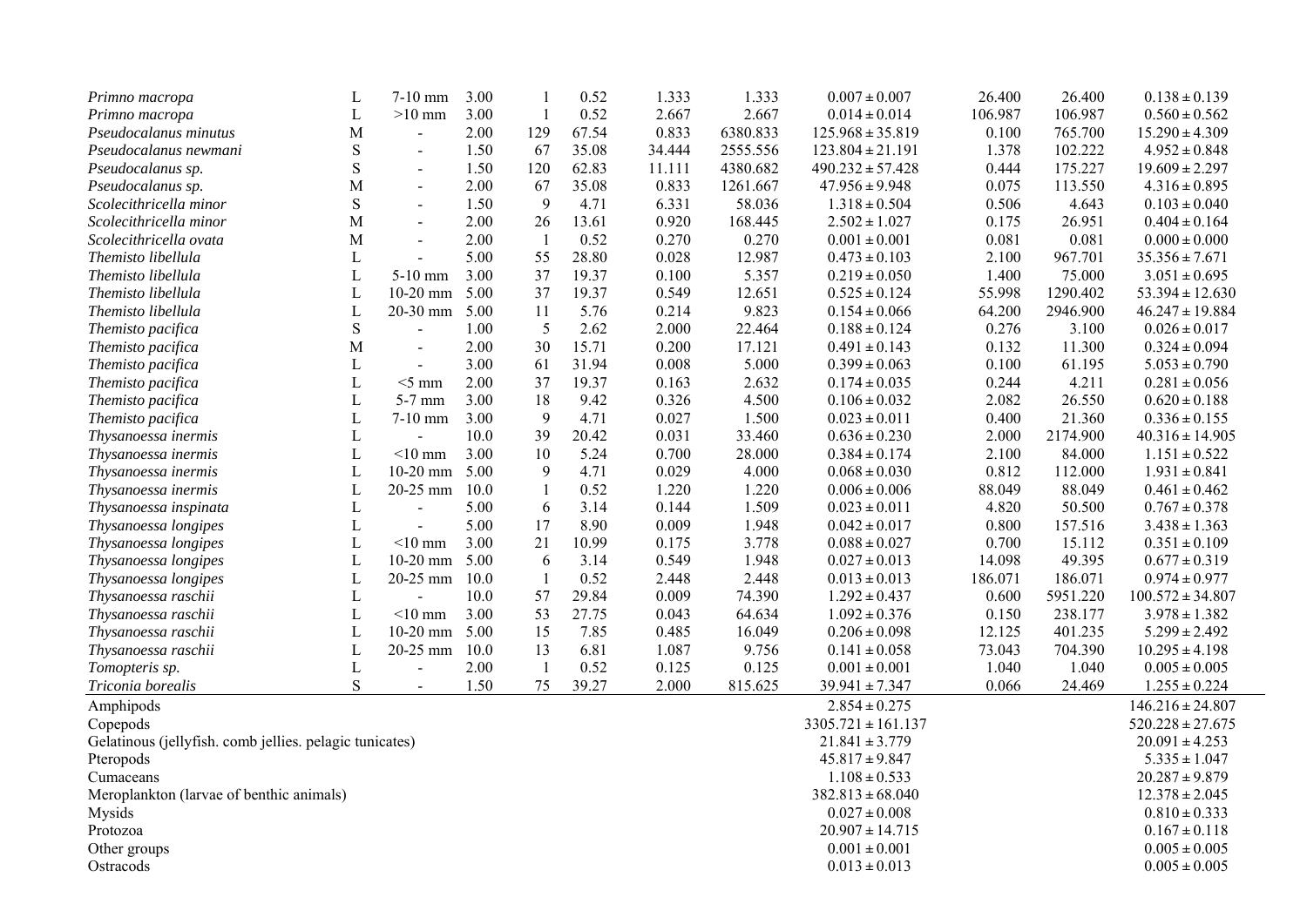| Chaetognaths                       | $45.969 \pm 3.516$           | $522.510 \pm 43.842$  |
|------------------------------------|------------------------------|-----------------------|
| Euphausiids                        | . 2.22<br>$+667$<br>ر ہے . ۔ | $180.854 \pm 38.322$  |
| $\mathbf{r}$<br>Entire zooplankton | ± 175.914<br>3841.737        | $1428.887 \pm 69.950$ |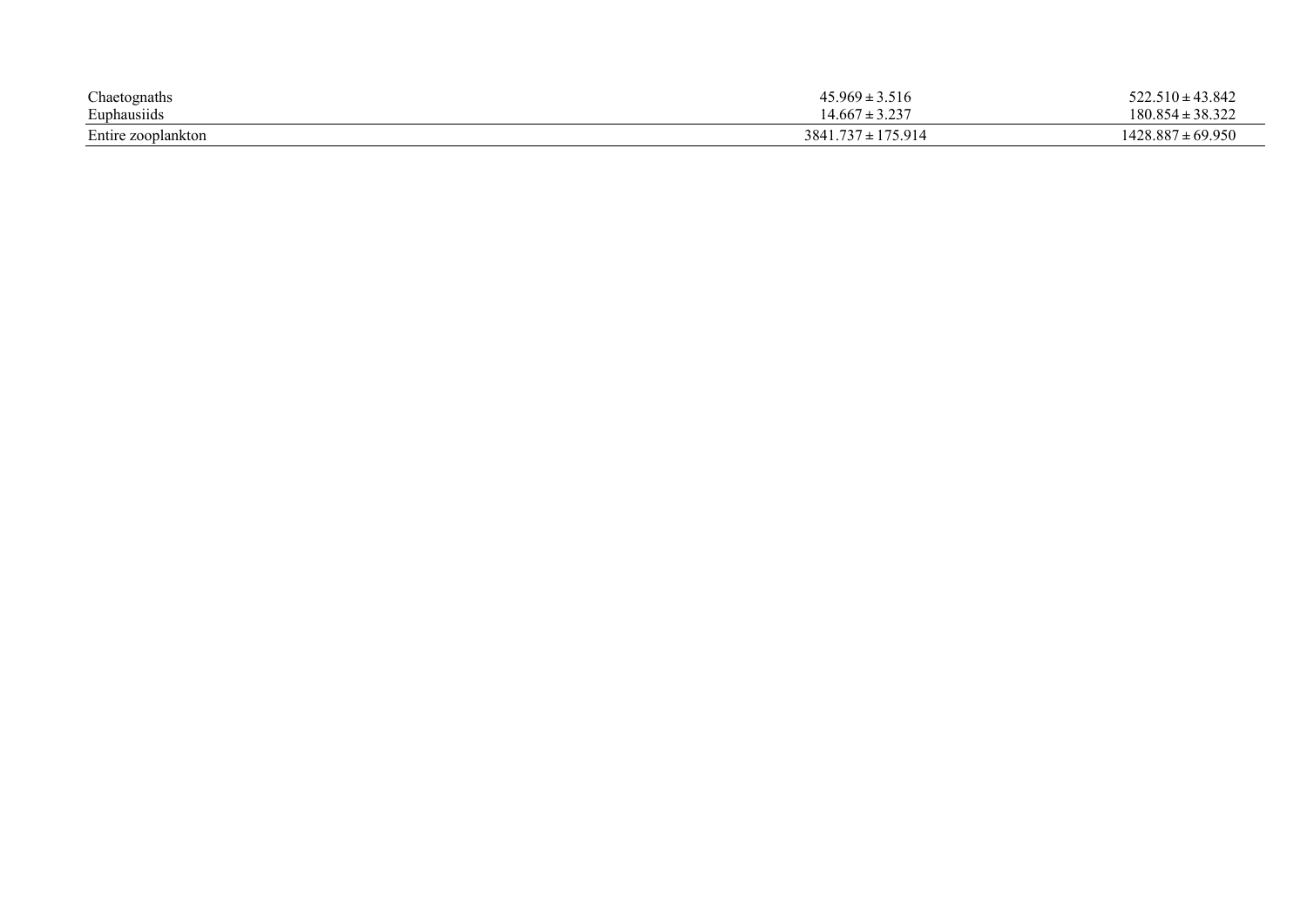Species Frac- Stage or C.E. Occurrence Number. ind./m<sup>3</sup> Biomass. mg/m<sup>3</sup> or taxonomic group tion size group samples % Min Max Average Min Max Average *Acartia longiremis* S - 1.50 38 9.34 0.250 400.000 4.277 **<sup>±</sup>** 1.275 0.013 20.000 0.208 **<sup>±</sup>** 0.063 *Acartia longiremis* M - 2.00 21 5.16 0.300 228.000 0.771 **<sup>±</sup>** 0.567 0.049 36.936 0.125 **<sup>±</sup>** 0.092 *Acartia tumida* $\alpha$  M - 2.00 7 1.72 0.364 100.000 0.354 **<sup>±</sup>** 0.260 0.055 15.000 0.053 **<sup>±</sup>** 0.039 *Aglantha digitale* S - 1.00 3 0.74 0.846 33.582 0.125 **<sup>±</sup>** 0.092 0.127 5.037 0.019 **<sup>±</sup>** 0.014 *Aglantha digitale* M - 1.00 27 6.63 0.100 14.706 0.184 **<sup>±</sup>** 0.054 0.132 19.368 0.242 **<sup>±</sup>** 0.072 *Aglantha digitale* L - 1.00 230 56.51 0.001 3.300 0.144 **<sup>±</sup>** 0.017 0.150 495.074 21.739 **<sup>±</sup>** 2.510 *Balanus sp.* S nauplius 1.00 15 3.69 6.250 2356.250 9.659 **<sup>±</sup>** 6.026 0.099 37.700 0.151 **<sup>±</sup>** 0.096 *Balanus sp.* M cypris 1.00 6 1.47 0.860 111.000 0.378 **<sup>±</sup>** 0.282 0.195 25.197 0.086 **<sup>±</sup>** 0.064 *Balanus sp.* M nauplius 1.00 7 1.72 0.050 619.298 1.992 **<sup>±</sup>** 1.577 0.006 70.600 0.227 **<sup>±</sup>** 0.180 *Beroe cucumis* $\mathbf{s}$  is the set of  $\mathbf{L}$  - 1.00 7 1.72 0.029 8.933 0.024 **<sup>±</sup>** 0.022 5.335 1643.458 4.387 **<sup>±</sup>** 4.047 *Bivalvia gen. sp.* S larvae 1.00 94 23.10 1.000 9410.000 131.604 **<sup>±</sup>** 40.139 0.008 75.280 1.053 **<sup>±</sup>** 0.321 Brachyura+Lithodidae gen. sp. L larvae 2.00 82 20.15 0.013 13.034 0.278 **<sup>±</sup>** 0.059 0.100 101.317 2.158 **<sup>±</sup>** 0.455 *Bradyidius pacificus* M - 2.00 13 3.19 0.394 6.667 0.052 **<sup>±</sup>** 0.020 0.195 3.293 0.026 **<sup>±</sup>** 0.010 *Bradyidius pacificus* L - 2.00 5 1.23 0.075 1.774 0.006 **<sup>±</sup>** 0.004 0.102 2.423 0.008 **<sup>±</sup>** 0.006 *Calanus glacialis+marshallae* M - 2.00 163 40.05 0.127 2845.588 27.173 **<sup>±</sup>** 8.943 0.058 1289.051 12.316 **<sup>±</sup>** 4.051 *Calanus glacialis+marshallae* L - 2.00 231 56.76 0.037 734.244 17.747 **<sup>±</sup>** 3.273 0.100 1710.788 43.141 **<sup>±</sup>** 7.721 *Calanus pacificus* M - 2.00 7 1.72 0.040 2.200 0.012 **<sup>±</sup>** 0.007 0.020 1.100 0.006 **<sup>±</sup>** 0.004 *Calanus pacificus* L - 2.00 1 0.25 0.100 0.100 0.000 **<sup>±</sup>** 0.000 0.084 0.084 0.000 **<sup>±</sup>** 0.000 *Candacia columbiae*e L - 2.00 10 2.46 0.056 1.203 0.006 **<sup>±</sup>** 0.003 0.160 3.429 0.016 **<sup>±</sup>** 0.009 Caridea gen. sp. L larvae 2.00 38 9.34 0.057 18.235 0.180 **<sup>±</sup>** 0.057 0.174 55.125 0.531 **<sup>±</sup>** 0.171 *Centropages abdominalis* S - 1.50 29 7.13 0.167 2103.333 11.102 **<sup>±</sup>** 5.373 0.010 105.167 0.569 **<sup>±</sup>** 0.269 *Centropages abdominalis* M - 2.00 48 11.79 0.500 2472.000 26.373 **<sup>±</sup>** 8.540 0.075 370.800 3.956 **<sup>±</sup>** 1.281 *Chiridius sp.* L - 2.00 8 1.97 0.333 9.000 0.042 **<sup>±</sup>** 0.024 0.800 21.600 0.101 **<sup>±</sup>** 0.057 *Clione limacina*a S - 1.00 80 19.66 0.019 6980.315 19.331 **<sup>±</sup>** 17.169 0.001 279.213 0.773 **<sup>±</sup>** 0.687 *Clione limacina* $\alpha$  M - 2.00 79 19.41 0.022 6.889 0.233 **<sup>±</sup>** 0.036 0.019 6.200 0.204 **<sup>±</sup>** 0.032 *Clione limacina*a L - 2.00 169 41.52 0.001 4.966 0.091 **<sup>±</sup>** 0.017 0.060 248.276 4.558 **<sup>±</sup>** 0.871 Copepoda gen. sp. S - 1.50 4 0.98 22.277 744.485 2.183 **<sup>±</sup>** 1.845 1.114 37.224 0.109 **<sup>±</sup>** 0.092 Copepoda gen. sp. S copepodit 1.00 2 0.49 30.822 33.835 0.159 **<sup>±</sup>** 0.112 6.164 6.767 0.032 **<sup>±</sup>** 0.022 Copepoda gen. sp. S nauplius 1.00 277 68.06 0.667 2713.333 166.641 **<sup>±</sup>** 16.402 0.010 40.700 2.309 **<sup>±</sup>** 0.232 Copepoda gen. sp. S ova 1.00 32 7.86 1.654 3150.000 27.895 **<sup>±</sup>** 12.724 0.007 12.600 0.112 **<sup>±</sup>** 0.051 Cumacea gen. sp. M - 1.00 21 5.16 0.099 16.800 0.154 **<sup>±</sup>** 0.053 0.058 9.828 0.090 **<sup>±</sup>** 0.031 Cumacea gen. sp. L - 2.00 8 1.97 0.060 56.153 0.521 **<sup>±</sup>** 0.255 1.113 1041.854 9.666 **<sup>±</sup>** 4.737 Decapoda gen. sp. M larvae 2.00 3 0.74 0.294 3.731 0.012 **<sup>±</sup>** 0.009 0.103 1.306 0.004 **<sup>±</sup>** 0.003 *Dimophyes arctica* M - 1.00 24 5.90 0.100 10.000 0.083 **<sup>±</sup>** 0.029 0.200 22.260 0.179 **<sup>±</sup>** 0.065 *Dimophyes arctica* L - 1.00 79 19.41 0.011 2.204 0.075 **<sup>±</sup>** 0.013 0.100 19.700 0.683 **<sup>±</sup>** 0.118 *Diphyes sp.* L - 1.00 4 0.98 0.129 2.814 0.009 **<sup>±</sup>** 0.007 0.900 19.700 0.064 **<sup>±</sup>** 0.050 Echinodermata gen. sp. S larvae 1.00 19 4.67 1.000 53.333 0.516 **<sup>±</sup>** 0.165 0.008 0.427 0.004 **<sup>±</sup>** 0.001 Echinodermata gen. sp. M larvae 1.00 1 0.25 5.495 5.495 0.014 **<sup>±</sup>** 0.014 0.989 0.989 0.002 **<sup>±</sup>** 0.002 *Eucalanus bungii* S - 1.50 25 6.14 8.459 317.143 4.388 **<sup>±</sup>** 1.374 0.736 22.200 0.352 **<sup>±</sup>** 0.105

**Table 7** from Volkov AF. Volvenko IV (2016a) Net Zooplankton of the Western Part of the Bering Sea: Occurrence, Abundance, and Biomass. 1986-2013. TINRO-Center, Vladivostok

The abundance of zooplankton in epipelagial regardless of season and time of day. Averaging data over the entire observation period. Region No. 5 (407 stations)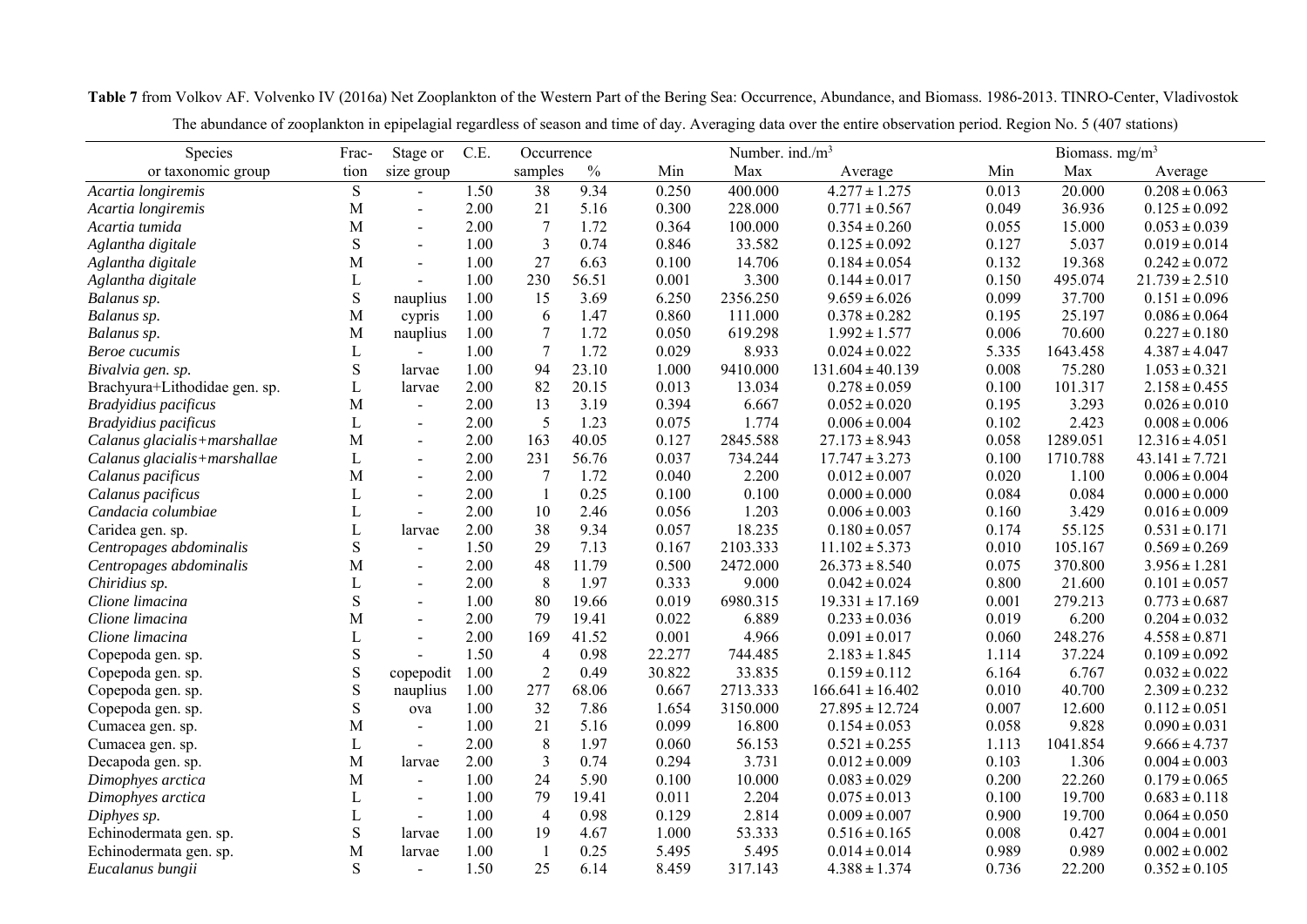| Eucalanus bungii                | M            |                | 2.00 | 288                      | 70.76 | 0.100  | 1184.600  | $28.694 \pm 4.619$     | 0.200  | 2369.200 | $57.388 \pm 9.239$  |
|---------------------------------|--------------|----------------|------|--------------------------|-------|--------|-----------|------------------------|--------|----------|---------------------|
| Eucalanus bungii                | L            |                | 2.00 | 364                      | 89.43 | 0.014  | 154.807   | $14.368 \pm 1.147$     | 0.100  | 1176.534 | $102.821 \pm 8.217$ |
| Euphausia gen. sp.              | $\mathbf L$  | furcilia       | 2.00 | 140                      | 34.40 | 0.015  | 2648.200  | $15.981 \pm 9.219$     | 0.045  | 7944.600 | $47.855 \pm 27.656$ |
| Euphausia pacifica              | L            |                | 10.0 | $\overline{1}$           | 0.25  | 1.286  | 1.286     | $0.003 \pm 0.003$      | 45.000 | 45.000   | $0.111 \pm 0.111$   |
| Euphausiacea gen. sp.           | $\mathbf S$  | calyptopis     | 1.00 | 15                       | 3.69  | 0.125  | 471.250   | $4.353 \pm 1.633$      | 0.010  | 37.700   | $0.348 \pm 0.131$   |
| Euphausiacea gen. sp.           | ${\bf S}$    | nauplius       | 1.00 | 28                       | 6.88  | 0.827  | 792.500   | $8.643 \pm 2.675$      | 0.037  | 31.700   | $0.352 \pm 0.108$   |
| Euphausiacea gen. sp.           | ${\bf S}$    | ova            | 1.00 | 11                       | 2.70  | 1.654  | 1113.333  | $7.085 \pm 3.419$      | 0.050  | 33.400   | $0.213 \pm 0.103$   |
| Euphausiacea gen. sp.           | M            | calyptopis     | 2.00 | 65                       | 15.97 | 0.020  | 108.522   | $1.290 \pm 0.417$      | 0.008  | 44.820   | $0.533 \pm 0.172$   |
| Euphausiacea gen. sp.           | M            | furcilia       | 2.00 | 16                       | 3.93  | 0.125  | 11.375    | $0.112 \pm 0.044$      | 0.225  | 20.475   | $0.202 \pm 0.079$   |
| Euphausiacea gen. sp.           | M            | juvenis        | 2.00 | 23                       | 5.65  | 0.333  | 186.916   | $1.251 \pm 0.592$      | 0.600  | 336.449  | $2.252 \pm 1.065$   |
| Fritillaria sp.                 | ${\bf S}$    |                | 1.00 | 26                       | 6.39  | 0.769  | 294.393   | $3.457 \pm 1.209$      | 0.013  | 5.005    | $0.061 \pm 0.021$   |
| Gaetanus simplex                | L            | $\blacksquare$ | 2.00 | 5                        | 1.23  | 0.099  | 1.203     | $0.008 \pm 0.004$      | 0.257  | 3.128    | $0.021 \pm 0.011$   |
| Gaetanus sp.                    | M            | $\blacksquare$ | 2.00 | $\mathbf{1}$             | 0.25  | 0.149  | 0.149     | $0.000 \pm 0.000$      | 0.076  | 0.076    | $0.000 \pm 0.000$   |
| Gaetanus sp.                    | $\mathbf L$  |                | 2.00 | 12                       | 2.95  | 0.006  | 0.907     | $0.010 \pm 0.004$      | 0.010  | 2.086    | $0.020 \pm 0.008$   |
| Gaidius variabilis              | M            | $\blacksquare$ | 2.00 | $\overline{2}$           | 0.49  | 3.038  | 5.000     | $0.020 \pm 0.014$      | 3.232  | 5.320    | $0.021 \pm 0.015$   |
| Gammaridae gen. sp.             | M            | $\blacksquare$ | 1.50 | $\mathbf{1}$             | 0.25  | 1.000  | 1.000     | $0.002 \pm 0.002$      | 0.500  | 0.500    | $0.001 \pm 0.001$   |
| Gammaridae gen. sp.             | L            | $\blacksquare$ | 2.00 | 29                       | 7.13  | 0.018  | 114.171   | $0.773 \pm 0.405$      | 0.180  | 1141.710 | $7.729 \pm 4.052$   |
| Globigerina sp.                 | $\mathbf S$  | $\blacksquare$ | 1.00 | 95                       | 23.34 | 1.103  | 1200.000  | $24.886 \pm 5.049$     | 0.009  | 9.600    | $0.199 \pm 0.040$   |
| Heterorhabdus tanneri           | L            | $\blacksquare$ | 2.00 | 10                       | 2.46  | 0.016  | 0.260     | $0.002 \pm 0.001$      | 0.062  | 1.014    | $0.009 \pm 0.004$   |
| Hyperia galba                   | $\mathbf{L}$ | $\blacksquare$ | 3.00 | $\overline{2}$           | 0.49  | 0.050  | 0.078     | $0.000 \pm 0.000$      | 1.235  | 1.930    | $0.008 \pm 0.006$   |
| Limacina helicina               | ${\bf S}$    |                | 1.00 | 158                      | 38.82 | 0.667  | 13700.000 | $105.602 \pm 38.869$   | 0.010  | 205.500  | $1.584 \pm 0.583$   |
| Limacina helicina               | М            | $\blacksquare$ | 1.00 | 133                      | 32.68 | 0.006  | 1509.000  | $16.402 \pm 5.089$     | 0.003  | 719.793  | $7.822 \pm 2.428$   |
| Limacina helicina               | L            | $\blacksquare$ | 1.00 | 146                      | 35.87 | 0.005  | 37.140    | $0.439 \pm 0.132$      | 0.019  | 138.124  | $1.632 \pm 0.492$   |
| Metridia pacifica               | M            | $\overline{a}$ | 2.00 | 324                      | 79.61 | 0.080  | 1151.479  | $42.820 \pm 4.605$     | 0.054  | 778.400  | $28.925 \pm 3.113$  |
| Metridia pacifica               | L            |                | 2.00 | 261                      | 64.13 | 0.033  | 214.778   | $8.256 \pm 1.122$      | 0.030  | 193.300  | $7.366 \pm 1.003$   |
| Metridia sp.                    | ${\bf S}$    | copepodit      | 1.50 | 228                      | 56.02 | 0.250  | 3087.500  | $119.204 \pm 13.359$   | 0.010  | 120.413  | $4.677 \pm 0.522$   |
| Metridia sp.                    | M            | copepodit      | 2.00 | 108                      | 26.54 | 0.989  | 724.638   | $28.293 \pm 4.145$     | 0.297  | 217.391  | $8.488 \pm 1.243$   |
| Microcalanus pygmaeus           | $\mathbf S$  |                | 1.50 | 270                      | 66.34 | 3.750  | 4164.286  | $108.785 \pm 13.426$   | 0.053  | 58.300   | $1.523 \pm 0.188$   |
| Microsetella sp.                | ${\bf S}$    | $\blacksquare$ | 1.50 | 170                      | 41.77 | 0.588  | 1111.765  | $24.474 \pm 3.932$     | 0.010  | 18.900   | $0.440 \pm 0.067$   |
| Mysida gen.sp.                  | М            | larvae         | 1.00 | 12                       | 2.95  | 0.017  | 5.882     | $0.066 \pm 0.026$      | 0.003  | 1.000    | $0.011 \pm 0.004$   |
| Mysida gen.sp.                  | $\mathbf L$  |                | 2.00 | 12                       | 2.95  | 0.097  | 1.143     | $0.009 \pm 0.003$      | 5.763  | 68.170   | $0.536 \pm 0.206$   |
| Mysida gen.sp.                  | $\mathbf L$  | $< 10$ mm      | 2.00 | 12                       | 2.95  | 0.097  | 1.644     | $0.011 \pm 0.005$      | 0.224  | 3.804    | $0.026 \pm 0.012$   |
| Mysida gen.sp.                  | $\mathbf{L}$ | $10-20$ mm     | 2.00 | 6                        | 1.47  | 0.316  | 1.027     | $0.008 \pm 0.004$      | 6.059  | 19.664   | $0.148 \pm 0.068$   |
| Neocalanus cristatus            | M            |                | 2.00 | 9                        | 2.21  | 0.125  | 27.500    | $0.152 \pm 0.081$      | 0.050  | 11.000   | $0.062 \pm 0.033$   |
| Neocalanus cristatus            | L            | $\sim$         | 2.00 | 309                      | 75.92 | 0.083  | 103.188   | $6.417 \pm 0.645$      | 0.800  | 1031.884 | $59.245 \pm 5.916$  |
| Neocalanus plumchrus+flemingeri | M            | $\overline{a}$ | 2.00 | 133                      | 32.68 | 0.143  | 282.857   | $6.016 \pm 1.045$      | 0.050  | 99.000   | $2.142 \pm 0.369$   |
| Neocalanus plumchrus+flemingeri | L            |                | 2.00 | 380                      | 93.37 | 0.040  | 340.440   | $35.653 \pm 2.718$     | 0.100  | 851.100  | $92.178 \pm 6.977$  |
| Neocalanus sp.                  | ${\bf S}$    | copepodit      | 1.50 | 99                       | 24.32 | 3.333  | 909.926   | $12.605 \pm 3.155$     | 0.123  | 33.667   | $0.466 \pm 0.117$   |
| Neocalanus sp.                  | M            | copepodit      | 2.00 | 78                       | 19.16 | 0.197  | 1238.014  | $5.269 \pm 3.125$      | 0.069  | 434.543  | $1.849 \pm 1.097$   |
| Oikopleura vanhoeffeni          | ${\bf S}$    |                | 1.00 | 23                       | 5.65  | 0.652  | 158.696   | $2.072 \pm 0.676$      | 0.022  | 5.396    | $0.070 \pm 0.023$   |
| Oikopleura vanhoeffeni          | М            | $\overline{a}$ | 1.00 | 98                       | 24.08 | 0.100  | 1394.444  | $17.494 \pm 5.298$     | 0.009  | 125.500  | $1.554 \pm 0.475$   |
| Oikopleura vanhoeffeni          | L            | $\sim$         | 2.00 | 87                       | 21.38 | 0.030  | 88.150    | $1.042 \pm 0.312$      | 0.060  | 176.300  | $2.083 \pm 0.623$   |
| Oithona plumifera               | S            | $\blacksquare$ | 1.50 | $\overline{\phantom{a}}$ | 0.25  | 13.636 | 13.636    | $0.034 \pm 0.034$      | 0.314  | 0.314    | $0.001 \pm 0.001$   |
| Oithona similis                 | S            |                | 1.50 | 371                      | 91.15 | 28.037 | 37642.855 | $1623.720 \pm 133.514$ | 0.421  | 527.000  | $23.202 \pm 1.870$  |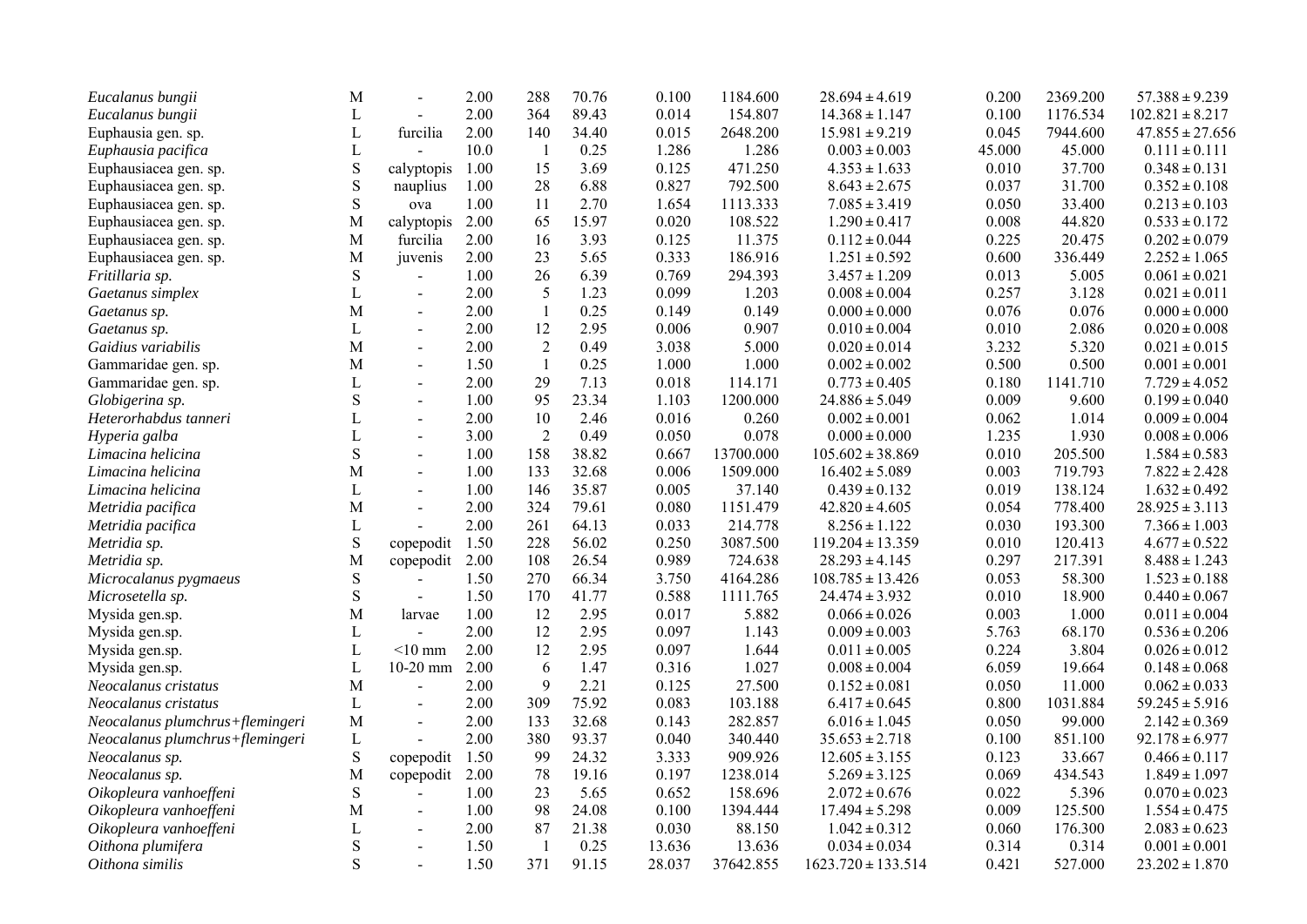| Ostracoda gen. sp.        | ${\bf S}$   |                | 1.00 | 15             | 3.69  | 1.031  | 97.403   | $0.625 \pm 0.276$    | 0.100  | 9.448    | $0.061 \pm 0.027$    |
|---------------------------|-------------|----------------|------|----------------|-------|--------|----------|----------------------|--------|----------|----------------------|
| Ostracoda gen. sp.        | M           | $\overline{a}$ | 1.00 | 39             | 9.58  | 0.111  | 10.000   | $0.174 \pm 0.039$    | 0.046  | 5.000    | $0.075 \pm 0.018$    |
| Ostracoda gen. sp.        | L           | $\blacksquare$ | 1.00 | 79             | 19.41 | 0.005  | 1.290    | $0.046 \pm 0.007$    | 0.007  | 1.900    | $0.069 \pm 0.011$    |
| Paguridae gen. sp.        | $\mathbf L$ | larvae         | 2.00 | 54             | 13.27 | 0.014  | 8.034    | $0.069 \pm 0.027$    | 0.049  | 28.200   | $0.241 \pm 0.096$    |
| Paraeuchaeta elongata     | $\mathbf L$ | $\blacksquare$ | 2.00 | 62             | 15.23 | 0.002  | 3.571    | $0.080 \pm 0.017$    | 0.010  | 15.000   | $0.334 \pm 0.070$    |
| Parasagitta elegans       | $\mathbf S$ | $\sim$         | 1.00 | 14             | 3.44  | 2.857  | 91.429   | $0.617 \pm 0.254$    | 0.200  | 6.400    | $0.043 \pm 0.018$    |
| Parasagitta elegans       | M           | $\blacksquare$ | 2.00 | 187            | 45.95 | 0.035  | 211.000  | $7.306 \pm 1.099$    | 0.006  | 42.200   | $1.434 \pm 0.218$    |
| Parasagitta elegans       | $\mathbf L$ | $\overline{a}$ | 10.0 | 256            | 62.90 | 0.177  | 61.091   | $7.263 \pm 0.493$    | 3.900  | 1344.000 | $156.326 \pm 10.612$ |
| Parasagitta elegans       | L           | $<$ 10 mm      | 2.00 | 78             | 19.16 | 0.200  | 27.820   | $0.673 \pm 0.117$    | 0.160  | 21.764   | $0.535 \pm 0.092$    |
| Parasagitta elegans       | L           | $10-20$ mm     | 5.00 | 208            | 51.11 | 0.278  | 43.233   | $4.757 \pm 0.375$    | 1.500  | 217.711  | $24.221 \pm 1.890$   |
| Parasagitta elegans       | $\mathbf L$ | 20-25 mm       | 10.0 | 174            | 42.75 | 0.444  | 36.207   | $1.827 \pm 0.174$    | 6.908  | 544.598  | $29.472 \pm 2.759$   |
| Parasagitta elegans       | L           | 25-30 mm       | 10.0 | 85             | 20.88 | 0.493  | 9.000    | $0.550 \pm 0.067$    | 14.532 | 265.440  | $17.625 \pm 2.159$   |
| Parasagitta elegans       | L           | $>30$ mm       | 10.0 | 52             | 12.78 | 0.483  | 8.451    | $0.247 \pm 0.045$    | 22.589 | 483.084  | $13.621 \pm 2.595$   |
| Pareuchaeta sp.           | M           | copepodit      | 2.00 | 22             | 5.41  | 0.029  | 10.714   | $0.063 \pm 0.028$    | 0.020  | 7.500    | $0.045 \pm 0.020$    |
| Pleuromamma scutullata    | L           |                | 2.00 | $\mathfrak{Z}$ | 0.74  | 0.097  | 0.200    | $0.001 \pm 0.001$    | 0.213  | 0.440    | $0.002 \pm 0.001$    |
| Podon leuckartii          | S           | $\blacksquare$ | 1.00 | $\overline{2}$ | 0.49  | 83.333 | 83.333   | $0.409 \pm 0.290$    | 2.250  | 2.250    | $0.011 \pm 0.008$    |
| Polychaeta gen. sp.       | ${\bf S}$   | larvae         | 1.00 | 64             | 15.72 | 0.827  | 7700.000 | $165.772 \pm 34.990$ | 0.022  | 183.167  | $4.517 \pm 0.930$    |
| Polychaeta gen. sp.       | M           | larvae         | 1.00 | 61             | 14.99 | 0.033  | 41.739   | $0.524 \pm 0.130$    | 0.029  | 37.231   | $0.467 \pm 0.116$    |
| Polychaeta gen. sp.       | $\mathbf L$ | larvae         | 2.00 | 28             | 6.88  | 0.020  | 0.960    | $0.021 \pm 0.005$    | 0.030  | 1.440    | $0.031 \pm 0.008$    |
| Primno macropa            | M           | $\blacksquare$ | 1.50 | $\overline{2}$ | 0.49  | 1.758  | 3.500    | $0.013 \pm 0.010$    | 1.758  | 3.500    | $0.013 \pm 0.010$    |
| Primno macropa            | $\mathbf L$ | $\sim$         | 3.00 | 13             | 3.19  | 0.071  | 1.118    | $0.012 \pm 0.004$    | 1.200  | 19.000   | $0.205 \pm 0.073$    |
| Primno macropa            | L           | $<$ 5 mm       | 2.00 | $\overline{2}$ | 0.49  | 0.143  | 0.257    | $0.001 \pm 0.001$    | 0.331  | 0.596    | $0.002 \pm 0.002$    |
| Primno macropa            | L           | $5-7$ mm       | 3.00 | $\mathbf{1}$   | 0.25  | 0.148  | 0.148    | $0.000 \pm 0.000$    | 0.997  | 0.997    | $0.002 \pm 0.002$    |
| Primno macropa            | $\mathbf L$ | 7-10 mm        | 3.00 | $\overline{4}$ | 0.98  | 0.049  | 0.556    | $0.004 \pm 0.002$    | 0.969  | 11.000   | $0.075 \pm 0.042$    |
| Primno macropa            | L           | $>10$ mm       | 3.00 | $\mathbf{1}$   | 0.25  | 0.246  | 0.246    | $0.001 \pm 0.001$    | 9.882  | 9.882    | $0.024 \pm 0.024$    |
| Pseudocalanus minutus     | M           | $\blacksquare$ | 2.00 | 252            | 61.92 | 0.300  | 2580.000 | $71.824 \pm 11.552$  | 0.038  | 309.600  | $8.721 \pm 1.391$    |
| Pseudocalanus newmani     | ${\bf S}$   | $\overline{a}$ | 1.50 | 138            | 33.91 | 1.111  | 1706.667 | $64.214 \pm 9.085$   | 0.044  | 68.267   | $2.569 \pm 0.363$    |
| Pseudocalanus sp.         | $\mathbf S$ | $\overline{a}$ | 1.50 | 246            | 60.44 | 0.556  | 4952.381 | $241.595 \pm 26.322$ | 0.022  | 198.095  | $9.664 \pm 1.053$    |
| Pseudocalanus sp.         | M           | $\overline{a}$ | 2.00 | 138            | 33.91 | 0.833  | 1251.667 | $34.169 \pm 6.312$   | 0.075  | 112.650  | $3.075 \pm 0.568$    |
| Racovitzanus antarcticus  | M           | $\overline{a}$ | 2.00 | 26             | 6.39  | 0.214  | 38.000   | $0.216 \pm 0.101$    | 0.060  | 10.640   | $0.062 \pm 0.029$    |
| Scolecithricella minor    | S           | $\overline{a}$ | 1.50 | 59             | 14.50 | 0.125  | 45.000   | $1.407 \pm 0.261$    | 0.010  | 3.600    | $0.106 \pm 0.020$    |
| Scolecithricella minor    | M           | $\blacksquare$ | 2.00 | 138            | 33.91 | 0.063  | 29.375   | $1.475 \pm 0.177$    | 0.010  | 4.700    | $0.251 \pm 0.029$    |
| Scolecithricella ovata    | M           | $\sim$         | 2.00 | $\mathbf{1}$   | 0.25  | 5.000  | 5.000    | $0.012 \pm 0.012$    | 1.500  | 1.500    | $0.004 \pm 0.004$    |
| Tessarobrachion oculeatus | L           |                | 10.0 | $\mathbf{1}$   | 0.25  | 0.756  | 0.756    | $0.002 \pm 0.002$    | 34.000 | 34.000   | $0.084 \pm 0.084$    |
| Themisto libellula        | L           | $\sim$         | 5.00 | 21             | 5.16  | 0.004  | 3.367    | $0.026 \pm 0.010$    | 0.300  | 252.500  | $1.944 \pm 0.720$    |
| Themisto libellula        | L           | $5-10$ mm      | 3.00 | 50             | 12.29 | 0.145  | 10.833   | $0.197 \pm 0.046$    | 1.700  | 151.662  | $2.743 \pm 0.647$    |
| Themisto libellula        | $\mathbf L$ | $10-20$ mm     | 5.00 | 35             | 8.60  | 0.246  | 8.042    | $0.125\pm0.033$      | 25.680 | 820.284  | $12.726 \pm 3.353$   |
| Themisto libellula        | L           | 20-30 mm       | 5.00 | $\overline{7}$ | 1.72  | 0.145  | 1.614    | $0.013 \pm 0.006$    | 43.500 | 484.200  | $3.885 \pm 1.726$    |
| Themisto pacifica         | ${\bf S}$   | $\overline{a}$ | 1.00 | 34             | 8.35  | 0.325  | 112.500  | $0.627\pm0.300$      | 0.045  | 15.525   | $0.087 \pm 0.041$    |
| Themisto pacifica         | M           | $\sim$         | 2.00 | 183            | 44.96 | 0.120  | 40.200   | $1.642 \pm 0.205$    | 0.079  | 26.532   | $1.084 \pm 0.135$    |
| Themisto pacifica         | $\mathbf L$ | $\overline{a}$ | 3.00 | 216            | 53.07 | 0.015  | 10.400   | $0.854 \pm 0.074$    | 0.200  | 127.286  | $10.825 \pm 0.938$   |
| Themisto pacifica         | $\mathbf L$ | $<$ 5 mm       | 2.00 | 165            | 40.54 | 0.033  | 8.453    | $0.586 \pm 0.061$    | 0.050  | 12.930   | $0.936 \pm 0.097$    |
| Themisto pacifica         | L           | 5-7 mm         | 3.00 | 63             | 15.48 | 0.146  | 9.091    | $0.151 \pm 0.032$    | 0.839  | 51.519   | $0.896 \pm 0.183$    |
| Themisto pacifica         | $\mathbf L$ | $7-10$ mm      | 3.00 | 18             | 4.42  | 0.047  | 0.870    | $0.013 \pm 0.004$    | 0.700  | 12.220   | $0.194 \pm 0.055$    |